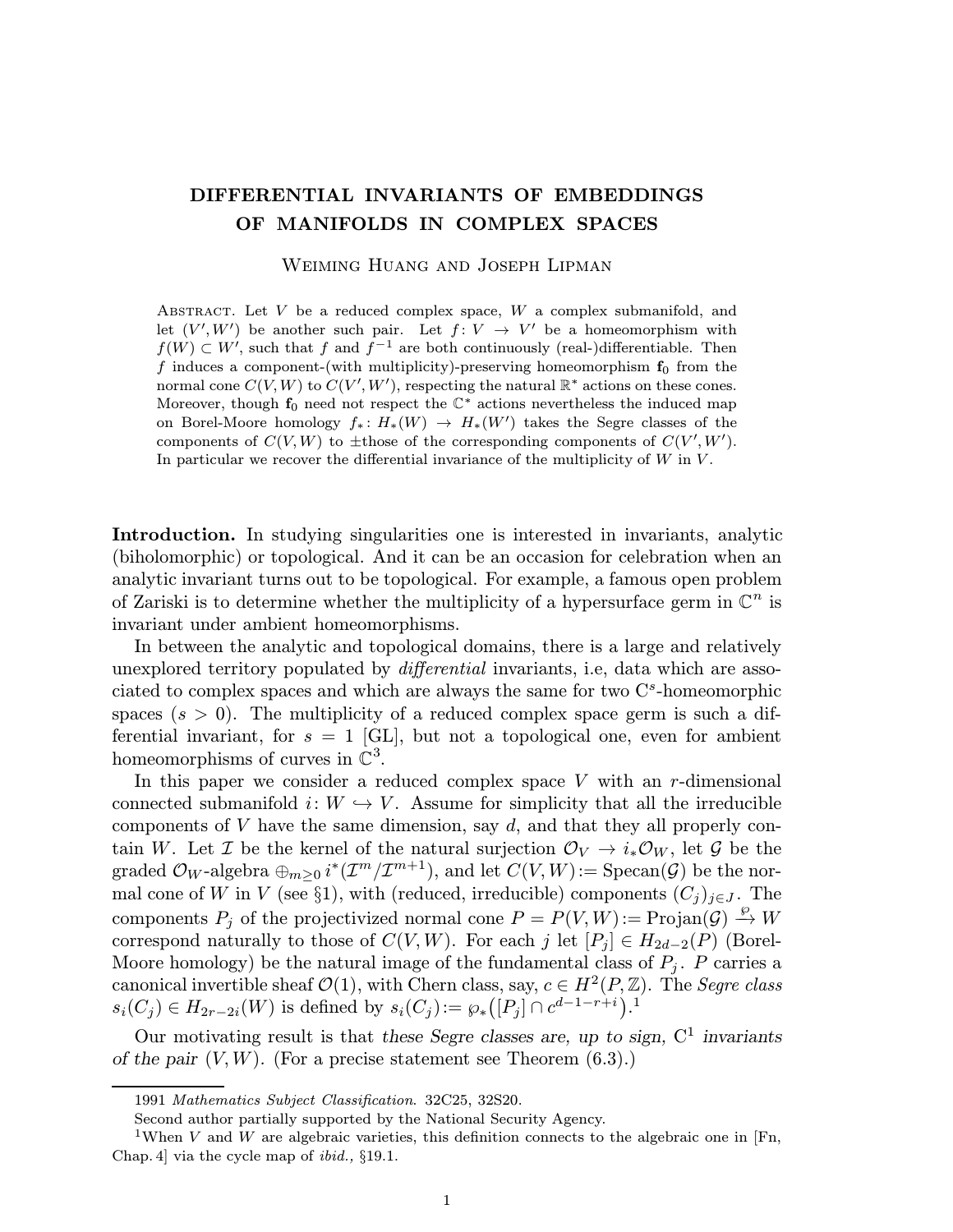We first prove that the normal cone  $C(V, W)$  is a differential invariant, even "as a cycle": given a second pair  $V' \supset W'$ , then any  $C^1$  homeomorphism  $f: V \to V'$ with  $f^{-1}$  also  $C^1$  and  $f(W) = W'$  induces a homeomorphism  $f_0$  from  $C(V, W)$ onto  $C(V', W')$  such that  $f_0$  maps each irreducible component of  $C(V, W)$  onto one of  $C(V', W')$  having the same multiplicity. (See Theorem  $(4.3.1)$ ; the case where  $W$  is a point was an important part of  $\left[ GL\right]$ .) This is shown via the standard deformation (see §2) of V to  $C(V,W)$ , restricted however to real parameters t. (So we have the trivial family  $V_t \cong V$  for  $0 \neq t \in \mathbb{R}$ , together with  $V_0 \cong C(V,W)$ .) Of course the trivial part of this deformation, away from  $t = 0$ , behaves functorially; and one needs to show that the functoriality "extends continuously" to the entire deformation. This is done in Theorem  $(3.3)$ , via the derivative of f. In §4 we prove the differential invariance of the multiplicities of the components by interpreting these numbers as intersection multiplicities along the components of  $V_0$ , and noting that such intersection numbers are known to be topological invariants.

Now in order to get at the Segre classes we must pass from  $C(V, W)$  to  $P(V, W)$ , and so we have to quotient out the natural  $\mathbb{C}^*$  action. The problem is that we used the derivative of f to establish functoriality of  $C(V,W)$ , and that derivative is only real-linear. Thus the  $\mathbb{C}^*$  action may not be functorial.

To deal with this problem, we construct in §5 the *relative complexification* of  $C$ :=  $C(V,W)$  (in fact, of any cone over W), an analytic subset  $\widetilde{C} \subset C \times_W C$  whose fibers are real-analytically isomorphic to the complexifications of the fibres of C, at least almost everywhere over W. This  $\tilde{C}$ , together with a natural real-analytic  $\mathbb{C}^*$  action, is indeed  $\mathbb{C}^1$ -functorial (Theorem (5.3.1)). But we have not been able to extract any Segre classes directly from  $\widetilde{C}$ . Instead we use the  $\mathbb{C}^*$ -stable, analytic subset  $\Lambda(C) \subset \tilde{C}$  consisting of pairs  $(c_1, c_2)$  of points of C such that one of them lies in the orbit of the other with respect to the natural  $\mathbb{C}^1$  action (reviewed in §1). Using the functoriality of  $\widetilde{C}$ , we find that  $\Lambda(C)$  is  $C^1$ -functorial. Furthermore, off its vertex section,  $\Lambda(C)$  together with its induced  $\mathbb{C}^*$  action is topologically isomorphic to the rank two bundle  $\mathcal{O}(1) \oplus \mathcal{O}(-1)$  (minus its 0-section) over  $P(V, W)$ . It follows that the Segre classes of the components of this rank two bundle become differential invariants, up to sign, when pushed down from  $P(V, W)$  to W. These pushed-down classes are easily seen to be the Segre classes  $s_i(C_i)$  such that  $i-1-(\text{codimension})$ of  $W$  in  $V$ ) is even. The remaining Segre classes can be obtained similarly, just by changing  $(V, W)$  to  $(V \times \mathbb{C}^1, W \times \{0\})$  (which doesn't affect the total Segre class, but changes the codimension by one). For details see §§5–6.

Incidentally, with  $e_j :=$  multiplicity of the component  $C_j$  of  $C := C(V, W)$ , the Segre classes  $s_i(C)$  can be defined by  $s_i(C) := \sum_j e_j s(C_j)$  (cf. [Fn, p. 74, Lemma 4.2]; the sums here are "locally finite" with respect to decomposition into irreducible components [BH, p. 465, 1.7].) As above, the  $e_i$  are differential invariants; but because of the sign ambiguity in Theorem  $(6.3)$ ,  $s_i(C)$  may not be a differential invariant—though its image in  $H_*(W, \mathbb{Z}_2)$  is.

In particular,  $s_0(C) = m(V,W)[W]$ , where  $m(V,W)$  is the multiplicity of W in V [Fn, §4.3]. Hence Theorem (6.3) implies that  $m(V, W)$  is a differential invariant. (That is the main result of [GL], where a more straightforward proof is given).

1. Normal cones. We begin with a brief review of some facts about normal cones, facts which are "well-known" but not, as a whole, easily accessible in the literature.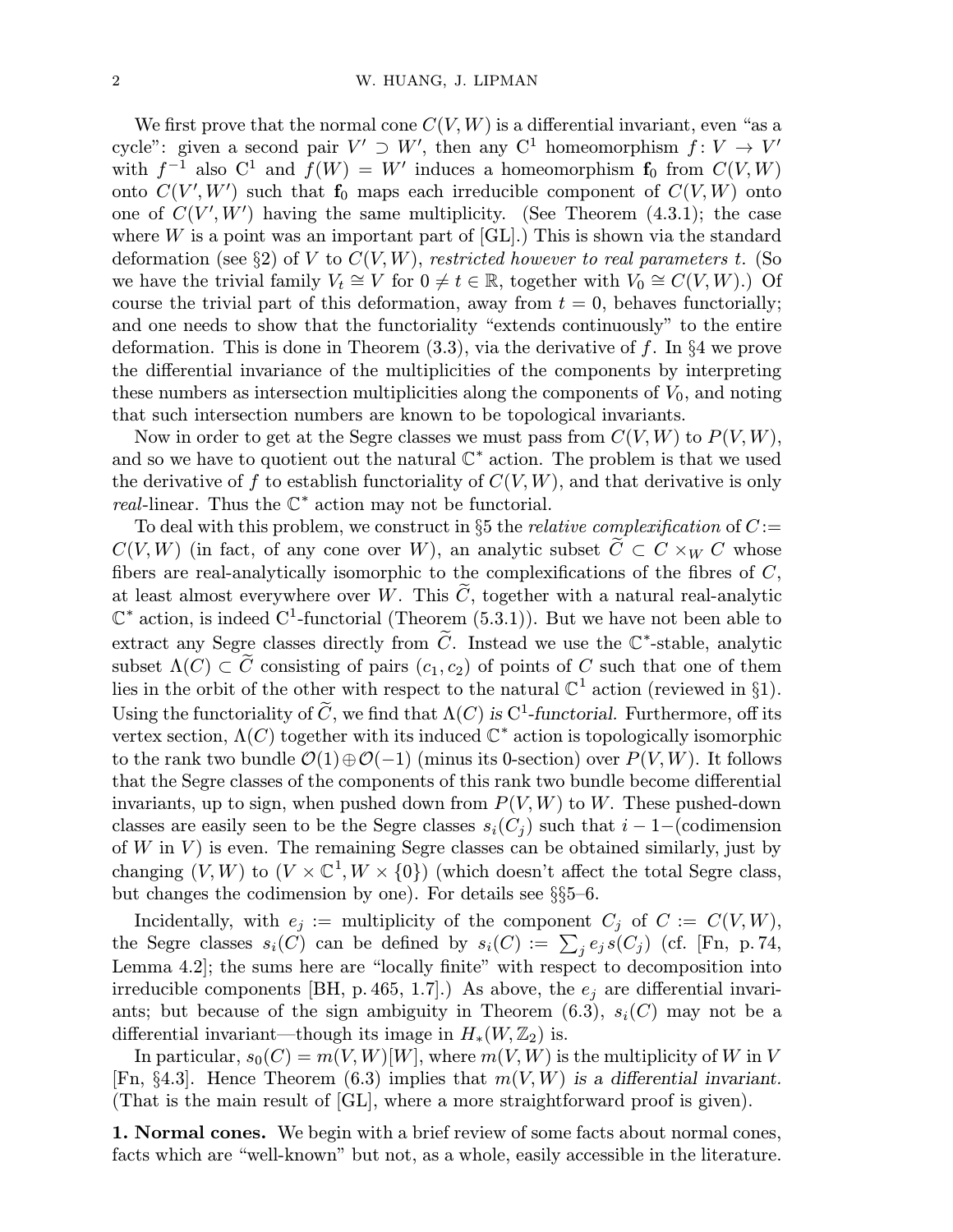(1.1) Let  $(V, \mathcal{O}_V)$  be a reduced complex analytic space, and let  $(W, \mathcal{O}_W)$  be a (not necessarily reduced) complex subspace of V. Let  $\mathcal I$  be the kernel of the surjection  $\mathcal{O}_V \twoheadrightarrow i_*\mathcal{O}_W$  corresponding to the inclusion  $i: W \hookrightarrow V$ . The graded  $\mathcal{O}_W$ - $\mathrm{algebra}\ \mathrm{gr}_W(V)\!:={\oplus_{m\geq 0}}\ i^*(\mathcal{I}^m/\mathcal{I}^{m+1})\ \mathrm{is}\ \mathrm{finitely}\ \mathrm{presentable},\ \mathrm{since}\ i^*(\mathcal{I}^m/\mathcal{I}^{m+1})\ \mathrm{is}$ coherent for all  $m$  [MT, p. 2, Prop. 1.4]. So one can define the *normal cone*  $C(V, W)$ of V along W to be

$$
C(V,W):=\operatorname{Specan}(\operatorname{gr}_W(V)).
$$

(For the definition of Specan, see [Ho, p. 19-02].) This cone is naturally equipped with a map

$$
p = p(V, W) : C(V, W) \to W,
$$

together with a "vertex" section

$$
\sigma = \sigma(V, W) \colon W \to C(V, W)
$$

 $(p \circ \sigma =$  identity), corresponding, via functoriality of Specan, to the obvious maps  $\mathcal{O}_W \leftrightarrows \text{gr}_W(V)$ . Moreover, with  $\mathbb{C}^1$  the affine line there is the map

$$
\mu\colon \mathbb{C}^1 \times C(V,W) \to C(V,W)
$$

corresponding to the map of  $\mathcal{O}_W$ -algebras  $\text{gr}_W(V) \to \text{gr}_W(V)[T]$  (T an indeterminate) whose restriction to  $\mathcal{I}^m/\mathcal{I}^{m+1}$  is multiplication by  $T^m$   $(m \ge 0)$ .

One checks via the corresponding  $\mathcal{O}_W$ -algebra maps that there are commutative diagrams (with "id" standing for "identity" and "mpn" for "multiplication"):

$$
\mathbb{C}^1 \times C(V, W) \xrightarrow{\mu} C(V, W)
$$
  
\n
$$
\downarrow^{\text{pr}_2} \downarrow \qquad \qquad \downarrow^p
$$
  
\n
$$
C(V, W) \xrightarrow{\mu} W
$$

$$
\mathbb{C}^1 \times (\mathbb{C}^1 \times C(V,W)) \xrightarrow{\operatorname{id} \times \mu} \mathbb{C}^1 \times C(V,W) \xrightarrow{\mu} C(V,W)
$$
  
\n
$$
\parallel \qquad \qquad \parallel
$$
  
\n
$$
(\mathbb{C}^1 \times \mathbb{C}^1) \times C(V,W) \xrightarrow{\operatorname{mpn} \times \operatorname{id}} \mathbb{C}^1 \times C(V,W) \xrightarrow{\mu} C(V,W)
$$

$$
\mathbb{C}^{0} \times C(V, W) \xrightarrow{\sim} C(V, W) \qquad \mathbb{C}^{0} \times C(V, W) \xrightarrow{\sim} C(V, W)
$$
\n
$$
\downarrow^{\text{1} \times \text{id}} \downarrow \qquad \qquad \parallel \qquad \qquad \downarrow^{\text{0} \times \text{id}} \downarrow \qquad \qquad \downarrow^{\text{0} \circ p}
$$
\n
$$
\mathbb{C}^{1} \times C(V, W) \xrightarrow{\mu} C(V, W) \qquad \qquad \mathbb{C}^{1} \times C(V, W) \xrightarrow{\mu} C(V, W)
$$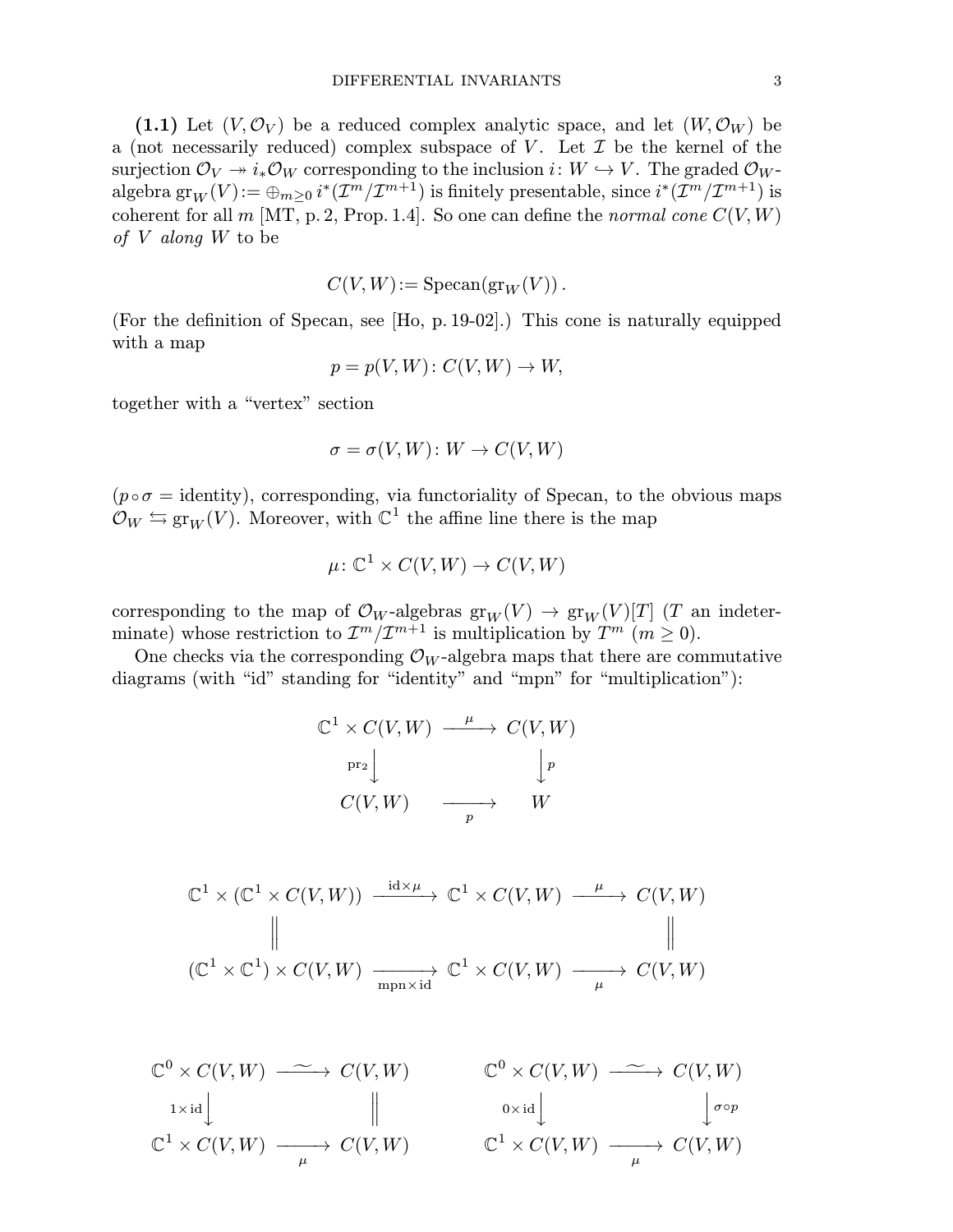Restricting attention to underlying point sets, if for  $a \in \mathbb{C}$  and  $x \in C(V, W)$  we set  $ax := \mu(a, x)$ , then

$$
p(ax) = p(x)
$$
  
\n
$$
a_1(a_2x) = (a_1a_2)x
$$
  
\n
$$
1x = x
$$
  
\n
$$
0x = \sigma p(x).
$$

*Remark* (1.1.1). The foregoing holds with  $gr_W(V)$  replaced by any finitely presented graded  $\mathcal{O}_W$ -algebra  $\mathcal{G} = \bigoplus_{m>0} \mathcal{G}_m$  ( $\mathcal{G}_0 = \mathcal{O}_W$ , and every  $\mathcal{G}_m$  is a coherent  $\mathcal{O}_W$ -module).

(1.2) To get a picture of  $p: C(V, W) \rightarrow W$  near a point  $w \in W$ , we embed the triple  $(V, W, w)$  locally into some  $\mathbb{C}^n$ , as follows. In the local ring  $\mathcal{O}_{V,w}$ let  $(\tau_1, \tau_2, \ldots, \tau_s)$  generate the ideal corresponding to the germ of W. Denoting convergent power series rings by  $\mathbb{C}\langle \cdots \rangle$ , pick a surjective C-algebra homomorphism

$$
\alpha\colon \mathbb{C}\langle T_1, T_2, \ldots, T_{r+s}\rangle \twoheadrightarrow \mathcal{O}_{V,w} \qquad (T_i \text{ indeterminates})
$$

such that  $\alpha(T_{r+i}) = \tau_i$   $(1 \leq i \leq s)$ . Correspondingly, with  $n := r + s$ , there is an open neighborhood  $V^*$  of w in V, an open neighborhood U of 0 in  $\mathbb{C}^n$ , a holomorphic map  $\theta \colon V^* \to U$ , and holomorphic functions  $\varphi_i \colon U \to \mathbb{C}$   $(i = 1, 2, \ldots, e)$  such that

(i)  $\theta$  induces an isomorphism of  $V^*$  onto the reduced analytic subspace V' of U consisting of the common zeros of the  $\varphi_i$ :

$$
V' := \{ z \in U \mid \varphi_1(z) = \varphi_2(z) = \cdots = \varphi_e(z) = 0 \}.
$$

(ii)  $\theta$  maps  $W^* := W \cap V^*$  isomorphically onto the analytic space

 $W' \mathbin{:=} L \cap V' = L \times_{\mathbb{C}^n} V' \subset V'$ 

where  $L$  is the reduced r-dimensional space

$$
L:=\{ (z_1,\ldots,z_n)\in U \mid z_{r+1}=z_{r+2}=\cdots=z_n=0\}.
$$

(iii)  $\theta(w) = 0$ .

The embedding  $\theta$  induces an isomorphism

$$
C(V,W) \times_W W^* = C(V^*,W^*) \stackrel{\sim}{\longrightarrow} C(V',W')
$$

compatible with the canonical maps  $p, \sigma$ , and  $\mu$ . So let us simply consider the case where  $V = V'$  and  $W = W'$ . Then  $\mathcal{I} = \mathcal{J} \mathcal{O}_V$ , where  $\mathcal{J}$  is the  $\mathcal{O}_U$ -ideal generated by the coordinate functions  $\xi_{r+1},\ldots,\xi_n$  (i.e.,  $\xi_h(z_1,\ldots,z_n) = z_h$ ).

With  $j: L \hookrightarrow U$  the inclusion, there is an isomorphism of graded  $\mathcal{O}_L$ -algebras

$$
\operatorname{gr}_L(U) := \oplus_{m \geq 0} j^*(\mathcal{J}^m/\mathcal{J}^{m+1}) \stackrel{\sim}{\longrightarrow} \mathcal{O}_L[T_1,\ldots,T_s]
$$

whose inverse takes  $T_h$  to the section of  $j^*(\mathcal{J}/\mathcal{J}^2)$  given by  $\xi_{r+h}$   $(1 \leq h \leq s)$ ; and so we have an isomorphism

$$
C(U,L) \stackrel{\sim}{\longrightarrow} (L \times \mathbb{C}^s) \subset (\mathbb{C}^r \times \mathbb{C}^s) = \mathbb{C}^n.
$$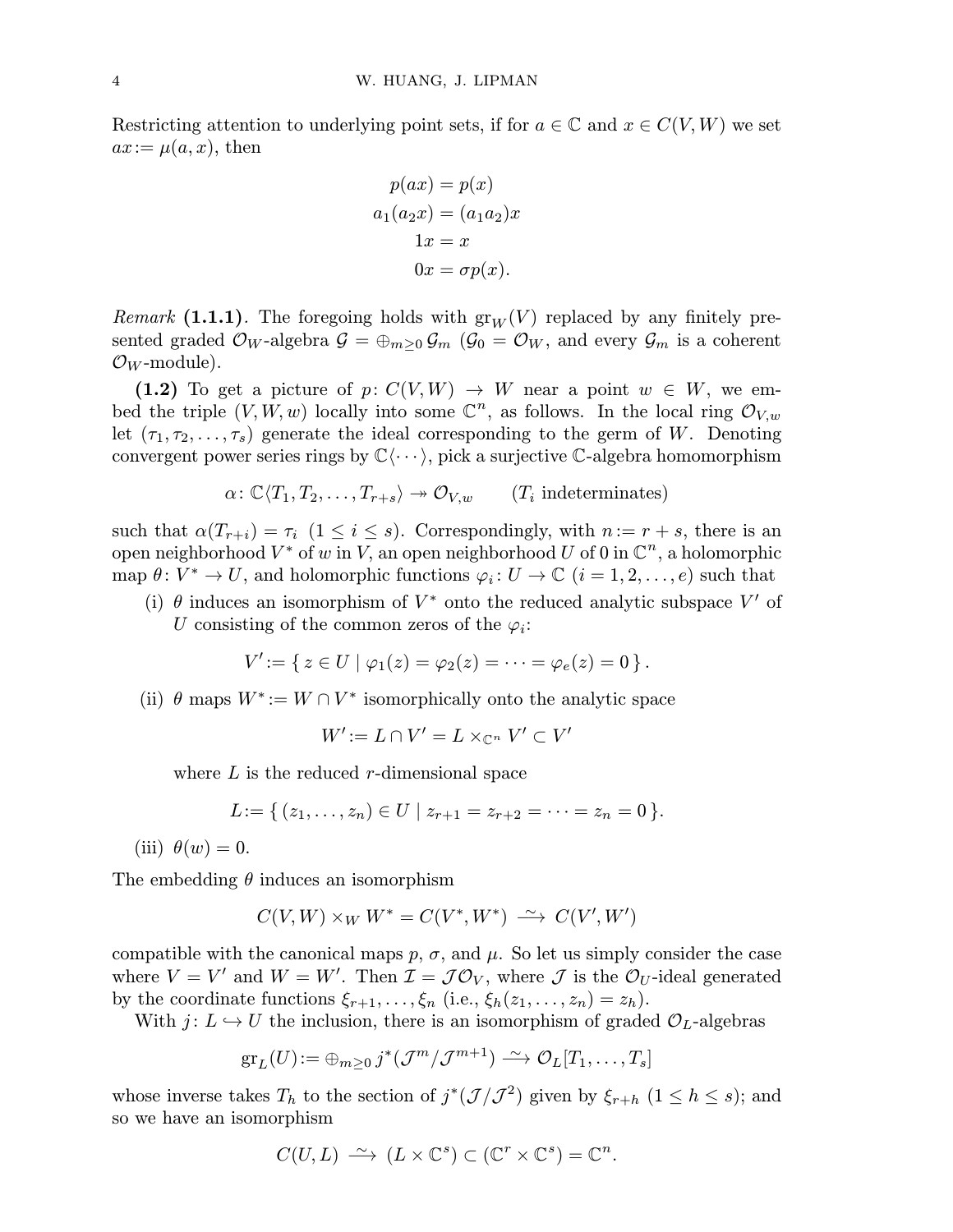This isomorphism identifies  $p(U, L)$  with the projection  $pr_1: L \times \mathbb{C}^s \to L$ , and  $\sigma(U, L)$  with the map  $\mathrm{id} \times 0: L \longrightarrow L \times \{0\} \hookrightarrow L \times \mathbb{C}^s$ . Furthermore, we have the closed immersion

$$
(1.2.1) \tC(V,W) \hookrightarrow C(U,L)
$$

corresponding to the natural surjection  $gr_L(U) \twoheadrightarrow gr_W(V)$ . There results a commutative diagram, whose horizontal arrows represent embeddings:

(1.2.2)  
\n
$$
C(V, W) \longrightarrow L \times \mathbb{C}^s \subset \mathbb{C}^n
$$
\n
$$
p \downarrow \uparrow \sigma \qquad \text{pr}_1 \downarrow \uparrow id \times 0
$$
\n
$$
W \longrightarrow L
$$

The action of  $\mathbb{C}^1$  on  $C(V, W)$  (via  $\mu$ ) is induced by the action on  $C(U, L) \cong L \times \mathbb{C}^s$ , easily checked to be given on underlying point sets by

(1.2.3) 
$$
a(x,z) = (x, az) \qquad (a \in \mathbb{C}, x \in L, z \in \mathbb{C}^s).
$$

In particular, the analytic group  $\mathbb{C}^* = \mathbb{C}^1 - \{0\}$  acts freely on  $C(V, W) - \sigma(W)$ .

The points of  $C(V,W)$ —identified via  $(1.2.2)$  with a subvariety of  $W{\times}\mathbb{C}^s$ —can be specified by equations as follows. Let  $w \in W \subset L$ . For any open neighborhood N of w in L, for  $x \in N$ , and for any polynomial

$$
F(T_1,\ldots,T_s)\in \Gamma(N,\mathcal{O}_L)[T_1,\ldots,T_s],
$$

let  $F_x \in \mathbb{C}[T_1,\ldots,T_s]$  be the polynomial obtained from F by evaluating coefficients at x, and define the function  $\widetilde{F}: N \times \mathbb{C}^s \to \mathbb{C}$  by

$$
\widetilde{F}(x,y) = F_x(y_1,\ldots,y_s) \qquad (x \in N, \ y \in \mathbb{C}^s).
$$

Set  $V_N := V \cap (N \times \mathbb{C}^s)$ . (Recall that  $V \subset \mathbb{C}^n = \mathbb{C}^r \times \mathbb{C}^s$ .) Then:

(1.2.4) The point  $(w, z) \in W \times \mathbb{C}^s$  is in  $C(V, W) \Leftrightarrow$  for every  $m > 0$  and for every N and F as above with F homogeneous of degree  $m$ , if the function  $\widetilde{F}|V_N$  is in  $\Gamma(V_N, \mathcal{I}^{m+1})$  then  $\widetilde{F}(w, z)=0$ .

The proof, an exercise on the definition of Specan, is left to the reader.

*Remark.* The following "initial form" characterization  $(1.2.5)$ , suggested by  $[Hi2]$ , p. 18, Remark 3.2], is readily seen to be equivalent to the one in (1.2.4). For s-tuples  $\nu = (\nu_1, \ldots, \nu_s)$  of non-negative integers, we set  $|\nu| := \nu_1 + \cdots + \nu_s$ ; and for  $z = (z_1, \ldots, z_s) \in \mathbb{C}^s$ , we set  $z^{\nu} := z_1^{\nu_1} z_2^{\nu_2} \ldots z_s^{\nu_s}$ .

(1.2.5) The point  $(w, z) \in W \times \mathbb{C}^s$  is in  $C(V, W) \Leftrightarrow$  for all open neighborhoods  $N_1$  of w in  $\mathbb{C}^r$  and  $N_2$  of 0 in  $\mathbb{C}^s$ , and for all  $m \geq 0$ , if the holomorphic functions  $f_{\nu} \colon N_1 \times N_2 \to \mathbb{C}$  are such that  $\sum_{|\nu|=m} f_{\nu}(x, y)y^{\nu} = 0$  for all  $(x, y) \in V \cap (N_1 \times N_2)$ , then  $\sum_{|\nu|=m} f_{\nu}(w, 0) z^{\nu} = 0.$ 

(Equivalently: for all holomorphic functions  $f: N_1 \times N_2 \to \mathbb{C}$  vanishing on  $V \cap (N_1 \times N_2)$  and such that  $\lim_{t\to 0} t^{-m}f(x, ty) < \infty$  for all  $(x, y) \in N_1 \times N_2$ , we have  $\lim_{t\to 0} t^{-m}f(w, tz) = 0$ .)

(1.3) Now here is a geometric description of  $C(V,W)$ . As in (1.2), we identify  $(V, W)$  with  $(V', W') \subset (U, W') \subset (\mathbb{C}^r \times \mathbb{C}^s, \mathbb{C}^r)$ . We denote by  $\pi_f$  the projection  $\mathbb{C}^r \times \mathbb{C}^s \to \mathbb{C}^s$  ("f" stands for "fiber").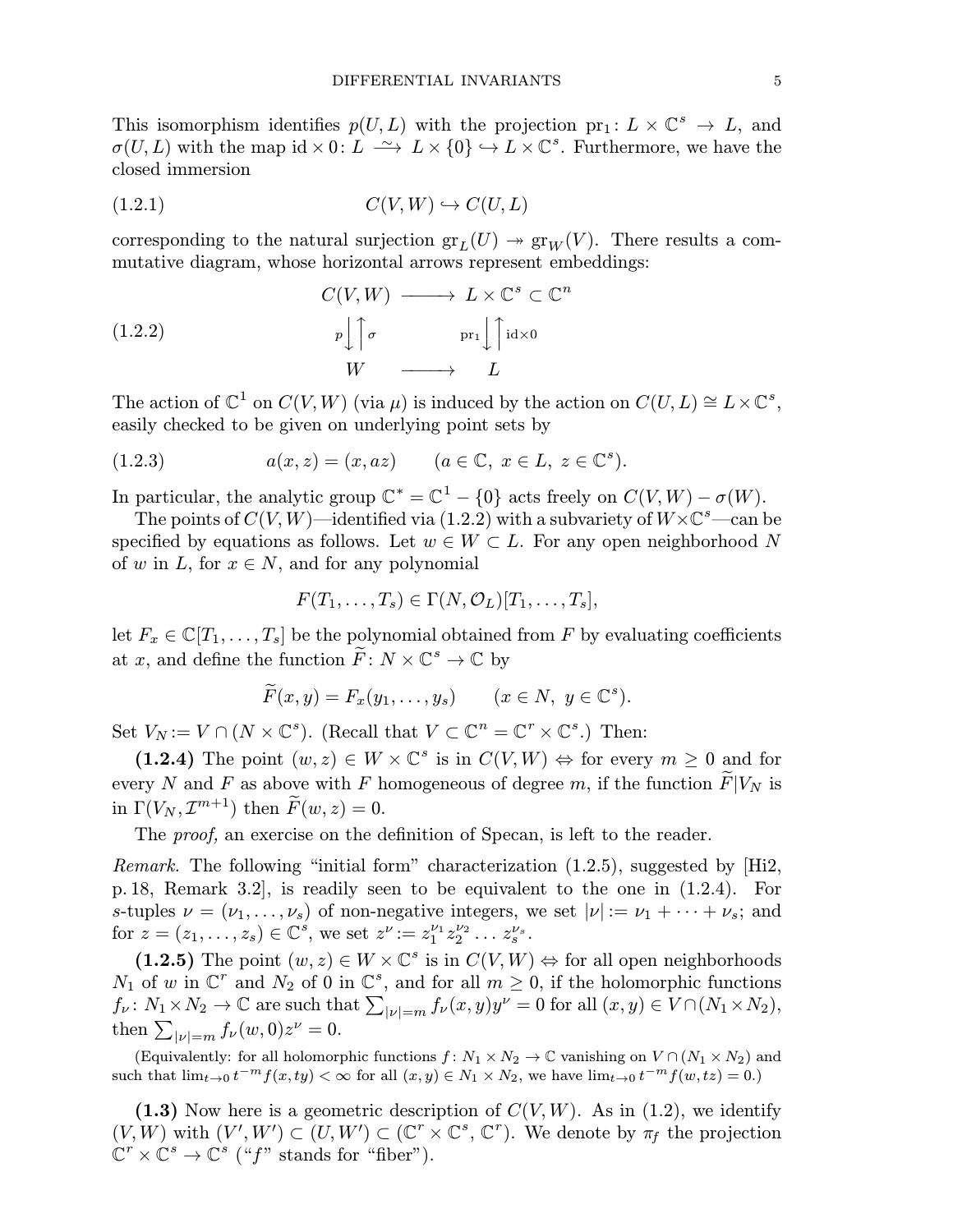**Proposition.** The point  $(w, z) \in W \times \mathbb{C}^s = C(U, W)$  is in  $C(V, W)$  iff there exist sequences  $v_i \in V$ ,  $a_i \in \mathbb{C}$   $(0 \lt i \in \mathbb{Z})$  such that  $v_i \to w$  and  $a_i \pi_f v_i \to z$ . Moreover, for any  $(w, z) \in C(V, W)$ , there exist such  $a_i$ ,  $v_i$  with all the  $a_i$  real and positive.

*Proof.* Suppose that there are sequences  $v_i \in V$ ,  $a_i \in \mathbb{C}$ , such that  $v_i \to w$  and  $a_i\pi_f v_i \to z$ . Set  $v_i = (x_i, y_i)$ , so that  $x_i \to w$ ,  $y_i \to 0$ , and  $a_i y_i = a_i\pi_f v_i \to z$ . With notation as in (1.2.5), we have then (assuming, as we may, that  $v_i \in N_1 \times N_2$ ):

$$
\sum_{|\nu|=m} f_{\nu}(w,0)z^{\nu} = \lim_{i} \sum_{|\nu|=m} f_{\nu}(x_i, y_i)(a_i y_i)^{\nu}
$$

$$
= \lim_{i} a_i^{m} \sum_{|\nu|=m} f_{\nu}(x_i, y_i)(y_i)^{\nu} = 0.
$$

Thus  $(w, z) \in C(V, W)$ .

For the converse, we have the following stronger statement, due to Hironaka |Hi, p. 131, Remark (2.3)].

**Lemma (1.3.1).** If  $(w, z) \in C(V, W)$  and  $z \neq 0$ , then there exists a real analytic map  $\varphi: (-1,1) \to V$  with  $\varphi(0) = w$ ,  $\varphi(t) \notin W$  if  $t \neq 0$ , and such that

$$
z/|z| = \lim_{t\to 0^+} \pi_f \varphi(t) / |\pi_f \varphi(t)|.
$$

A variant of Hironaka's proof will be given below, in (2.3).

2. Specialization to the normal cone. With  $i: W \hookrightarrow V$  and  $\mathcal I$  as in (1.1), consider the graded  $\mathcal{O}_V$ -algebra

$$
\mathcal{R} = \mathcal{R}_{\mathcal{I}} := \oplus_{n \in \mathbb{Z}} \mathcal{I}^n T^{-n} \subset \mathcal{O}_V[T, T^{-1}]
$$

where T is an indeterminate and  $\mathcal{I}^n$  is defined to be  $\mathcal{O}_V$  for all  $n \leq 0$ . By [MT, p. 2, Prop. 1.4,  $\mathcal R$  is finitely presentable, so we can set

$$
\mathbf{V}=\mathbf{V}_W:=\mathrm{Specan}(\mathcal{R}_\mathcal{I})\,.
$$

V is called the *specialization of*  $(V, W)$  to  $C(V, W)$ , see [LT, pp. 556–557].

The terminology is explained as follows. We have natural maps

$$
W \times \mathbb{C}^1 \xrightarrow{\alpha} \mathbf{V} \xrightarrow{\beta} V \times \mathbb{C}^1
$$

where  $\alpha$  is the closed immersion corresponding to the obvious  $\mathcal{O}_V$ -algebra homomorphism

$$
\mathcal{R} \twoheadrightarrow \mathcal{R} / \mathcal{I} T^{-1} \mathcal{R} \ \stackrel{\sim}{\longrightarrow} \ \oplus_{n \geq 0} \ (\mathcal{O}_V / \mathcal{I}) T^n = i_* \mathcal{O}_W [T] \, ,
$$

and  $\beta$  corresponds to the  $\mathcal{O}_V$ -algebra inclusion  $\mathcal{O}_V[T] \hookrightarrow \mathcal{R}$ . Note that  $\beta \circ \alpha$  is the closed immersion  $i \times id$ :  $W \times \mathbb{C}^1 \hookrightarrow V \times \mathbb{C}^1$ . Let t be the composition

$$
\mathfrak{t} \colon \mathbf{V} \xrightarrow{\beta} V \times \mathbb{C}^1 \xrightarrow{\text{pr}} \mathbb{C}^1.
$$

Denote the fiber  $\mathfrak{t}^{-1}(0)$  by  $\mathbf{V}_0$ .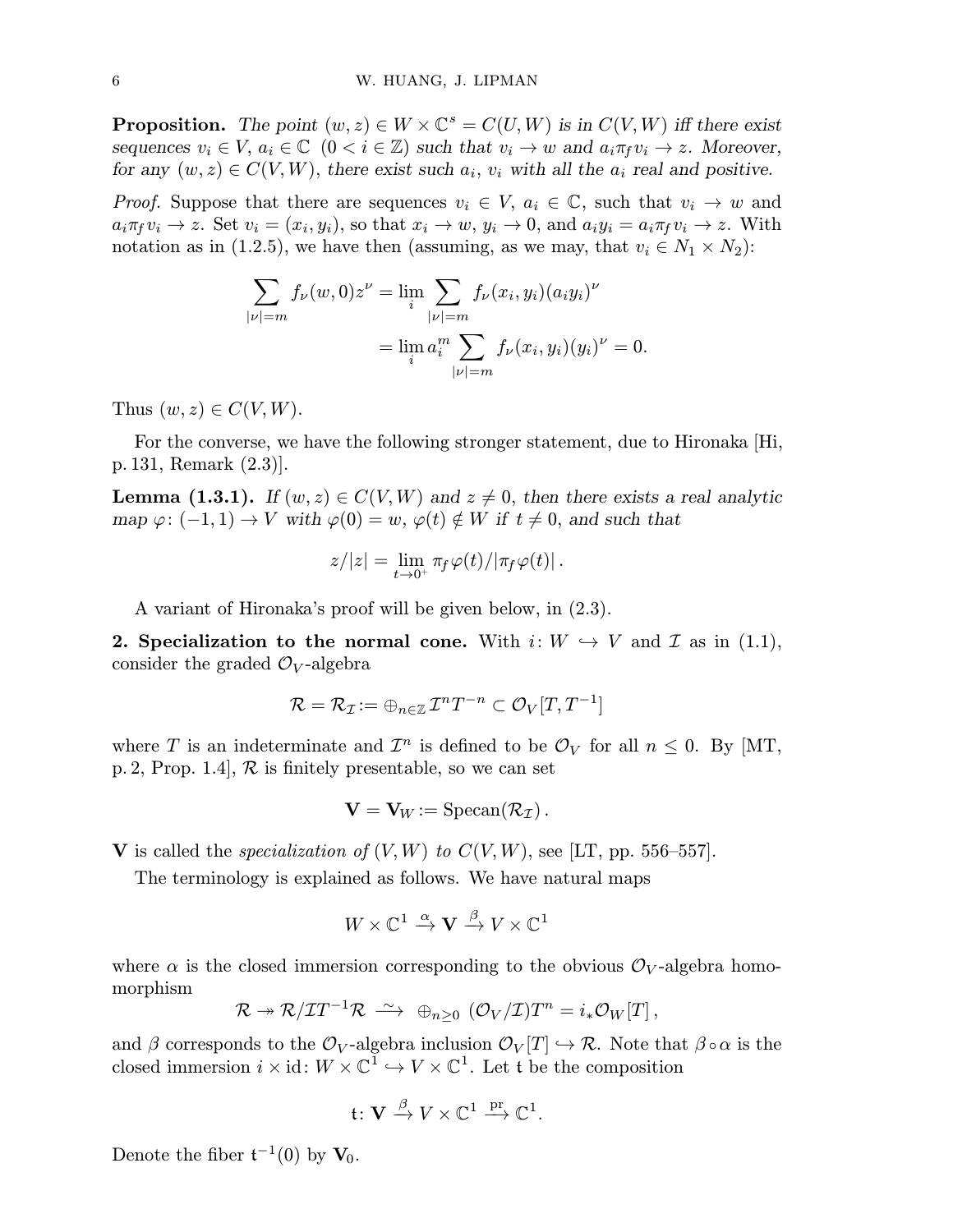Proposition  $(2.1)$ . (i) The map t is flat.

(ii)  $\beta$  induces an isomorphism of  $\mathbf{V} - \mathbf{V}_0$  onto  $V \times (\mathbb{C}^1 - \{0\})$ . (iii) There is a natural commutative diagram

$$
W \xrightarrow{\sigma} C(V, W) \xrightarrow{\ p} W
$$
  
\n
$$
(id,0) \Big| \simeq \Bigg| \begin{array}{c} \rho \\ \simeq \\ W \end{array} \Bigg| \begin{array}{c} \rho \\ \downarrow \\ \downarrow \end{array} \Bigg| \begin{array}{c} \downarrow \\ (i,0) \\ W \end{array}
$$
  
\n
$$
W \times \{0\} \xrightarrow{\alpha} \mathbf{V}_0 \xrightarrow{\beta} V \times \mathbb{C}^1
$$

with  $\sigma$  and  $p$  as in (1.1), and  $\rho$  an isomorphism.

Thus t gives us a flat family of closed immersions, isomorphic to  $i: W \hookrightarrow V$ wherever  $\mathfrak{t} \neq 0$  and to  $\sigma : W \hookrightarrow C(V,W)$  where  $\mathfrak{t} = 0$ .

*Proof.* We have  $pr^{-1}(0) = V \times \{0\} = \text{Specan}(\mathcal{O}_V[T]/T\mathcal{O}_V[T])$ , and it follows that  $V_0 = \text{Specan}(\mathcal{R}/T\mathcal{R}) \subset \text{Specan}(\mathcal{R})$ . But there is an obvious isomorphism  $\mathcal{R}/T\mathcal{R} \longrightarrow \bigoplus_{n>0} \mathcal{I}^n/\mathcal{I}^{n+1}$ , whence an isomorphism  $\rho: C(V,W) \longrightarrow V_0$ .

The surjection  $\mathcal{R}/T\mathcal{R} \rightarrow \mathcal{R}/(T\mathcal{R} + T\mathcal{I}^{-1}\mathcal{R})$  is naturally identifiable with the obvious surjection of  $\bigoplus_{n>0} \mathcal{I}^n/\mathcal{I}^{n+1}$  onto its degree 0 component  $i_*\mathcal{O}_W$ ; thus the restriction of  $\alpha$  to  $V_0$  gets identified with  $\sigma: W \hookrightarrow C(V,W)$ , and so the left square in (iii) commutes. The right square commutes because it is obtained by applying the functor Specan to a (clearly) commutative diagram of graded  $\mathcal{O}_V$ -algebras.

A morphism of analytic spaces  $f: X \to V$  factors through  $V - t^{-1}(0)$  iff the corresponding map  $\Gamma(V, \mathcal{R}) \to \Gamma(X, \mathcal{O}_X)$  sends T to a unit, i.e.,  $\mathcal{R} \to f_* \mathcal{O}_X$  factors through  $\mathcal{R}[T^{-1}]$ . Consequently

$$
\mathbf{V} - \mathbf{V}_0 = \mathrm{Specan}(\mathcal{R}[T^{-1}]) = \mathrm{Specan}(\mathcal{O}_V[T, T^{-1}]),
$$

and (ii) follows.

In particular, off  $V_0$  the map t coincides with the projection pr, which is flat. Since T is not a zero-divisor in  $\mathcal{R}$ , therefore the germ of t in the local ring of any point on  $V_0$  is not a zero-divisor (see e.g., [Ho, p. 19-07, Corollaire]), and so t is flat everywhere along  $V_0$  too. This proves (i).  $\Box$ 

(2.2) Now let us see how the above specialization looks locally.

Assume as in (1.2) that  $(V, W) \subset (\mathbb{C}^{r+s}, \mathbb{C}^r)$ . Let  $\xi_1, \ldots, \xi_{r+s}$  be the coordinate functions on  $\mathbb{C}^{r+s}$ , and for  $i = 1, 2, \ldots, s$ , set  $\eta_i := \xi_{r+i}|V$ . We embed V into  $\mathbb{C}^{r+s+1}$  as follows. There is a surjective  $\mathcal{O}_V$ -algebra homomorphism

$$
\psi\colon \mathcal{O}_V[T'_1,\ldots,T'_s,T]\twoheadrightarrow \mathcal{R}
$$

with

$$
\psi(T'_i) = \eta_i T^{-1} \quad (1 \le i \le s), \qquad \psi(T) = T.
$$

Correspondingly, there is an embedding  $\mathbf{V} \hookrightarrow V \times \mathbb{C}^{s+1} \hookrightarrow \mathbb{C}^r \times \mathbb{C}^s \times \mathbb{C}^{s+1}$ . But for each  $i, \eta_i - T'_iT$  is a global section of the kernel of  $\psi$ ; therefore the embedding factors through the subspace of  $\mathbb{C}^r \times \mathbb{C}^s \times \mathbb{C}^{s+1}$  where these functions vanish, i.e., the reduced subspace whose points are of the form  $(x_1, \ldots, x_r, ay_1, \ldots, ay_s, y_1, \ldots, y_s, a)$ , a subspace isomorphic to  $\mathbb{C}^{r+s+1}$ .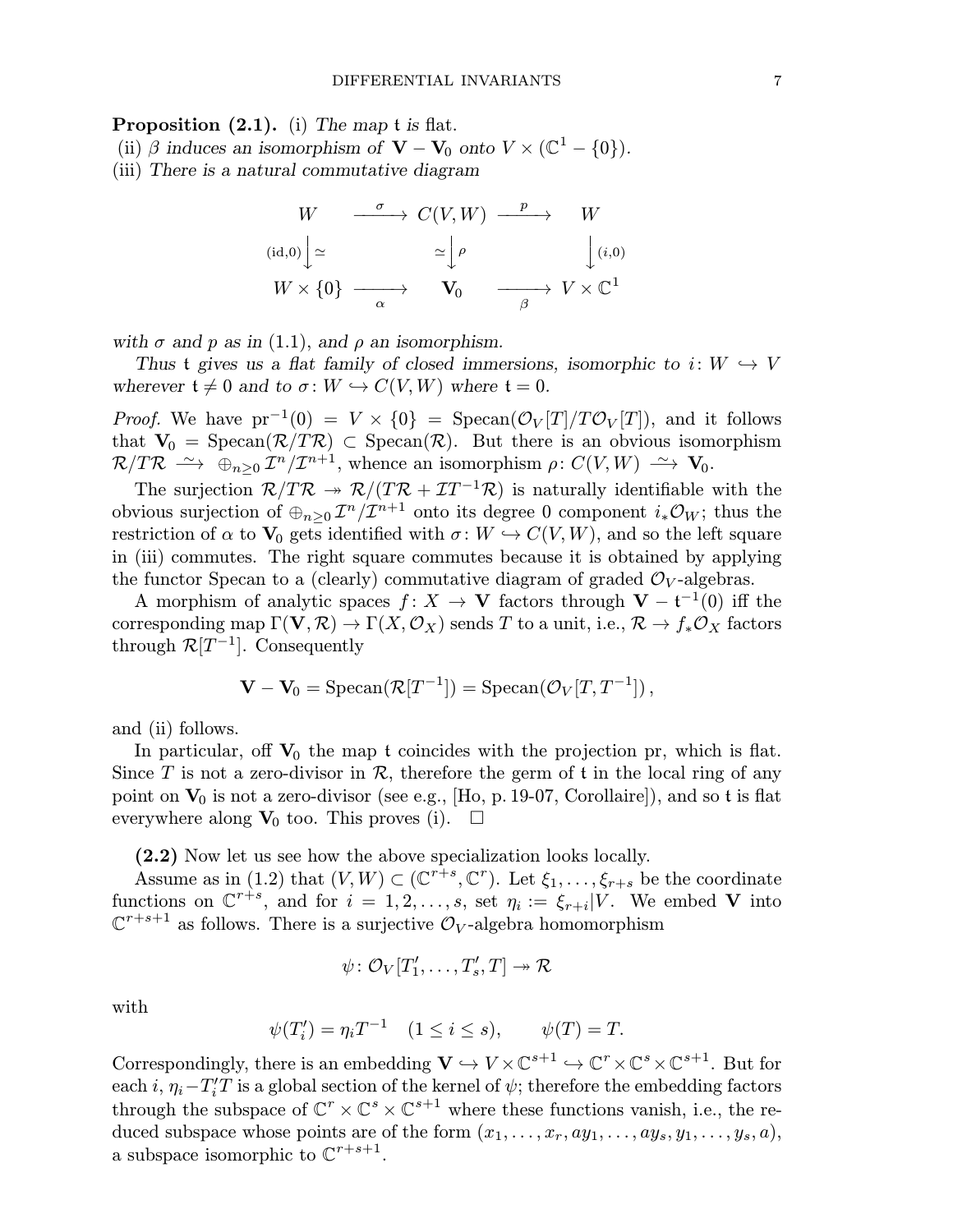With **V** so regarded as a subspace of  $\mathbb{C}^{r+s+1}$ , the maps  $\alpha: W \times \mathbb{C}^1 \to \mathbf{V}$  and  $\beta: V \to V \times \mathbb{C}^1$  are given on underlying point sets by

$$
\alpha(x_1,\ldots,x_r,a)=(x_1,\ldots,x_r,0,\ldots,0,a)
$$
  

$$
\beta(x_1,\ldots,x_r,y_1\ldots,y_s,a)=(x_1,\ldots,x_r,ay_1,\ldots,ay_s,a).
$$

The map t is induced by projection to the last coordinate. For  $a \neq 0$ ,  $\beta$  maps the fiber  $V_a := t^{-1}(a)$  isomorphically onto  $V \times \{a\}$ , i.e.,

$$
(2.2.1) \t\t \mathbf{V}_a = \{ (x_1, \ldots, x_r, y_1 \ldots, y_s, a) \mid (x_1, \ldots, x_r, ay_1, \ldots, ay_s) \in V \}.
$$

The embedding of  $C(V,W)=\mathbf{V}_0$  in  $\mathbf{V}\subset\mathbb{C}^r\!\times\!\mathbb{C}^s\!\times\!\mathbb{C}^{s+1}$  arises from the surjection  $\overline{\psi}$ obtained from  $\psi$  by modding out T. This  $\overline{\psi}$  factors as

$$
\mathcal{O}_V[T'_1,\ldots,T'_s]\twoheadrightarrow \mathcal{O}_W[T'_1,\ldots,T'_s]\twoheadrightarrow \mathcal{R}/T\mathcal{R}.
$$

Comparing this embedding to (1.2.1), we find that the underlying point set of  $V_0$ consists of all  $(w, 0, z, 0) \in \mathbb{C}^r \times \mathbb{C}^s \times \mathbb{C}^s \times \mathbb{C}^1$  with  $(w, z) \in \mathbb{C}(V, W)$ , where  $C(V, W)$ is regarded as being embedded into  $\mathbb{C}^r \times \mathbb{C}^s$  as in  $(1.2)$ ; and then passing as above from  $\mathbb{C}^r \times \mathbb{C}^s \times \mathbb{C}^s \times \mathbb{C}^1$  to  $\mathbb{C}^{r+s+1}$ , we can write

$$
(2.2.2) \t t^{-1}(0) = \mathbf{V}_0 = \{ (w, z, 0) \in \mathbb{C}^r \times \mathbb{C}^s \times \mathbb{C}^1 \mid (w, z) \in C(V, W) \}.
$$

(2.3). To prove (1.3.1), we first note that since t is flat, therefore  $V_0$  is nowhere dense in **V**, so that for any point  $(w, z, 0) \in V_0$ , there exists an analytic map

$$
\phi \colon \mathbb{D} \to \mathbf{V} \qquad (\mathbb{D} := \text{unit disc in } \mathbb{C}^1)
$$

such that

$$
\phi(\mathbb{D} - \{0\}) \subset \mathbf{V} - \mathbf{V}_0 \quad \text{and} \quad \phi(0) = (w, z, 0).
$$

(This follows, e.g., from the Nullstellensatz and from the algebraic fact that in a noetherian local ring A—like the stalk at  $(w, z, 0)$  of  $\mathcal{O}_{V}$ —any prime ideal is the intersection of all prime ideals  $\wp$  containing it and such that  $\dim(A/\wp) = 1$ .) Set

$$
\phi(\xi) = (\lambda(\xi), \mu(\xi), \tau(\xi)) \in \mathbb{C}^r \times \mathbb{C}^s \times \mathbb{C}^1 \qquad (\xi \in \mathbb{D}).
$$

For  $\xi$  sufficiently small,  $\tau(\xi)$  is given by a convergent power series

$$
\tau(\xi) = a\xi^{q} + a_1\xi^{q+1} + \dots \qquad (a \neq 0, \ q > 0).
$$

With  $b \in \mathbb{C}$  such that  $ab^q$  is real and positive, we have then, for real  $t > 0$ :

(2.3.1) 
$$
\lim_{t \to 0^+} \tau(bt)/|\tau(bt)| = 1.
$$

Assuming, as we may, that  $|b| = 1$ , consider the real analytic map  $\varphi: (-1, 1) \to V$ given by

$$
\varphi(t) = (\lambda(bt), \mu(bt)\tau(bt)) \in V \qquad \big(t \in (-1, 1)\big),
$$

see (2.2.1). Then  $\pi_f \varphi(t) = \mu(bt) \tau(bt)$ ; and since  $\mu(0) = z$  and  $\tau(0) = 0$ , (1.3.1) results from  $(2.3.1)$ .  $\Box$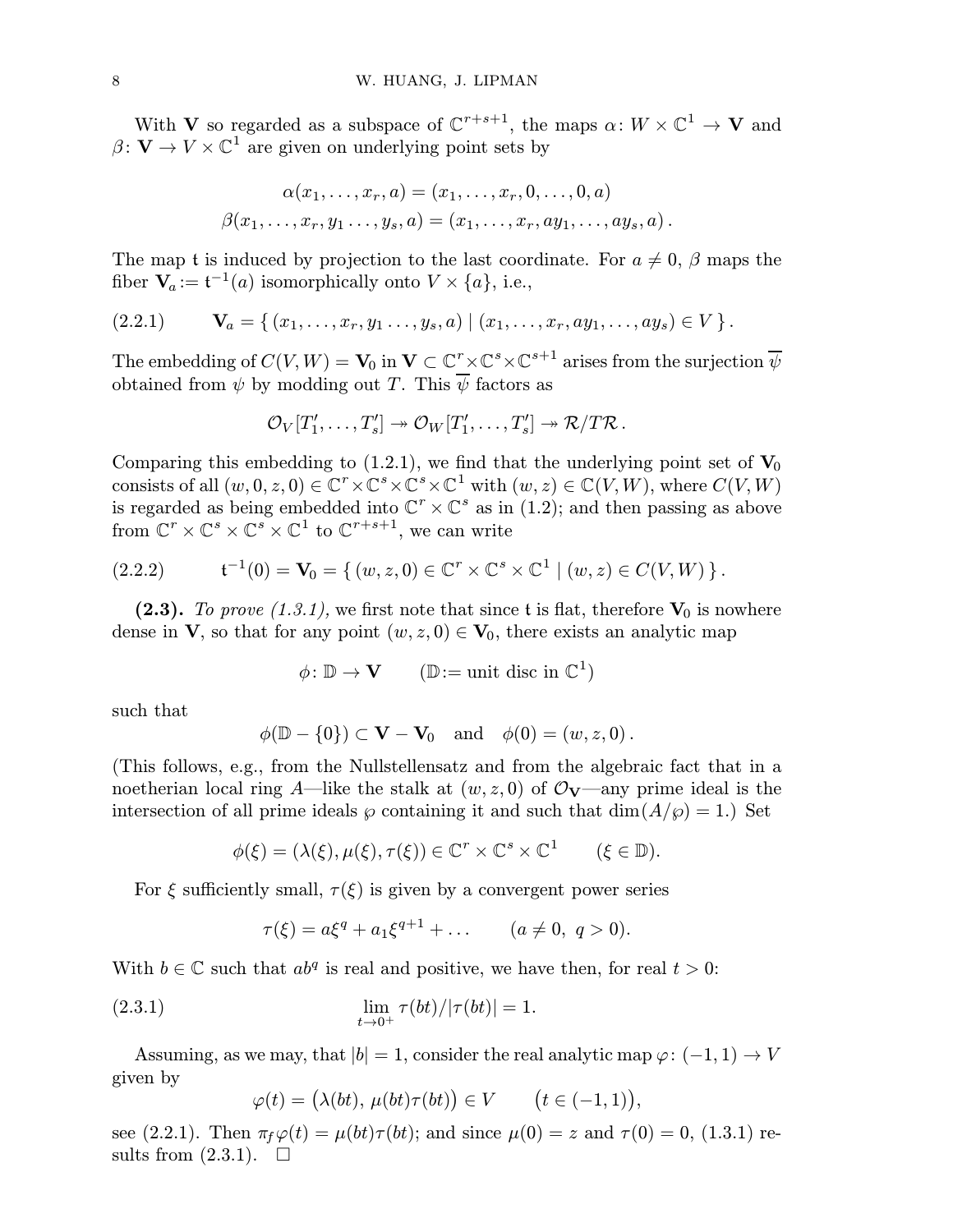**3. Differential functoriality of the specialization over**  $\mathbb{R}$ **.** In this section we look at maps of analytic spaces primarily in terms of underlying topological spaces.

(3.1). Let  $\mathfrak{t}: \mathbf{V} \to \mathbb{C}$  be the specialization of  $(V, W)$  to  $C(V, W)$ , see §2. The specialization over  $\mathbb R$  (or  $\mathbb R$ -specialization) of  $(V, W)$  to  $C(V, W)$  is the real analytic space

$$
_{\mathbb{R}}\mathbf{V}:=\mathbb{R}\times_{\mathbb{C}}\mathbf{V}=\mathfrak{t}^{-1}(\mathbb{R}).
$$

As in §2, we have natural maps

$$
W \times \mathbb{R} \xrightarrow{\alpha} \mathbb{R} V \xrightarrow{\beta} V \times \mathbb{R}.
$$

The fibers  $\mathbf{V}_a := \mathfrak{t}^{-1}(a)$   $(a \in \mathbb{R})$  of  $\mathfrak{t} \colon \mathbb{R}^{\mathbf{V}} \to \mathbb{R}$  are all real-isomorphic, via  $\beta$ , to  $V$ , except for  $V_0 \cong C(V,W)$ .

(3.2) Let  $(V, W)$  be as in (1.1), and let  $(V', W')$  be another such pair. Define  $\mathfrak{t}' : \mathbb{R}V' \to \mathbb{R}$  as above (with respect to  $W' \subset V'$ ).

Let  $f: V \to V'$  be a C<sup>1</sup> (continuously differentiable) map such that  $f(W) \subset W'$ . We recall the definition of C<sup>1</sup> map. A map  $g: V \to \mathbb{R}^n$  is C<sup>1</sup> at  $v \in V$  if for some analytic germ-embedding  $(V, v) \hookrightarrow (\mathbb{C}^N, 0)$ , there is an open neighborhood U of 0 in  $\mathbb{C}^N$  and a  $\mathbb{C}^1$  map  $U \to \mathbb{R}^n$  whose restriction to  $V \cap U$  coincides with that of g. A germ-map  $\gamma: (V, v) \to (V', v')$ is  $C^1$  if its composition with some embedding  $(V', v') \hookrightarrow (\mathbb{C}^M, 0)$  is  $C^1$  at v. (If this property of  $\gamma$ holds for one choice of embeddings then it holds for any choice.) Finally, the above map f is  $C^1$ if its germ at each  $v \in V$  is  $C^1$ .

Define the  $C^1$  map  $f: \mathbb{R}^V - V_0 \longrightarrow \mathbb{R}^{V'} - V'_0$  to be the composition

$$
{}_{\mathbb{R}}\mathbf{V}-\mathbf{V}_0 \stackrel{\sim}{\longrightarrow} V \times (\mathbb{R}^1-\{0\}) \xrightarrow[f\times \mathrm{id}]{f\times \mathrm{id}} V' \times (\mathbb{R}^1-\{0\}) \xrightarrow[\beta'^{-1}]{}_{\mathbb{R}}\mathbf{V}'-\mathbf{V}'_0.
$$

**Theorem (3.3).** With preceding notation, assume further that  $W$  is a complex submanifold of the analytic space V. Then the map  $f$  has a unique extension to a continuous map (still denoted  $f$ ):  ${}_{\mathbb{R}}V \to {}_{\mathbb{R}}V'$ ; and the following diagram commutes:

(3.3.1) 
$$
W \times \mathbb{R} \xrightarrow{\alpha} \mathbb{R} \mathbf{V} \xrightarrow{\beta} V \times \mathbb{R}
$$

$$
f \times id \downarrow \qquad \qquad f \downarrow \qquad \qquad f \downarrow \qquad \qquad f \times id
$$

$$
W' \times \mathbb{R} \xrightarrow{\alpha'} \mathbb{R} \mathbf{V'} \xrightarrow{\beta'} V' \times \mathbb{R}
$$

In particular,  $\mathfrak{t}' \circ \mathbf{f} = \mathfrak{t}$ . The restriction  $\mathbf{f}_0$  of  $\mathbf{f}$  to  $\mathbf{V}_0 = C(V, W)$  is a continuous map from  $C(V, W)$  to  $C(V', W')$ , fitting into a commutative diagram

(3.3.2)  
\n
$$
\mathbb{R} \times C(V, W) \xrightarrow{\operatorname{id} \times \mathbf{f}_0} \mathbb{R} \times C(V', W')
$$
\n
$$
\xrightarrow{\mu} \qquad \qquad \downarrow \mu
$$
\n
$$
C(V, W) \xrightarrow{\mathbf{f}_0} \qquad C(V', W')
$$
\n
$$
\xrightarrow{p} \qquad \qquad \uparrow \uparrow \qquad \qquad p' \qquad \uparrow \uparrow \sigma'
$$
\n
$$
W \qquad \longrightarrow \qquad W'
$$

see (1.1), and for each  $w \in W$ , the restriction of  $\mathbf{f}_0$  to  $p^{-1}(w)$  is real-analytic.<sup>2</sup>

<sup>&</sup>lt;sup>2</sup>See also Remark  $(5.4.3)$  below.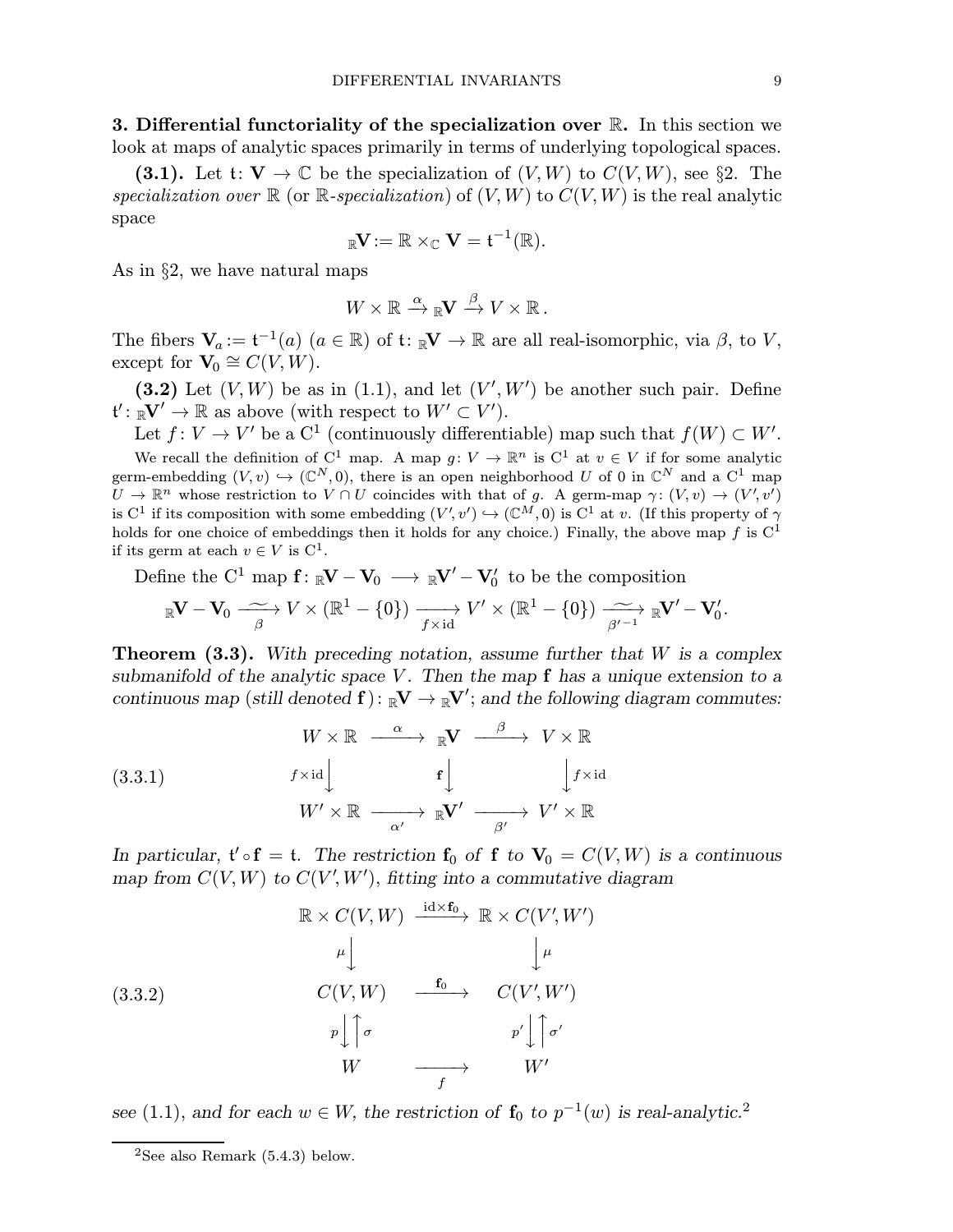*Proof.* The assertions need only be verified near an arbitrary point  $\nu \in V_0$ , so we can introduce coordinates as in (2.2). To be more precise, let  $\pi: V \to V$  be the canonical map, corresponding to the inclusion  $\mathcal{O}_V \hookrightarrow \mathcal{R}$ ; and define  $\pi' : V' \to V'$ similarly. Let  $w := \pi(\nu) = p\rho^{-1}(\nu) \in W$  (see (2.1), noting that  $\pi$  is  $\beta$  followed by the projection  $V \times \mathbb{C}^1 \to V$ , and let  $w' := f(w) \in W'$ . Choose neighborhoods  $V^*$  of w in V and  $V'^*$  of w' in V' such that  $f(V^*)\subset V'^*$  and such that  $(V^*, W \cap V^*, w)$  and  $(V'^*, W' \cap V'^*, w')$  can be embedded into  $(\mathbb{C}^r \times \mathbb{C}^s, \mathbb{C}^r, 0)$  and  $(\mathbb{C}^{r'}\times\mathbb{C}^{s'}, \mathbb{C}^{r'}, 0)$  respectively, as in (1.2). Then  $\mathbf{V}^* := \pi^{-1}(V^*)$  is the specialization of  $V^*$  to  $C(V^*, W \cap V^*)$ . From the definition of f and the relation between  $\beta$  and  $\pi$ , we see that  $f\pi = \pi'$ **f**, so that **f** maps  $\mathbb{R}V^* - V_0$  into  $V'^* := \pi'^{-1}(V'^*)$ . Hence we may—and do—assume that  $(V, V', V, V') = (V^*, V'^*, V^*, V'^*)$ , coordinatized as in  $(1.2)$  and  $(2.2)$ . We may assume further, because W is a *submanifold* of V, that W is actually identical with the flat space  $L$  in (1.2).

Uniqueness of the extension holds because  $\mathbb{R}V - V_0$  is dense in  $\mathbb{R}V$ , as follows via  $(2.2.1)$  and  $(2.2.2)$  from Proposition  $(1.3)$ : setting  $v_i = (x_i, y_i)$  there, and with  $a_i$  real and positive, the sequence  $(x_i, a_i y_i, a_i^{-1})$  in  $_{\mathbb{R}}\mathbf{V}-\mathbf{V}_0$  has limit  $(w, z, 0)$ . (Since  $y_i \to 0$ , therefore  $a_i \to \infty$  if  $z \neq 0$ ; and if  $z = 0$  then we can take  $y_i = 0$  and  $a_i = i$ for all  $i$ .)

Commutativity of the right half of (3.3.1) can be checked on the dense set  $\mathbb{R}V-V_0$ , where it holds by the definition of **f**. The left half can be also be checked outside of  $V_0$  (since  $W \times (\mathbb{R} - \{0\})$ ) is dense in  $W \times \mathbb{R}$ ), and there it is obvious because  $\beta'$  is bijective and  $\beta \circ \alpha = i \times id$ , etc., see §2.

Now let us show that the asserted extension of f exists. The question comes down to the existence, for each  $\nu \in V_0$ , of a point  $\nu' \in V'$  such that every sequence  $(\nu_i)_{i>0}$  in  $\mathbb{R}V - V_0$  with  $\nu_i \to \nu$  satisfies  $\lim_{i \to \infty} f(\nu_i) = \nu'$ . After embedding  $\mathbb{R}V$  into  $\mathbb{C}^r \times \mathbb{C}^s \times \mathbb{R}^1$  as above, we have  $\nu = (0, z, 0)$  for some  $z \in \mathbb{C}^s$ , and  $\nu_i = (x_i, y_i, a_i)$ . The description of  $\beta$  preceding (2.2.1) gives an expression for f in coordinates:

 $f(x, y, a) = (\xi, a^{-1}\eta, a), \text{ where } (\xi, \eta) := f(x, ay).$ 

The question thus becomes whether the sequence  $f(x_i, y_i, a_i) = (\xi_i, a_i^{-1}\eta_i, a_i)$  has a limit depending only on z. Since  $x_i \to 0$ ,  $y_i \to z$ , and  $a_i \to 0$ , and since f is continuous, therefore  $(\xi_i, \eta_i) \to f(0, 0) = (0, 0)$ , so that  $\xi_i \to 0$ . It remains to investigate  $\lim a_i^{-1}\eta_i$ .

By the definition of  $C^1$  map, there exists a neighborhood  $U^*$  of  $(0,0)$  in  $\mathbb{C}^r \times \mathbb{C}^s$ and a  $C^1$  map  $F: U^* \to \mathbb{C}^{r'} \times \mathbb{C}^{s'}$  agreeing with f on  $V \cap U^*$ . To simplify, we multiply F by a  $C^{\infty}$  function  $\psi: \mathbb{C}^r \times \mathbb{C}^s \to \mathbb{R}$  which takes the value 1 on a small neighborhood  $U_1$  of  $(0,0)$  and vanishes outside a compact subset  $\overline{U}$  of  $U^*$ ; then after replacing V by  $V \cap U_1$ , and F by the extension of  $\psi F$  which takes the value  $(0,0)$  outside  $\overline{U}$ , we may assume that  $U^* = \mathbb{C}^r \times \mathbb{C}^s$ . We may also assume that  $F(\mathbb{C}^r \times \{0\}) \subset \mathbb{C}^{r'} \times \{0\}$  (take  $U_1 \subset U$  where U is as in (1.2), recall that  $L = W$ , see above, and that  $f(W) \subset W'$ .

Denote the derivative of  $F$  at  $(x,y)$ —a real-linear map from  $\mathbb{C}^r\times\mathbb{C}^s$  to  $\mathbb{C}^{r'}\!\!\times\!\mathbb{C}^{s'}$  by  $DF_{(x,y)}$ . Set  $F(x_i, 0) =: (x'_i, 0)$ . Let  $\text{pr}_2: \mathbb{C}^{r'} \times \mathbb{C}^{s'} \to \mathbb{C}^{s'}$  be the projection, let  $q^j$   $(1 \leq j \leq 2s')$  be the real coordinate functions on  $\mathbb{C}^{s'}$ , and set  $F^j := q^j \circ \text{pr}_2 \circ F$ . We are concerned with the limits (as  $i \to \infty$ ):

$$
\lim_{i} q^{j}(a_{i}^{-1}\eta_{i}) = \lim_{i} a_{i}^{-1} q^{j} \mathrm{pr}_{2}((\xi_{i}, \eta_{i}) - (x'_{i}, 0)) = \lim_{i} a_{i}^{-1}(F^{j}(x_{i}, a_{i}y_{i}) - F^{j}(x_{i}, 0)).
$$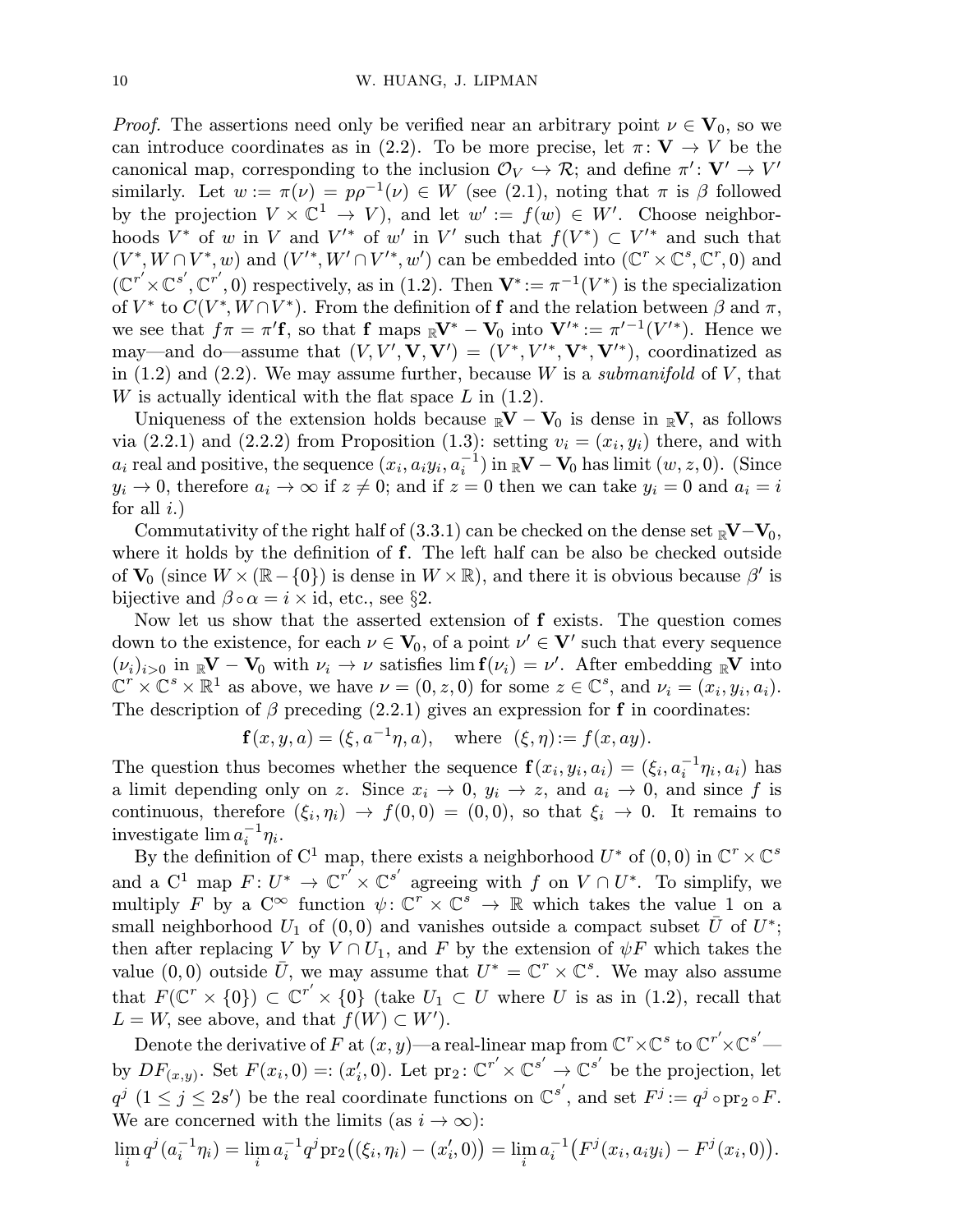But  $a_i$  being real, the Mean Value Theorem gives

$$
\lim_{i} a_i^{-1} \big( F^j(x_i, a_i y_i) - F^j(x_i, 0) \big) = \lim_{i} DF^j(x_i, b_{ij} a_i y_i) (0, y_i) \qquad (0 < b_{ij} < 1)
$$

$$
= DF^j(0, 0) (0, z),
$$

the last equality by continuity of  $DF$  (needed only at points of W). Thus, the extended f exists.

It is clear that  $f$  maps  $V_0$  into  $V'_0$ . Commutativity of (3.3.2) follows, via (2.2.2),  $(1.2.2)$ , and  $(1.2.3)$ , from the description of  $f_0$  entailed by the foregoing, viz.

(3.3.3) 
$$
\mathbf{f}_0(0, z, 0) = (0, pr_2 DF_{(0,0)}(z), 0).
$$

This description also shows that the restriction of  $f_0$  to  $p^{-1}(w)$  is real-analytic (even real-linear in these coordinates).  $\Box$ 

For any subvariety (i.e., reduced analytic subspace)  $V_1$  of V, set  $W_1 := W \times_V V_1$ , so that the deformation of  $V_1$  to  $C(V_1, W_1)$  is canonically embedded in **V**. If in the preceding proof we have  $(0, z, 0) \in C(V_1, W_1)$ , then by  $(1.3)$ , we can choose  $(x_i, y_i, a_i) \rightarrow (0, z, 0)$  such that  $(x_i, a_i y_i) \in V_1$ , and consequently:

Corollary (3.4). If  $V_1$  and  $V'_1$  are subvarieties of V and V' respectively, and if  $f(V_1) \subset V_1'$ , then  $\mathbf{f}_0$  maps  $C(V_1, W_1)$  continuously into  $C(V_1', W_1')$ .

*Remark* (3.5). The same proof as in (3.3) shows that the  $C^1$  map **F** defined by

$$
\mathbf{F}(x,y,a) := (\xi, a^{-1}\eta, a) \qquad ((\xi, \eta) := F(x, ay)) \qquad (x \in \mathbb{C}^r, y \in \mathbb{C}^s, 0 \neq a \in \mathbb{R})
$$

extends continuously to a map (still denoted  $\mathbf{F})$  from  $\mathbb{C}^r \times \mathbb{C}^s \times \mathbb{R}$  to  $\mathbb{C}^{r'} \times \mathbb{C}^{s'} \times \mathbb{R}$ such that  $\mathfrak{t}' \circ \mathbf{F} = \mathfrak{t}$ , where now  $\mathfrak{t}$  and  $\mathfrak{t}'$  denote the respective projections to  $\mathbb{R}$ .

4. Multiplicities of components of  $C(V,W)$ . By *component* of a complex analytic space Z (not necessarily reduced) is meant an irreducible component of the reduced space  $Z_{\text{red}}$ . Let Y be such a component, with inclusion map  $j: Y \hookrightarrow Z$ , and let P be the defining  $\mathcal{O}_Z$ -ideal of Y, i.e., the kernel of the natural map  $\mathcal{O}_Z \to j_* \mathcal{O}_Y$ . Let y be any point of Y. Then the stalk  $\mathcal{P}_y$  is an intersection of finitely many minimal prime ideals  $P_i$  in  $\mathcal{O}_{Z,y}$ , corresponding to the local components of Y at y.

**Proposition-Definition (4.1).** The length e of the local artin ring  $(\mathcal{O}_{Z,y})_{P_i}$  depends only on Y, and not on y or  $P_i$ . This integer is called the multiplicity of Y in Z, and denoted  $e_{Y,Z}$ .

*Proof.* For each  $n \geq 0$ , set  $\mathcal{G}_n := j^*(\mathcal{P}^n/\mathcal{P}^{n+1})$ , a coherent  $\mathcal{O}_Y$ -module. Let k be the residue field of  $(\mathcal{O}_{Z,y})_{P_i}$ , and set

$$
e_n\!:=\dim_k(\mathcal{G}_{n,y})\otimes_{\mathcal{O}_{Y,y}} k,
$$

so that  $e_n = 0$  for  $n \gg 0$  and  $e = \sum_{n=0}^{\infty} e_n$ . Then by [Ho, p. 20-10, Prop. 6] the module  $\mathcal{G}_n$  is locally free of rank  $e_n$  outside a nowhere dense analytic subspace of Y. Thus  $e_n$  (for given n), and hence e, depends only on Y.  $\square$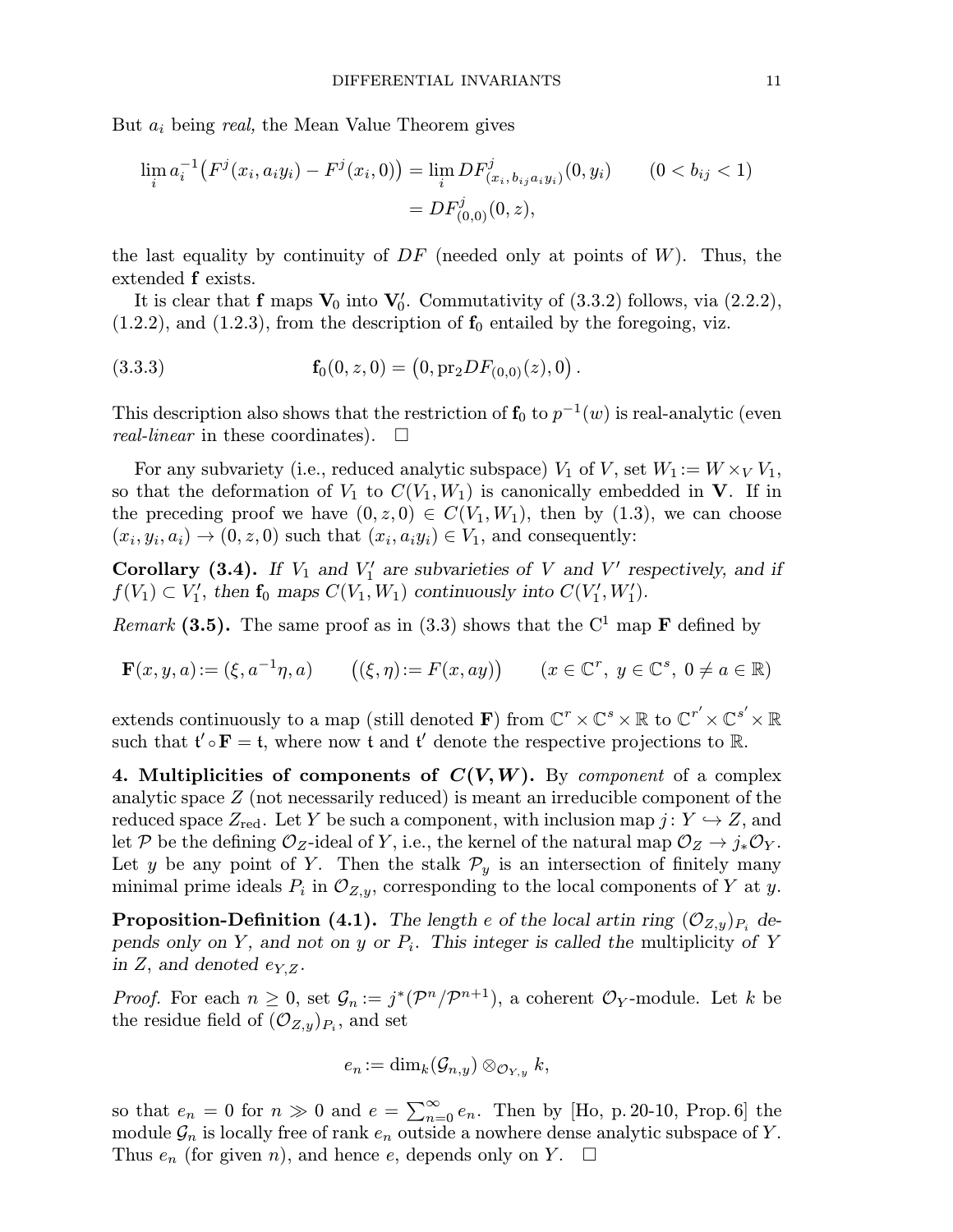*Remark* (4.1.1). If U is an open subset of Z, and  $Y_1, \ldots, Y_r$  are the components of  $Y \cap U$ , then clearly  $e_{Y_i,U} = e_{Y,Z}$  for all i.

(4.2). Let  $(V, W)$  be as in (1.1), and let  $(V_\lambda)_{\lambda \in \Lambda}$  be the family of all components of V. For each  $\lambda$ , let  $W_{\lambda} := (W \times_V V_{\lambda}) \subset V_{\lambda}$ , and let  $\mathcal{I}_{\lambda}$  be the defining  $\mathcal{O}_{V_{\lambda}}$ -ideal of  $W_{\lambda}$ . Set

$$
\mathcal{R}_\lambda:=\oplus_{n\in\mathbb{Z}}\,\mathcal{I}_\lambda^{n}T^{-n}\subset\mathcal{O}_{V_\lambda}[T,T^{-1}]
$$

and

 $V_{\lambda} := \text{Specan}(\mathcal{R}_{\lambda}),$ 

the specialization of  $(V_\lambda, W_\lambda)$  to  $C(V_\lambda, W_\lambda)$ . With notation as in §2, there is an obvious commutative diagram, whose vertical arrows are closed immersions:

(4.2.1)  
\n
$$
W_{\lambda} \times \mathbb{C}^{1} \xrightarrow{\alpha_{\lambda}} \mathbf{V}_{\lambda} \xrightarrow{\beta_{\lambda}} V_{\lambda} \times \mathbb{C}^{1}
$$
\n
$$
\downarrow \qquad \qquad \downarrow \qquad \qquad \downarrow
$$
\n
$$
W \times \mathbb{C}^{1} \xrightarrow{\alpha} \mathbf{V} \xrightarrow{\beta} V \times \mathbb{C}^{1}
$$

The  $V_{\lambda}$  are all the components of V: this need only be verified outside the nowhere dense analytic subset  $V_0$ , where it follows from  $(2.1)(ii)$ .

With  $t_{\lambda}$  the restriction of t to  $V_{\lambda}$  we have

$$
C(V,W) = \mathfrak{t}^{-1}(0) = \bigcup_{\lambda} \mathfrak{t}_{\lambda}^{-1}(0) = \bigcup_{\lambda} C_{\lambda}(V_{\lambda}, W_{\lambda}).
$$

Now W is covered by open subsets  $U \subset V$  meeting only finitely many  $V_{\lambda}$ , and for such a U,  $p^{-1}(U) \subset C(V,W)$  meets  $C(V_\lambda, W_\lambda)$  only for those same  $\lambda$ ; so the family  $C(V_\lambda, W_\lambda)$  is locally finite in  $C(V, W)$ . Hence every component of  $C(V, W)$  is a component of  $C(V_\lambda, W_\lambda)$  for at least one and at most finitely many  $\lambda$ . Conversely, if dim  $V_{\lambda} = \dim V$  then every component of  $C(V_{\lambda}, W_{\lambda})$  is a component of  $C(V, W)$ (since dim  $C(V,W) = \dim V$ , by  $(2.1)$ ).

**Proposition**  $(4.2.2)$ . Assume that V is equidimensional, i.e., all the components  $V_{\lambda}$  of V have the same dimension. Let  $C_{\ast}$  be a component of  $C(V,W)$ . Then

$$
e_{C_*,C(V,W)} = \sum_{\lambda}^* e_{C_*,C(V_{\lambda},W_{\lambda})}
$$

the sum being over all  $\lambda$  such that  $C_*$  is a component of  $C(V_\lambda, W_\lambda)$ .

*Proof.* Note that after fixing  $y \in C_*$  we can replace V by any open subset  $V^*$  containing  $p(y)$   $(p: C(V, W) \to W$  the canonical map): first, by (4.1.1), the component of  $C_* \cap p^{-1}(W \cap V^*)$  containing y has multiplicity  $e_{C_*C(V,W)}$  in  $p^{-1}(W \cap V^*)$  =  $C(V^*, W \cap V^*)$ , and similarly for  $C(V_{\lambda} \cap V^*, W_{\lambda} \cap V^*)$ ; and second, though  $V_{\lambda} \cap V^*$ may no longer be irreducible, that doesn't matter because (4.2.2) is clearly equivalent to a similar statement in which we assume only that  $V = \bigcup V_\lambda$  where each  $V_\lambda$ is a union of components of V (all having the same dimension as V) and no two  $V_{\lambda}$ have a common component. So pick  $V^*$  as in (1.2), and embed **V** in  $\mathbb{C}^{r+s+1}$  as in (2.2).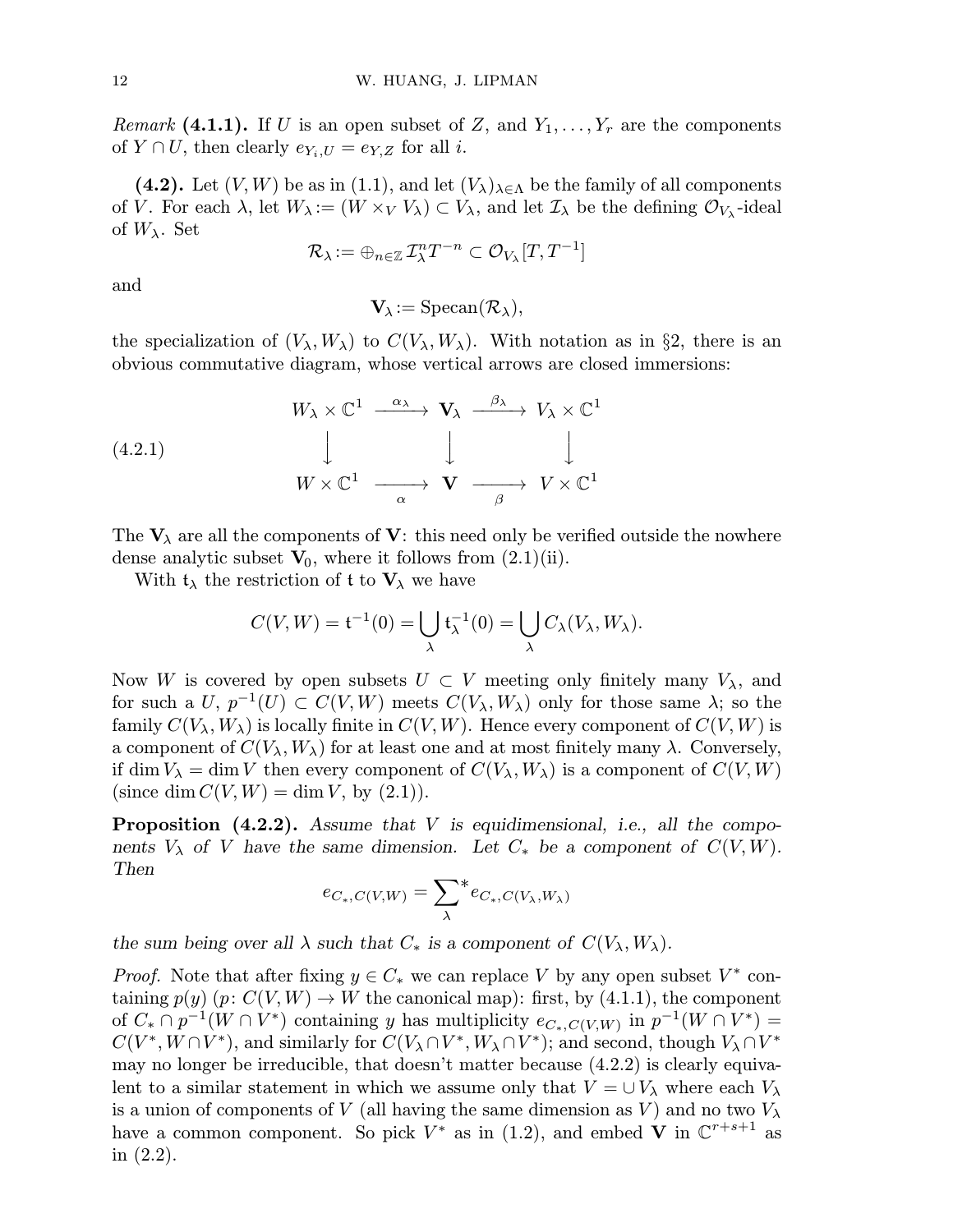Now let  $B_*$  be a local component of  $C_*$  at y, and let P be the prime ideal in  $\mathcal{O}_{V,u}$ consisting of germs of functions vanishing on  $B_*$ . Let  $t \in \mathcal{O}_{V,y}$  be the germ of the function t:  $\mathbf{V} \to \mathbb{C}$ , so that  $\mathcal{O}_{\mathbf{V},y}/(t) = \mathcal{O}_{C(V,W),y}$ , see (2.1). Then  $e_{C_*,C(V,W)}$  is, by definition, the length of the artin local ring  $(\mathcal{O}_{\mathbf{V},y}/(t))_P^{}$  , i.e., (since  $\mathfrak t$  is flat and hence t is not a zero-divisor in  $\mathcal{O}_{V,y}$  the multiplicity of the ideal  $t(\mathcal{O}_{V,y})_P$ . But by the equality of algebraic and topological intersection numbers (see e.g., [GL, p. 184, Fact]), that multiplicity is the intersection number  $i((\mathbb{C}^{r+s} \times \{0\}) \cdot \mathbf{V}, C_*)$ defined in [BH, p. 482, 4.4]. (The intersection takes place in  $\mathbb{C}^{r+s+1}$ .) Similarly, with  $\mathbf{V}_{\lambda} \subset \mathbf{V}$  as in (4.2.1), we have  $e_{C_*,C(V_{\lambda},W_{\lambda})} = i((\mathbb{C}^{r+s} \times \{0\}) \cdot \mathbf{V}_{\lambda}, C_*)$ . So the conclusion results from the equality

$$
i((\mathbb{C}^{r+s}\times\{0\})\cdot\mathbf{V},C_*)=\sum_{\lambda}^*i((\mathbb{C}^{r+s}\times\{0\})\cdot\mathbf{V}_{\lambda},C_*)
$$

given in [BH, p. 483].  $\Box$ 

(4.3) Suppose next that we have two equidimensional reduced analytic spaces V and V', along with complex submanifolds  $W \subset V$  and  $W' \subset V'$ . We consider a situation as in §3, where there is a  $C^1$  map  $f: (V, W) \to (V', W')$ ; and we assume that f is invertible, i.e., that there is a  $C^1$  map  $g: (V', W') \to (V, W)$  such that  $f \circ g$ and  $g \circ f$  are both identity maps. Then by Theorem (3.3), f and g naturally induce inverse homeomorphisms  $f$  and  $g$  between  $V$  and  $V'$ , restricting to homeomorphisms  $f_0$  and  $g_0$  between the respective subspaces  $C(V, W)$  and  $C(V', W')$ .<sup>3</sup>

**Theorem (4.3.1).** Under the preceding circumstances, the homeomorphism  $f_0$ gives a one-one multiplicity-preserving correspondence between the components of  $C(V, W)$  and those of  $C(V', W')$ .

*Proof.* The one-one correspondence obtains because any homeomorphism of analytic spaces maps each component of the source onto a component of the target, [GL, p. 172, (A8)]. We need to show that corresponding components  $C_*$  and  $C'_*$ have the same multiplicity (in  $C(V, W)$ ,  $C(V', W')$  respectively). The proof which follows is essentially the same as that in [GL, §D], to which we refer for more details. Let  $y \in C_* \subset V_0$ , and,  $\pi: V \to V$  being the canonical map, let  $v := \pi(y)$ . Using  $(4.1.1)$ , and arguing as in the beginning of the proof of  $(3.3)$ , we find that we may replace V by  $\pi^{-1}(V^*)$  where  $V^*$  is an "embeddable" neighborhood of v (i.e.,  $V^*$  is as in (1.2)) such that  $V'^* := f(V^*)$  is also embeddable; and we may replace  $V'$  by  $\pi^{-1}(V'^*)$ . Thus we reduce to where V and V' are embedded in some  $\mathbb{C}^n$  and  $\mathbb{C}^{n'}$  respectively, with  $W = L$ , see (1.2), and similarly for W'. Then as in the proof of  $(3.3)$  we can assume, after replacing V by a smaller neighborhood of v if necessary, that there is a  $C^1$  map  $F_n: \mathbb{C}^n \to \mathbb{C}^{n'}$  agreeing with f on V; and similarly assume that there is a  $C^1$  map  $G_{n'}: \mathbb{C}^{n'} \to \mathbb{C}^n$  agreeing with g on V'. We

<sup>&</sup>lt;sup>3</sup>Continuity of the derivative of f (resp. g) need only hold at points of W (resp. W'), see proof of (3.3).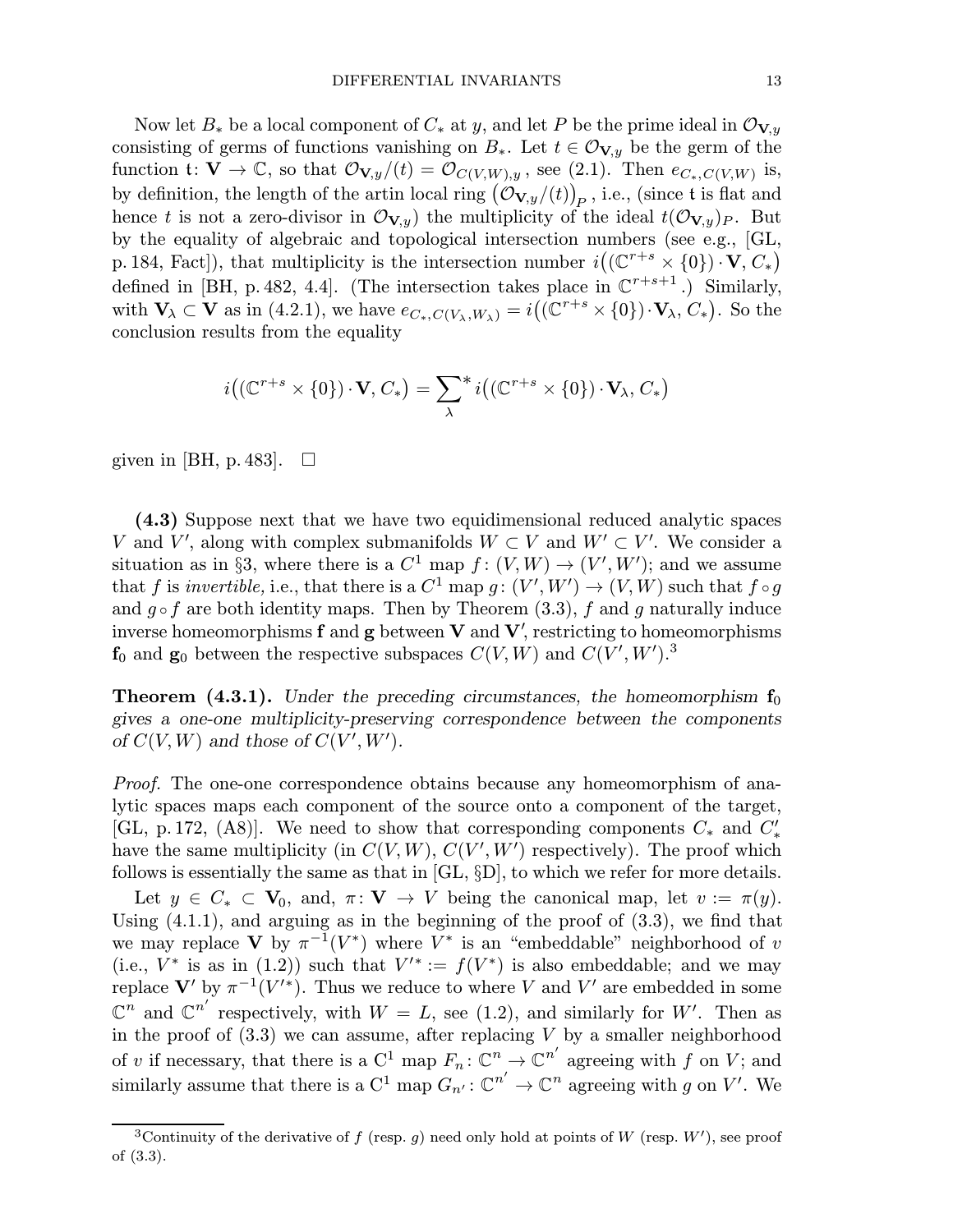then define inverse  $C^1$  maps

$$
\mathbb{C}^n \times \mathbb{C}^{n'} \overset{F}{\underset{G}{\rightleftarrows}} C^{n'} \times \mathbb{C}^n
$$

by

$$
F(x,y) := (y + F_n(x), x - G_{n'}(y + F_n(x))),
$$
  
\n
$$
G(x',y') := (y' + G_{n'}(x'), x' - F_n(y' + G_{n'}(x'))),
$$

and verify that for  $x \in V$  (resp.  $x' \in V'$ ) we have

$$
F(x, 0) = (f(x), 0)
$$
 resp.  $G(x', 0) = (g(x'), 0)$ .

Hence, if we embed V and  $V'$  in  $\mathbb{C}^{n+n'}$  by

$$
V \stackrel{\sim}{\longrightarrow} V \times \{0\} \hookrightarrow \mathbb{C}^n \times \mathbb{C}^{n'} \quad \text{ resp.} \quad V' \stackrel{\sim}{\longrightarrow} V' \times \{0\} \hookrightarrow \mathbb{C}^{n'} \times \mathbb{C}^n,
$$

and correspondingly embed  $_{\mathbb{R}}\mathbf{V}$  and  $_{\mathbb{R}}\mathbf{V}'$  in  $\mathbb{C}^{n+n'}\times\mathbb{R}$ , see (2.2), then (3.5) gives us inverse homeomorphisms

$$
\mathbb{C}^{n+n'}\!\times\mathbb{R}\,\underset{\mathbf{G}}{\overset{\mathbf{F}}{\rightleftharpoons}}\,\mathbb{C}^{n+n'}\!\times\mathbb{R}
$$

with  $\mathbf{F}(\mathbb{R}V) \subset \mathbb{R}V'$  and  $\mathbf{G}(\mathbb{R}V') \subset \mathbb{R}V$ . And finally, in view of (4.2.2) and (3.4) we can replace V by a component  $V_{\lambda}$ , i.e., we may assume V to be irreducible, of dimension, say, d.

Now the underlying idea is that, as we have just seen, the multiplicity of a component is an intersection multiplicity, and as such should be invariant under the homeomorphism **F**. Technical complications arise from working with  $\mathbb{R}^V$  rather than with V (which has been necessitated by the real derivatives of f and g being not necessarily complex-linear).

Setting  $N := n + n'$ , we first deduce from [BH, p. 475, 2.15], applied to the inclusion of  $\mathbb{C}^N\times\mathbb{R}^1$  (with fixed orientation) into  $\mathbb{C}^N\times\mathbb{C}^1$ , and to the smooth locus U of  $V - V_0$  (which has real codimension  $\geq 2$  in  $Y := V$ ), that <sub>R</sub>V has a fundamental class  $\rho$  in the Borel-Moore homology  $H_{2d+1}(\mathbb{R}V)$ . Using the projection formula, we see further that  $\pm \rho$  is the intersection of the fundamental classes of  $\mathbb{C}^N \times \mathbb{R}$  and of **V**. (Strictly speaking, the intersection class lies in  $H_{2d+1}^{\Phi}(\mathbb{C}^N \times \mathbb{C}^1)$  where  $\Phi$ is the family of closed subsets of  $\mathbb{R}V$ ; but that group is canonically isomorphic to  $H_{2d+1}(\mathbb{R}V)$ .)<sup>4</sup> Then associativity of the intersection product and the relation

$$
\mathbf{V}_0 = (\mathbb{C}^N \times \{0\}) \cap_{\mathbb{R}} \mathbf{V} = (\mathbb{C}^N \times i\mathbb{R}^1) \cap_{\mathbb{R}} \mathbf{V} = (\mathbb{C}^N \times i\mathbb{R}^1) \cap (\mathbb{C}^N \times \mathbb{R}^1) \cap \mathbf{V} \quad (i = \sqrt{-1})
$$

show that  $e_{C_*,C(V,W)}$  is the intersection number  $i((\mathbb{C}^N\times\{0\})\cdot_{\mathbb{R}}\mathbf{V},C_*)$  (in  $\mathbb{C}^N\times\mathbb{R}^1$ ), see [GL, p.176, (B.5.2)]. Given the topological invariance (up to sign) of intersection numbers, the principal remaining problem is to show that the map

<sup>&</sup>lt;sup>4</sup>Cf. [GL, p. 175, (B.3.5)], where the second  $\overline{S}$  (=  $\mathbb{R}$ V) should be  $S$  (= V).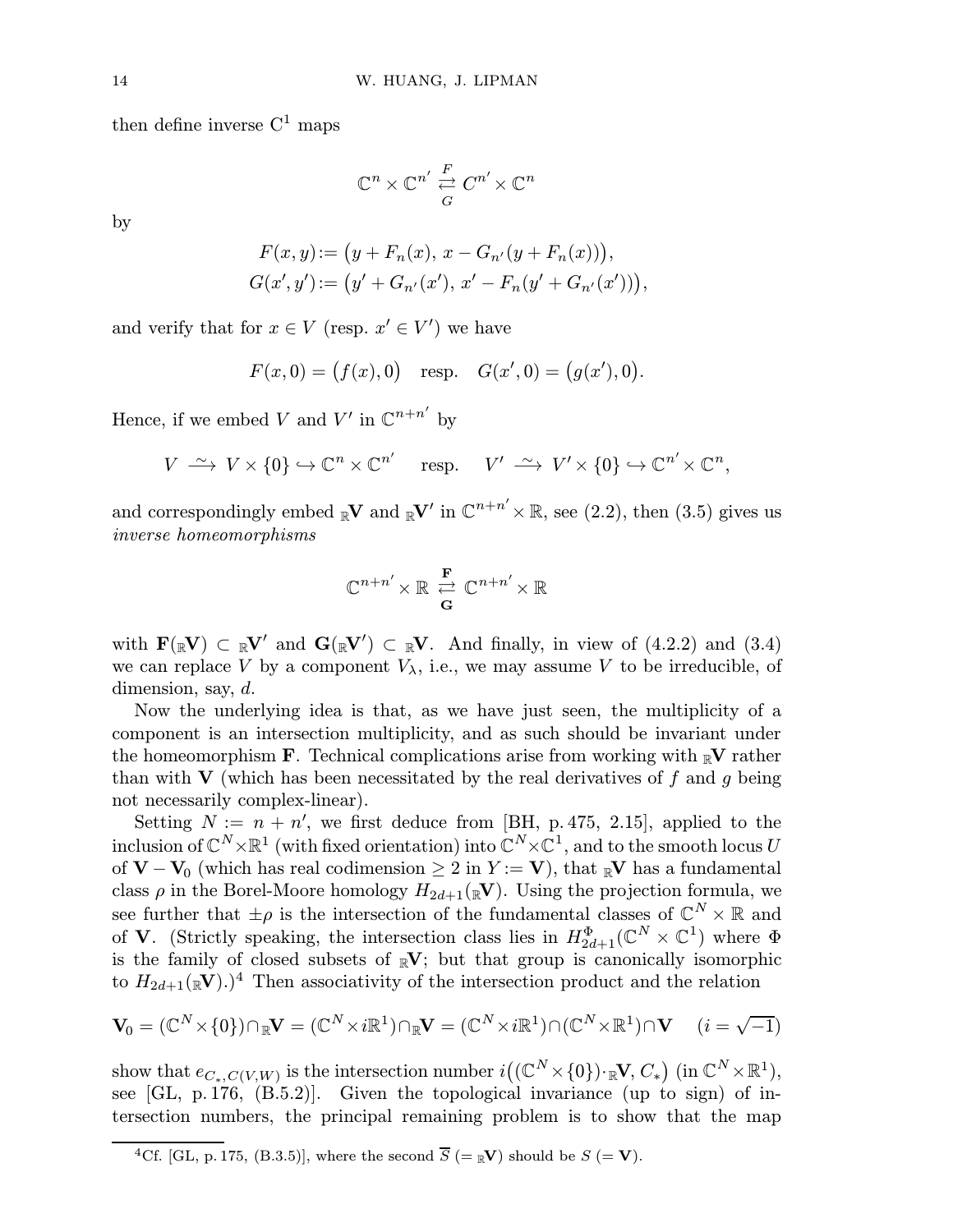$\mathbf{F}_* \colon H_{2d+1}(\mathbb{R}V) \to H_{2d+1}(\mathbb{R}V')$  induced by  $\mathbf{F}$  takes  $\rho$  to  $\pm$  the fundamental class  $\rho'$ of  $_{\mathbb{R}}V'$ . (The corresponding statement for  $\mathbb{C}^N\times\{0\}$  is straightforward.) One can proceed as in [GL, §(D.4)]. Another way, since  $\mathbf{F}_{*}$  is an isomorphism, is to show that

$$
H_{2d+1}(\mathbb{R}V) \cong \mathbb{Z} \cong H_{2d+1}(\mathbb{R}V'),
$$

generated, necessarily, by  $\rho$  and  $\rho'$  respectively. This we now do.

Recall that for any locally compact space  $X$ , there are canonical isomorphisms

$$
H_i(X\times\mathbb{R}^1)\ \xrightarrow{\sim} H_{i-1}(X)\qquad (i\in\mathbb{Z}).
$$

These arise, upon identification of  $\mathbb{R}^1$  with the open unit interval  $(0, 1)$ , from the following exact sequence associated to the inclusion of the pair of points  $\{0, 1\}$  into the closed unit interval  $I := [0, 1]$ , see [BH, p. 465, 1.6]:

$$
\cdots \longrightarrow H_i(X) \oplus H_i(X) \stackrel{\alpha}{\longrightarrow} H_i(X \times I) \longrightarrow H_i(X \times \mathbb{R}^1)
$$

$$
\stackrel{\beta}{\longrightarrow} H_{i-1}(X) \oplus H_{i-1}(X) \stackrel{\gamma}{\longrightarrow} H_{i-1}(X \times I) \longrightarrow \cdots
$$

The point is that the (proper) projection  $X \times I \to X$ , being a homotopy equivalence, induces for every i an isomorphism  $H_i(X \times I) \longrightarrow H_i(X)$ , whose inverse is given by  $H_i(X) \longrightarrow H_i(X \times \{a\}) \longrightarrow H_i(X \times I)$  for any  $a \in I$  [BH, p. 465, 1.5]; hence α is surjective, and β maps  $H_i(X \times \mathbb{R}^1)$  isomorphically onto the kernel of γ, which is isomorphic to  $H_{i-1}(X)$  (diagonally embedded in  $\oplus$ ).

As a corollary, we note that for any integers  $i \neq j$ , with  $j \geq 0$ , we have

(4.3.2) 
$$
H_i(\mathbb{R}^j) \cong H_{i-j}(\mathbb{R}^0) = 0,
$$

the last equality by [BH, p. 464, 1.3]. (Similarly,  $H_i(\mathbb{R}^j) = \mathbb{Z}$ .)

Now consider the exact sequence

$$
0 = H_{2d+1}(\mathbf{V}_0) \longrightarrow H_{2d+1}(\mathbb{R}\mathbf{V}) \longrightarrow H_{2d+1}(\mathbb{R}\mathbf{V} - \mathbf{V}_0) \stackrel{\delta}{\longrightarrow} H_{2d}(\mathbf{V}_0) \stackrel{\epsilon}{\longrightarrow} H_{2d}(\mathbb{R}\mathbf{V})
$$

see [BH, p. 465, 1.6]. Note that  $V_0$  has complex dimension d, by  $(2.1)(i)$ , hence cohomological dimension 2d [BH, p. 475, 3.1], whence the vanishing of  $H_{2d+1}(\mathbf{V}_0)$ see [BH, p. 467, (1)]. By  $(2.1)(ii)$ ,  $\mathbb{R}V - V_0$  is homeomorphic to the disjoint union of two copies of  $V \times \mathbb{R}^1$ . Since V is, by assumption, irreducible, we have

$$
H_{2d+1}(V\times \mathbb{R}^1)\cong H_{2d}(V)\cong \mathbb{Z},
$$

the first isomorphism as above, the second by [BH, p. 476, 3.3]. Thus  $H_{2d+1}(\mathbb{R}V)$  is free, of rank 1 or 2. (The rank is  $> 0$  because  $\rho \neq 0$ , since as above,  $\rho$  gives rise via intersection to  $e_{C_*C(V,W)} > 0$ .) Moreover,  $H_{2d}(\mathbf{V}_0)$  is torsion-free [BH, p. 482, 4.3]. It will therefore suffice to show that  $\delta$  is not the zero map. We do this by noting, with  $[C_\mu]$  the fundamental class of the component  $C_\mu$  of  $C(V,W) = V_0$ , that

(4.3.3) 
$$
\epsilon \left( \sum_{\mu} \pm e_{C_{\mu}, C(V,W)}[C_{\mu}] \right) = 0.
$$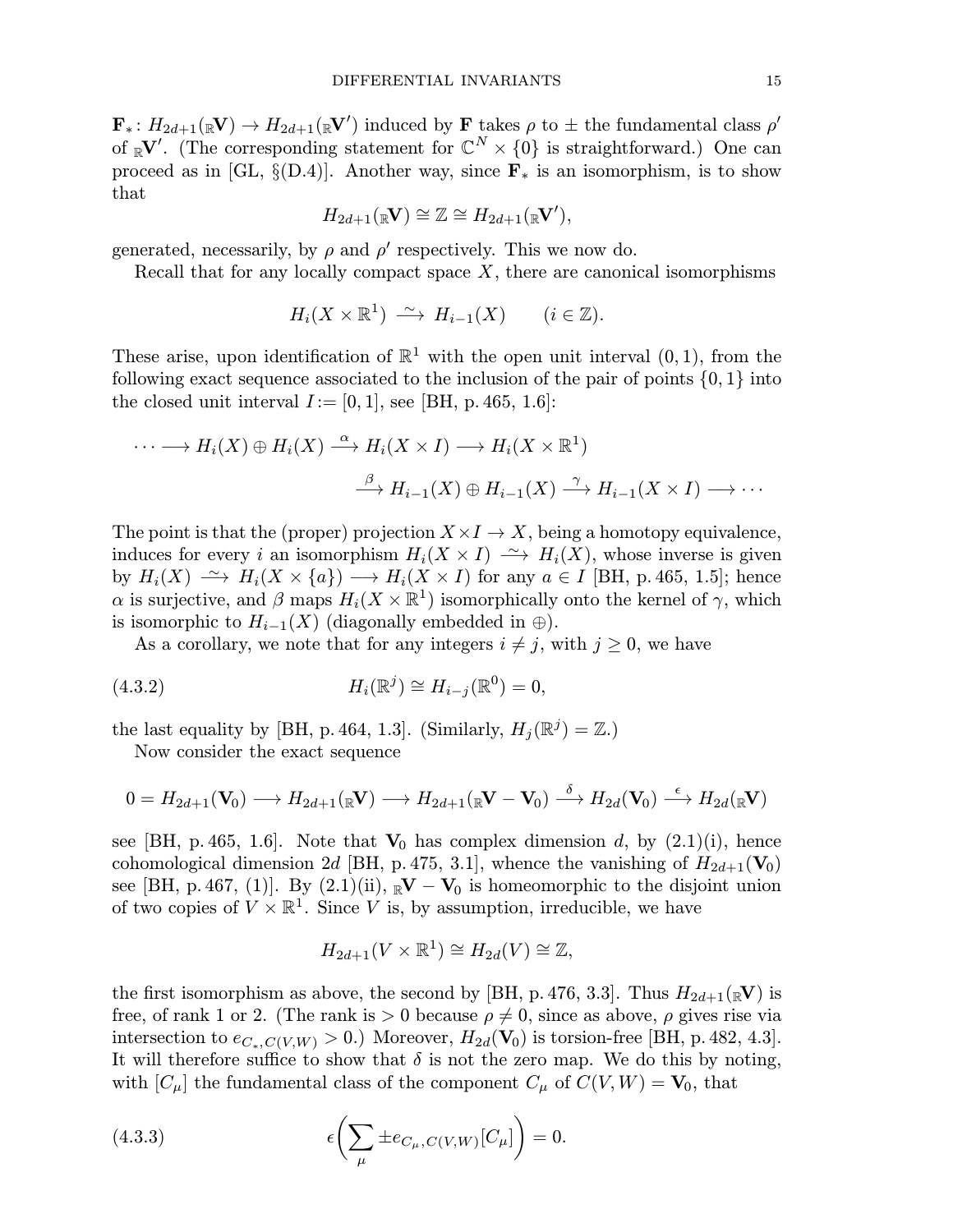Indeed, with the right choice of  $\pm$ , the left side is the image under  $\epsilon$  of the intersection class  $(\mathbb{C}^N \times \{0\}) \cdot \mathbb{R}^V$  (see above). But by compatibility of intersections with "enlargement of families of supports" [BH, p. 468, 1.12], we have a commutative diagram, where  $H^Z(-)$  stands for the Borel-Moore homology of  $\mathbb{C}^N \times \mathbb{R}^1$  with supports in closed subsets of Z:

$$
H_{2N}^{\mathbb{C}^N \times \{0\}}(-) \times H_{2d+1}^{\mathbb{R}^V}(-) \xrightarrow{\text{intersect}} H_{2d}^{\mathbb{V}_0}(-) = H_{2d}(\mathbf{V}_0)
$$
\nnatural\n
$$
H_{2N}^{\mathbb{C}^N \times \mathbb{R}^1}(-) \times H_{2d+1}^{\mathbb{R}^V}(-) \xrightarrow{\text{intersect}} H_{2d}^{\mathbb{R}^V}(-) = H_{2d}(\mathbb{R}^V)
$$

in which the lower left corner vanishes, by  $(4.3.2)$ ; and  $(4.3.3)$  results.  $\Box$ 

## 5. Relative complexification of the normal cone.

We now construct the *relative complexification* of a cone C, and for  $C = C(V, W)$ establish  $C^1$  functorial properties of this complexification (Theorem  $(5.3.1)$ ).

Let C be a cone over a complex space W, i.e.,  $C = \text{Specan}(\mathcal{G})$  for some finitely presented graded  $\mathcal{O}_W$ -algebra  $\mathcal{G}$ , see (1.1.1). Assume that all the irreducible components of C have the same dimension, and that all the fibers of the canonical map  $C \to W$  have positive dimension. For example, if  $V \supset W$  is as in (1.1), with V equidimensional and W nowhere dense in V, then  $(2.1)$  implies that  $C(V, W)$  is equidimensional, of dimension dim  $C = \dim V > \dim W$ , and hence the fibers of  $p: C(V, W) \to W$  are all positive-dimensional.

Recall that a subset of a complex space X is Zariski-open if its complement is an analytic subset of X. (Analytic subsets of X are understood to be *closed*, defined locally by the vanishing of sections of  $\mathcal{O}_X$ .)

**Lemma (5.1).** There exists a unique analytic subset  $\tilde{C}$  of  $C \times_W C$  such that with  $\tilde{p} \colon \widetilde{C} \to W$  the natural composition  $\widetilde{C} \hookrightarrow C \times_W C \to W$ ,

(i) for any open dense  $U \subset W$ ,  $\tilde{p}^{-1}(U)$  is dense in  $\tilde{C}$ ; and

(ii) there is a dense Zariski-open subset  $W_0$  of W such that for every  $w \in W_0$ , the reduced fiber  $C_w := \tilde{p}^{-1}(w)_{\text{red}}$  is

$$
\widetilde{C}_w = \bigcup_{i \in I_w} C_w^i \times C_w^i \, \subset \, C \times_W C \,,
$$

 $(C_w^i)_{i \in I_w}$  being the family of irreducible components of the cone  $C_w := p^{-1}(w)$ .

In fact C is a union of irreducible components of  $C \times_W C$ , and so is stable under the natural  $\mathbb{C}^1 \times \mathbb{C}^1$  action (given by  $\mu$  in (1.1.1)).

We will call  $\tilde{p}: \tilde{C} \to W$  the *relative complexification* of  $p: C \to W$ . That's because for almost all  $w \in W$  (e.g.,  $w \in W_0$ ),  $\widetilde{C}_w$  is real-analytically isomorphic to a reduced complexification of  $(C_w)_{\text{red}}$ , see (5.3.0). For example, if G is the symmetric algebra of a finite-rank locally free  $\mathcal{O}_W$ -module, i.e., C is a complex vector bundle over W, then  $C = C \times_W C$  together with the natural addition on the fibers and the  $\mathbb{C}^1$  action specified immediately before Thm. (5.3.1) below, is just the usual complexification of the real vector bundle underlying C.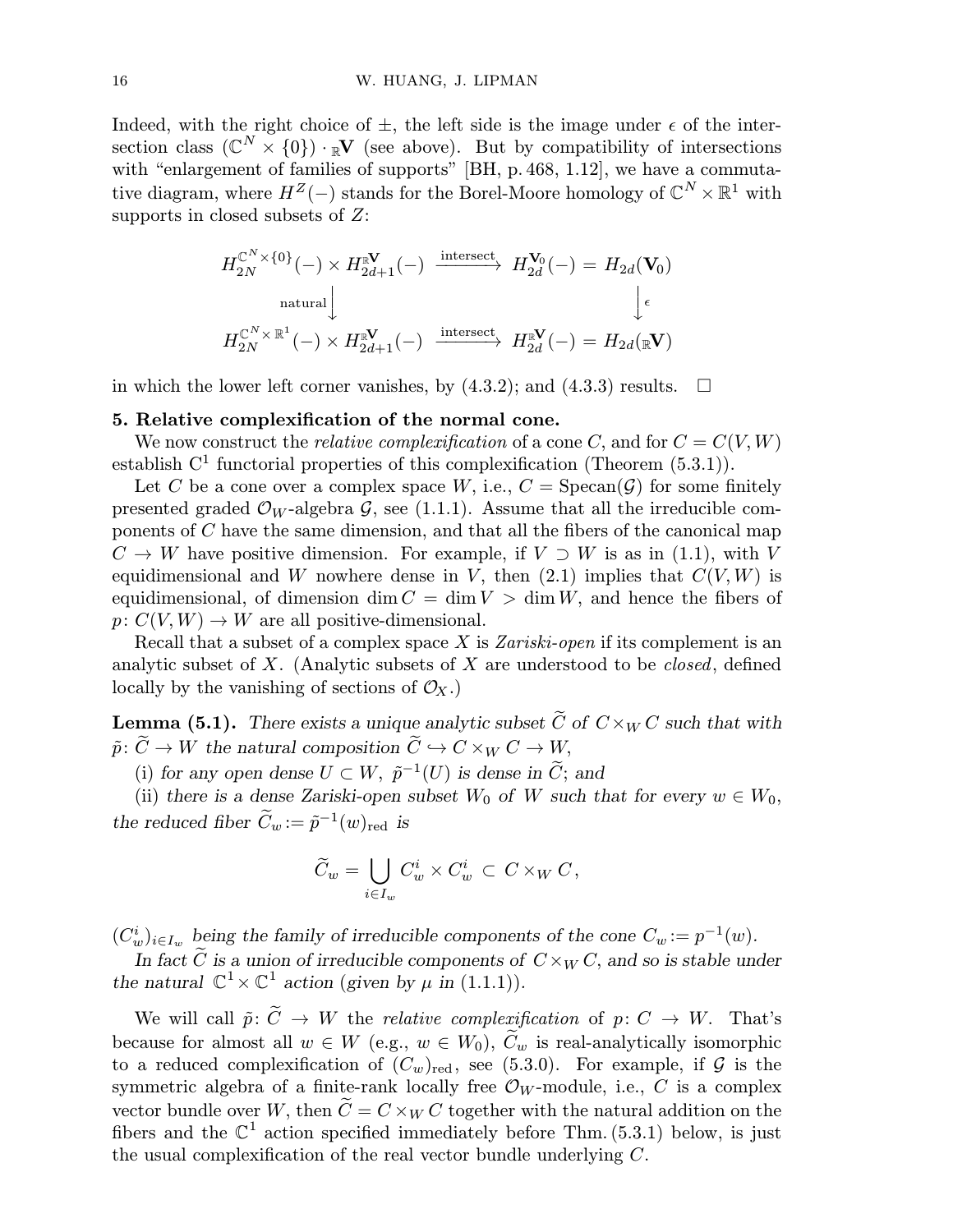*Proof.* Uniqueness is immediate: if  $(\tilde{C}', W'_0)$  and  $(\tilde{C}'', W''_0)$  are two pairs satisfying the conditions of (5.1), then  $W'_0 \cap W''_0$  is open and dense in W, and so  $\tilde{C}'$  and  $\tilde{C}''$ are both equal to the closure in  $C \times_W C$  of

$$
\bigcup_{w\in W'_0\cap W''_0}\Big(\bigcup_{i\in I_w}C_w^i\times C_w^i\Big)
$$

.

As for existence, with  $\sigma: W \to C$  as in (1.1.1) let  $C^*$  be the reduced space  $C_{\text{red}} - \sigma(W)$ , on which  $\mathbb{C}^*$  acts freely, preserving fibers of p; and set

$$
P := C^*/\mathbb{C}^* = \text{Projan}(\mathcal{G})_{\text{red}}.
$$

(Projan is constructed, in analogy with Specan, by pasting together subspaces of relative projective spaces  $W_{\alpha} \times \mathbb{P}^{N_{\alpha}}$ , with  $(W_{\alpha})$  a suitable open cover of W.) Let  $\overline{P}$  be the normalization of P, and let

$$
\phi \colon \overline{P} \to W, \qquad \Phi \colon \overline{P} \times_W \overline{P} \to W
$$

be the natural maps, both of which are proper. Consider the commutative diagram

$$
\overline{P} \xrightarrow{\Delta} \overline{P} \times_{W} \overline{P}
$$
\n
$$
\phi' \downarrow \qquad \qquad \downarrow \Phi'
$$
\n(5.1.1)\n
$$
\text{Specan}(\phi_* \mathcal{O}_{\overline{P}}) =: S \xrightarrow{\delta} \qquad T := \text{Specan}(\Phi_* \mathcal{O}_{\overline{P} \times_W \overline{P}})
$$
\n
$$
\downarrow \qquad \qquad \downarrow
$$
\n
$$
W \xrightarrow{\qquad \qquad W \qquad \qquad W}
$$

whose sides are the Stein factorizations of  $\phi$  and  $\Phi$  respectively [Fi, p.71], where  $\Delta$ is the diagonal map, and where  $\delta$  corresponds to the natural map of  $\mathcal{O}_W$ -algebras

$$
\Phi_*\mathcal{O}_{\overline{P}\times_W\overline{P}}\to\Phi_*\Delta_*\mathcal{O}_{\overline{P}}=\phi_*\mathcal{O}_{\overline{P}}.
$$

Since S is proper over W, the map  $\delta$  is proper (in fact, finite), and so  $\delta(S)$  is an analytic subset of T. Let  $\overline{Z} := \Phi'^{-1}\delta(S)$ , an analytic subset of  $\overline{P} \times_W \overline{P}$ .<sup>5</sup> Let  $\overline{Z}$  be the image of  $\overline{Z}$  under the natural finite map  $\overline{P} \times_W \overline{P} \to P \times_W P$ , so that  $\widetilde{Z}$  is an analytic subset of  $P \times_W P$ . Let  $\widetilde{C}^* \subset C^* \times_W C^*$  be the inverse image of  $\widetilde{Z}$  under the quotient map  $C^* \times_W C^* \to P \times_W P$ .

For any  $w \in W$ , the fiber  $P_w$  is non-empty (since  $C_w$  has positive dimension); the points in  $S_w$  correspond to the connected components of  $\bar{P}_w$  (since  $S_w$  is finite and the fibers of  $\phi' : \overline{P} \to S$  are non-empty and connected); the points of  $T_w$  correspond to the connected components of  $\bar{P}_w \times \bar{P}_w$ ; and from commutativity of (5.1.1) it

 ${}^{5}\overline{Z}$  can be defined without reference to Stein factorization as being the support of the cokernel of the natural map  $\Phi^*\Phi_*\mathcal{J}\to\mathcal{O}_{\overline{P}\times W\overline{P}}$ , where  $\mathcal{J}$  is the kernel of  $\mathcal{O}_{\overline{P}\times W\overline{P}}\to\Delta_*\mathcal{O}_{\overline{P}}$ . We do need Stein factorization to derive  $(5.1.2)$  below; but there might well be a more elementary argument.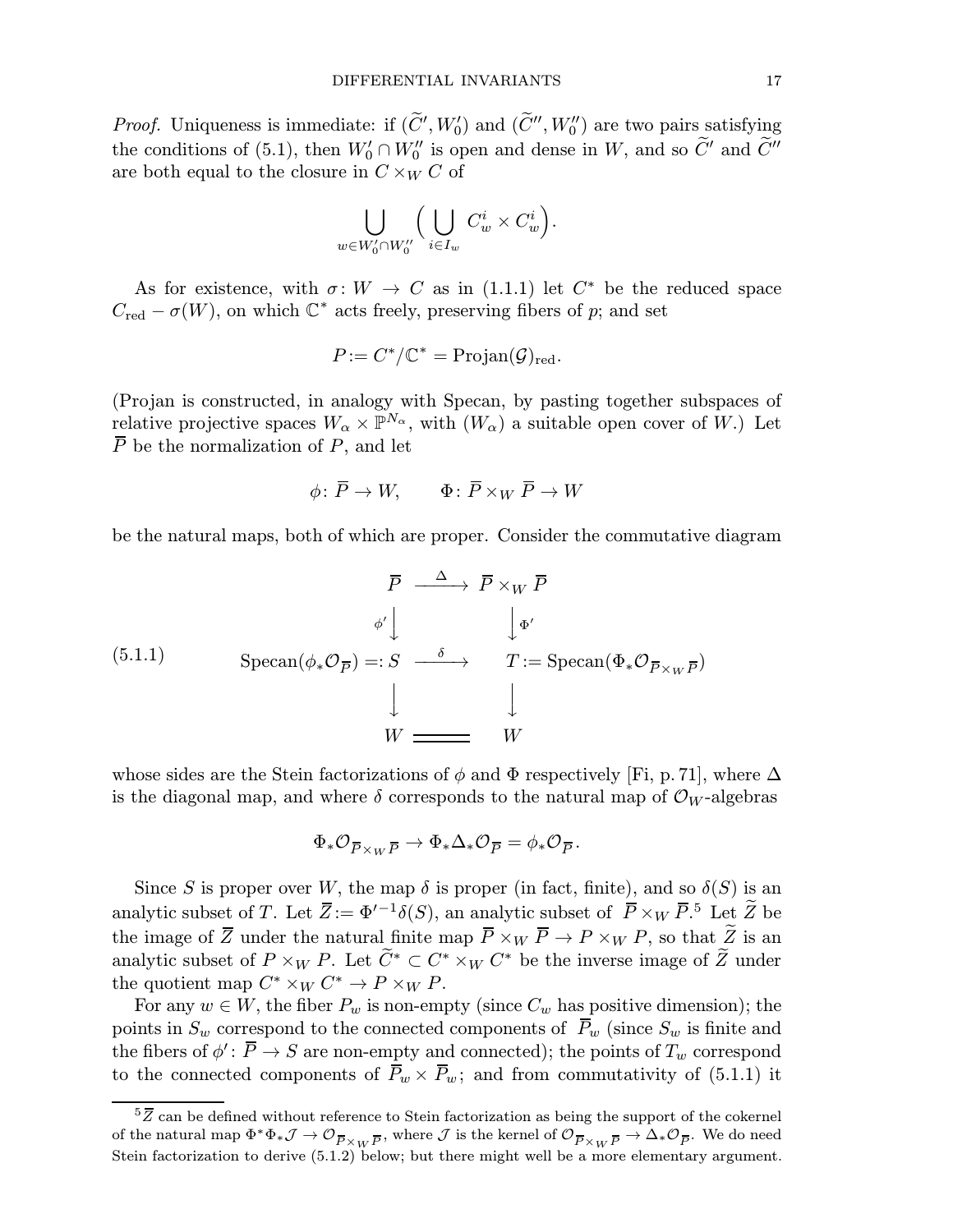follows for any  $s \in S_w$  that if  $\phi'^{-1}(s) = \overline{D}$  (a connected component of  $\overline{P}_w$ ), then  $\Phi'^{-1}(\delta s) = \overline{D} \times \overline{D}$  (the connected component of  $\overline{P}_w \times \overline{P}_w$  containing  $\Delta \overline{D}$ ). Thus

(5.1.2) 
$$
\overline{Z}_w = \bigcup_{i=1}^{m_w} \overline{D}_w^i \times \overline{D}_w^i
$$

where  $m_w$  is the cardinality of  $S_w,$  and  $\overline D_w^1,\ldots,\overline D_w^{m_w}$  are the connected components of  $\overline{P}_w$ .

Now, there exists a dense Zariski-open subspace  $W_0$  of W such that:

- (a)  $W_0$  is locally irreducible (as holds, e.g., at any smooth point of  $W_{\text{red}}$ ).
- (b) The natural (proper) map  $\varphi: \widetilde{Z}_{red} \to W_{red}$  is flat everywhere on  $\varphi^{-1}(W_0)$ (Frisch's generic flatness theorem [BF,  $(1.17)(2)$ ,  $(2.4)$ ,  $(2.5)(2)$ ,  $(2.7)(1)$ ]).
- (c) For each  $w \in W_0$ , the fiber  $C_w$  is equidimensional, of dimension equal to the codimension  $c_w$  of  $\sigma(W)$  in C at  $\sigma(w)$ , see (1.1.1). (Apply generic flatness of the proper map  $P \to W_{\text{red}}$ , keeping in mind that C—and hence P—is equidimensional.)
- (d) For each  $w \in W_0$ , the fiber  $P_w$  is reduced and the natural map  $\pi_w : \overline{P}_w \to P_w$ is a normalization of  $P_w$ . (Generic simultaneous normalization for the map  $P \rightarrow W_{\text{red}}$ , see [BF, Theorem (2.13)].)

In view of (d), for  $w \in W_0$ , if  $D_w^1, \ldots, D_w^{n_w}$  are the irreducible components of  $P_w$ , then  $n_w = m_w$ , see above, and after relabeling we have  $\pi_w^{-1}(D_w^i) = \overline{D}_w^i$  for all *i*. Hence the decomposition of  $\widetilde{Z}_w$  into irreducible components is

(5.1.3) 
$$
\widetilde{Z}_w = \bigcup_{i=1}^{m_w} D_w^i \times D_w^i \qquad (w \in W_0).
$$

Since the fibers of  $C^* \times_W C^* \to P \times_W P$  (resp.  $C^* \to P$ ) are all isomorphic to the manifold  $\mathbb{C}^* \times \mathbb{C}^*$  (resp.  $\mathbb{C}^*$ ), it follows, for  $w \in W_0$ , that the irreducible components of  $\widetilde{C}_w^*$  are the reduced spaces  $C_w^{*i} \times C_w^{*i}$ , where the  $C_w^{*i}$  are the irreducible components of  $C_w^* := C_w - \sigma(w)$ . So we are approaching our goal.

Any irreducible component  $\Gamma^*$  of  $\widetilde{C}^* \cap q^{-1}(W_0)$   $(q: C \times_W C \to W$  the natural map) is contained in a component  $\Gamma$  of  $C \times_W C$ . By (c) and (5.1.3), the fibers  $\widetilde{Z}_w$ are equidimensional, each component having dimension  $2 \dim P_w = 2(c_w - 1)$ . It follows then from (a) and (b) that for any irreducible component  $Z^*$  of  $\widetilde{Z} \cap \varphi^{-1}(W_0)$ and any  $z \in Z^*$ ,

$$
\dim_z Z^* = \dim_w W + 2(c_w - 1) \qquad (w = \varphi(z));
$$

and therefore for any  $x \in \Gamma^*$ ,

(5.1.4) 
$$
\dim \Gamma^* = \dim_w W + 2c_w \ge \dim \Gamma \qquad (w = q(x)).
$$

Hence  $\dim \Gamma^* = \dim \Gamma$  and

(5.1.5) 
$$
\Gamma^* = \Gamma \cap (C^* \times_W C^*) \cap q^{-1}(W_0),
$$

so that  $\Gamma$  is Zariski open in  $\Gamma^*$ .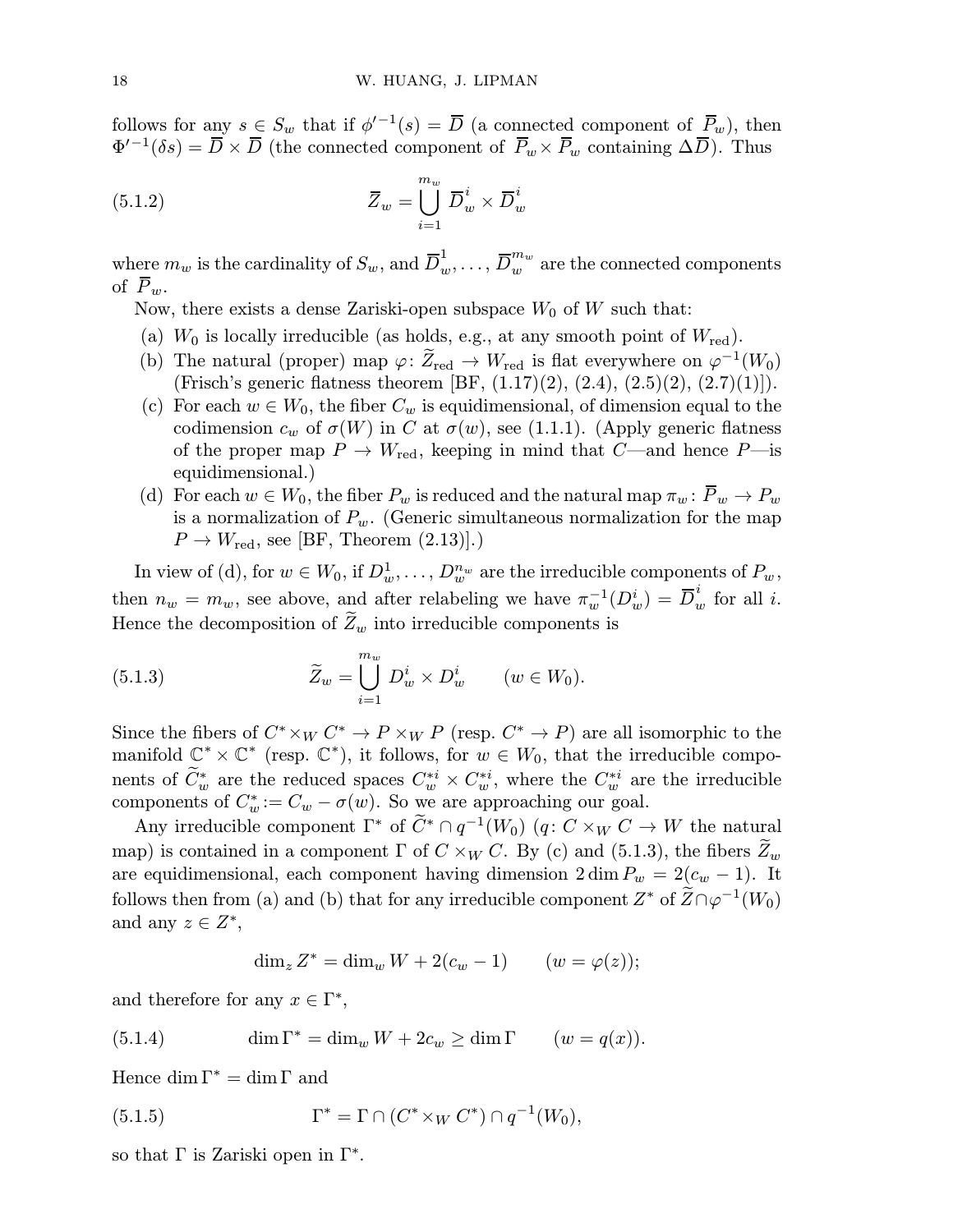Finally, let  $\widetilde{C}$  be the union of all those components  $\Gamma$  of  $C \times_W C$  which contain a component, say  $\Gamma^*$ , of  $\widetilde{C}^* \cap q^{-1}(W_0)$ . Every such  $\Gamma$ —and hence  $\widetilde{C}$ —is mapped into itself under the  $\mathbb{C}^1 \times \mathbb{C}^1$  action, since the image of the multiplication map  $\mathbb{C}^1 \times \mathbb{C}^1 \times \Gamma \to C \times_W C$  is irreducible and contains Γ.

Let r be the restriction of  $\tilde{p} := q|_{\tilde{C}}$  to the Zariski open subset  $\tilde{C}^* \cap q^{-1}(W_0)$  of  $\tilde{C}$ . In view of (5.14), in which

$$
2c_w = 2(\dim P_w + 1) = 2\dim C_w = \dim_x q^{-1} q(x) \ge \dim_x r^{-1} r(x),
$$

a theorem of Remmert [Fi, p. 142, 3.9], guarantees that  $r$  is an open map. So for any open dense  $U \subset W$ ,  $r^{-1}(U \cap W_0)$  is dense in  $\widetilde{C}^* \cap q^{-1}(W_0)$ , which is in turn dense in  $\tilde{C}$ . Thus  $(5.1)(i)$  holds.

To finish, observe for  $w \in W_0$  that the components  $C_w^i$  of  $C_w$  are given by  $C_w^i = C_w^{*i} \cup {\{\sigma(w)\}\ (1 \leq i \leq m_w)}$ , and that by (5.1.5),

$$
\widetilde{C}_w^* \subset \widetilde{C}_w \subset \widetilde{C}_w^* \cup (\{\sigma(w)\} \times C_w) \cup (C_w \times \{\sigma(w)\})
$$
  
\n
$$
= \bigcup_{i=1}^{m_w} [(C_w^{*i} \times C_w^{*i}) \cup (\{\sigma(w)\} \times C_w^i) \cup (C_w^i \times \{\sigma(w)\})]
$$
  
\n
$$
= \bigcup_{i=1}^{m_w} (C_w^i \times C_w^i).
$$

Since  $\tilde{C}_w^* = \bigcup_i (C_w^{*i} \times C_w^{*i})$  is dense in  $\bigcup_i (C_w^i \times C_w^i)$ , and  $\tilde{C}_w$  is closed, therefore  $(5.1)(ii)$  results.  $\Box$ 

**Example (5.2).** Again let  $\mathcal{G} = \bigoplus_{m>0} \mathcal{G}_m$  ( $\mathcal{G}_0 = \mathcal{O}_W$ ) be a finitely-presentable  $\mathcal{O}_W$ -algebra, set  $C := \text{Specan}(\mathcal{G})$ ,  $P := \text{Projan}(\mathcal{G})$ , and let  $p: C \to W$ ,  $\wp: P \to W$ be the canonical maps. Points  $x \in P$  correspond to  $\mathbb{C}^1$ -orbits of points in  $C \setminus \sigma(W)$ : the "line"  $L_x$  corresponding to x lies in the fiber  $C_{\varphi(x)}$ .

Assume that  $\mathcal{G}_m = \mathcal{G}_1^m$  for all  $m \gg 0$ . Let  $\mathcal{L} \stackrel{\pi}{\rightarrow} C$  be the proper map obtained by blowing up  $\sigma(W)$  where  $\sigma: W \to C$  is the vertex section (see (1.1.1)). Then  $\mathcal{L} \cong \text{Specan}(\text{Sym} \mathcal{O}_P(1))$  is the canonical line bundle on P, and  $\pi^{-1}\sigma(W) = \epsilon(P)$ where  $\epsilon: P \to \mathcal{L}$  is the zero-section (cf. [GD, (8.7.8)]).

$$
\mathcal{L} \xrightarrow{\pi} C
$$

$$
\begin{array}{c} \epsilon \\ \downarrow \end{array} \qquad \qquad \downarrow \uparrow \sigma
$$

$$
P \xrightarrow{\rho} W
$$

For any  $x \in P$ ,  $\pi$  maps the fiber  $\mathcal{L}_x$  bijectively onto the line  $L_x \subset C_{\wp(x)}$ .

The map  $\pi$  is compatible with the multiplication maps  $\mu_{\mathcal{L}}$ ,  $\mu_C$  of (1.1), i.e., the following diagram commutes:

$$
\begin{array}{ccc}\n\mathbb{C}^1 \times_P \mathcal{L} & \xrightarrow{\mu_{\mathcal{L}}} & \mathcal{L} \\
\downarrow^{\text{id} \times \pi} & & \downarrow^{\pi} \\
\mathbb{C}^1 \times_W C & \xrightarrow{\mu_{C}} & C\n\end{array}
$$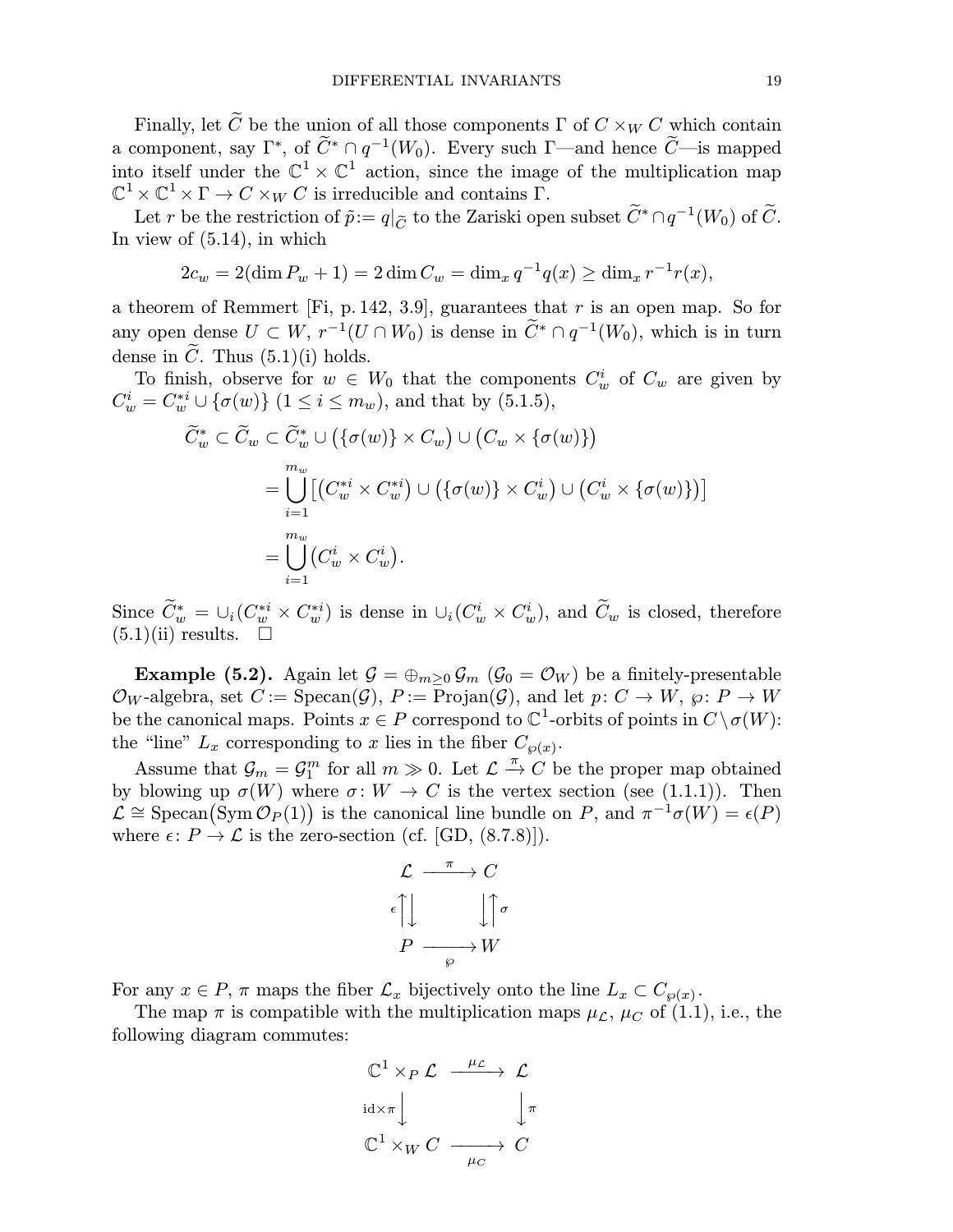as can be checked, e.g., via commutativity of the diagrams

$$
(\oplus O_P(n))[T] \stackrel{\text{mpn by } T^n}{\longleftarrow} O_P(n)
$$
  
natural  

$$
(\oplus \wp^* \mathcal{G}_n)[T] \stackrel{\longleftarrow}{\longleftarrow} \wp^* \mathcal{G}_n
$$
  

$$
(n \geq 0).
$$
  

$$
(\oplus \wp^* \mathcal{G}_n)[T] \stackrel{\longleftarrow}{\longleftarrow} \wp^* \mathcal{G}_n
$$

Now consider the proper map

$$
\pi \times \pi : \mathcal{L} \times_{P} \mathcal{L} \hookrightarrow \mathcal{L} \times_{W} \mathcal{L} \to C \times_{W} C.
$$

The restriction of this map to the complement of  $\epsilon(P) \times_P \epsilon(P)$  ( $\cong P$ ) is clearly injective. From (5.1)(ii) it follows that for any  $x \in \wp^{-1}(W_0)$  the image of the induced map  $\mathcal{L}_x \times \mathcal{L}_x \to C_{\wp(x)} \times C_{\wp(x)}$  lies in  $\widetilde{C}$ . Hence,  $\widetilde{C}$  being closed in  $C \times_W C$ , if  $\wp^{-1}(W_0)$  is dense in P (i.e., every component of P meets  $\wp^{-1}(W_0)$ ) then the entire image of  $\pi \times \pi$  lies in  $\tilde{C}$ . Furthermore, if the fibers  $C_w$  all have dimension 1, then the maps  $\wp$  and  $\pi \times \pi$  are both finite, the image of  $\pi \times \pi$  is C itself, and  $\pi \times \pi$ induces a homeomorphism

$$
(\mathcal{L} \times_{P} \mathcal{L}) \setminus P \stackrel{\sim}{\longrightarrow} \widetilde{C} \setminus W
$$

where we have identified P (resp. W) with  $\epsilon(P) \times_P \epsilon(P)$  (resp.  $\sigma(W) \times_W \sigma(W)$ ).

All this happens, e.g., for  $C := C(V, W)$  when W is a codimension-one submanifold of a reduced complex space  $V$  and  $V$  is equimultiple along  $W$ , because of Schickhoff's theorem [Li, p. 121,  $(2.6)$ ].

(5.3). Every complex space  $(V, \mathcal{O}_V)$  has a *conjugate space*  $\overline{V}$ , equal to  $(V, \mathcal{O}_V)$ as a topological space with a sheaf of rings, but with  $\mathcal{O}_{\overline{V}} = \mathcal{O}_V$  considered to be a C-algebra via the composition

$$
\mathbb{C} \xrightarrow{\text{conjugation}} \mathbb{C} \xrightarrow{\text{natural}} \mathcal{O}_V,
$$

see [Hi, Definition (1.10)]. The identity map  $V \to \overline{V}$  is a real-analytic isomorphism. Complex conjugation  $\rho_n$  in  $\mathbb{C}^n$ , along with the sheaf-isomorphism  $\mathcal{O}_{\overline{\mathbb{C}^n}} \longrightarrow \rho_{n*}\mathcal{O}_{\mathbb{C}^n}$ taking a holomorphic function  $f(z)$  on an open set U to the holomorphic function  $\rho_1 f(\rho_n z)$  on  $\rho_n^{-1}(U)$ , is a complex-analytic isomorphism of  $\mathbb{C}^n$  onto  $\overline{\mathbb{C}^n}$ . Hence for any analytic subset V of  $\mathbb{C}^n$ ,  $\rho_n(V)$  can be regarded as an analytic subset of  $\overline{\mathbb{C}^n}$ isomorphic to V, or as an analytic subset of  $\mathbb{C}^n$  isomorphic to  $\overline{V}$ .

With  $(V_i)_{i\in I}$  the family of (reduced) irreducible components of V, we set

(5.3.0) 
$$
V^c := \bigcup_{i \in I} (V_i \times \overline{V_i}) \subset (V \times \overline{V}).
$$

We call  $V^c$  the *reduced complexification* of V, or simply the *complexification* of V when  $V$  itself is reduced. The reduced space  $V_{\text{red}}$  can be identified via the diagonal map with a real-analytic subvariety of  $V<sup>c</sup>$ .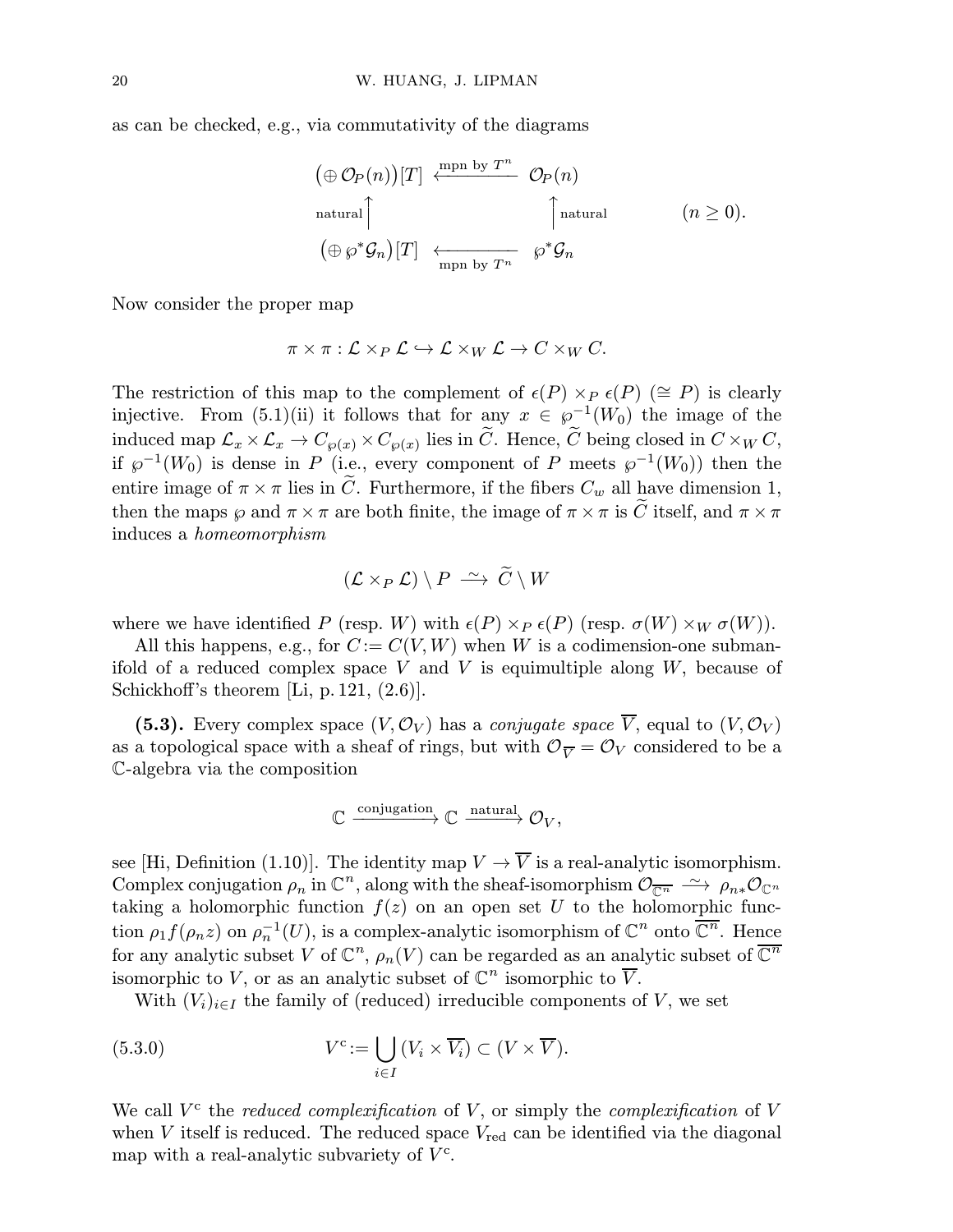For example, with reference to (5.1), for each  $w \in W$ , there are natural inclusions

$$
(C_w)^c \underset{j_w}{\hookrightarrow} C_w \times \overline{C_w} \underset{l_w}{\hookrightarrow} C \times_W C,
$$

where  $l_w$  is a real-(but not necessarily complex-)analytic embedding. For  $w \in W_0$ , we have  $l_wj_w((C_w)^c) = \widetilde{C}_w$ .

From now on, when we regard a reduced fiber  $\tilde{C}_w$   $(w \in W_0)$  as a complex space, we mean it to be identical as such with  $(C_w)^c$ . (Thus we do not mean it to be a complex subspace of  $C \times_W C$ .) And when we refer to a  $\mathbb{C}^1$  action on  $C \times_W C$  or on one of its analytic subsets (for instance,  $\tilde{C}$ ) we mean the one given on point sets by

$$
a(x, x') = (ax, \overline{a}x') \quad \text{(see (1.1.1))}
$$

where now  $\overline{a}$  is the complex conjugate of  $a \in \mathbb{C}$ . This action is real-analytic, being obtained from the natural  $\mathbb{C}^1 \times \mathbb{C}^1$  action on  $C \times_W C$  via the (real-analytic) map  $a \mapsto (a, \overline{a})$  from  $\mathbb{C}^1$  to  $\mathbb{C}^1 \times \mathbb{C}^1$ .

The next result allows us to regard  $\widetilde{C}$  as a "differential functor."

Consider a C<sup>1</sup> map  $f: (V, W) \to (V', W')$  where now V and V' are reduced equidimensional complex analytic spaces and  $W$  (resp.  $W'$ ) is a nowhere-dense submanifold of  $V$  (resp.  $V'$ ). Let

$$
\mathbf{f}_0\colon C:=C(V,W)\to C(V',W')=:C'
$$

be the continuous map in Theorem (3.3).

Let  $C_q$  ("g" for "generic") be the union of those components of C whose image in  $W$  is not nowhere-dense.<sup>6</sup> Note that the (locally finite) union of the images of all the remaining components of C is nowhere dense in W, so that the fibre  $(C_q)w$ is the same as  $C_w$  for all w in some dense open subset of W. Identify C with the diagonal in  $C \times_W C$ . Lemma (5.1) implies that the non-empty (hence dense) Zariski open subset  $\tilde{p}^{-1}W_0 \cap C_g$  of  $C_g$  is contained in  $\tilde{C}$ ; and hence  $C_g \subset \tilde{C}$ .

Assume further that the open subset of W on which the induced map  $W \to W'$ is a submersion is dense in  $W$ , so that, submersions being open maps, the inverse image of any nowhere-dense subset of  $W'$  is nowhere dense in W. It follows that  $\mathbf{f}_0(C_g) \subset C'_g$ ; and we set  $\mathbf{f}_{0g} := \mathbf{f}_0|_{C_g}$ .

**Theorem (5.3.1).** In the preceding situation, let U be a dense open subset of  $W_0$ such that  $(C_q)_w = C_w$  for all  $w \in U$ . Then  $\mathbf{f}_{0q}$  extends uniquely to a continuous map  $\tilde{f} \colon \widetilde{C} \to \widetilde{C}'$ , not depending on the choice of  $W_0$  or of U, such that the following diagram commutes,

$$
\begin{array}{ccc}\n\widetilde{C} & \xrightarrow{\widetilde{f}} & \widetilde{C}' \\
\bar{\widetilde{p}} & & \downarrow{\widetilde{p}}' \\
W & \xrightarrow{f} & W'\n\end{array}
$$

and such that for each  $w \in U$  the resulting map of (reduced) fibers  $C_w \to C'_{f(w)}$  is complex-analytic. Moreover,  $\tilde{f}$  commutes with the  $\mathbb{C}^1$  actions on  $\tilde{C}$  and  $\tilde{C}'$ .

 $6$ In fact the image is the same as that of the corresponding component of the projectivized normal cone  $P(V, W)$ , and so is an analytic subset of W. Thus any component of  $C_g$  maps onto a component of W.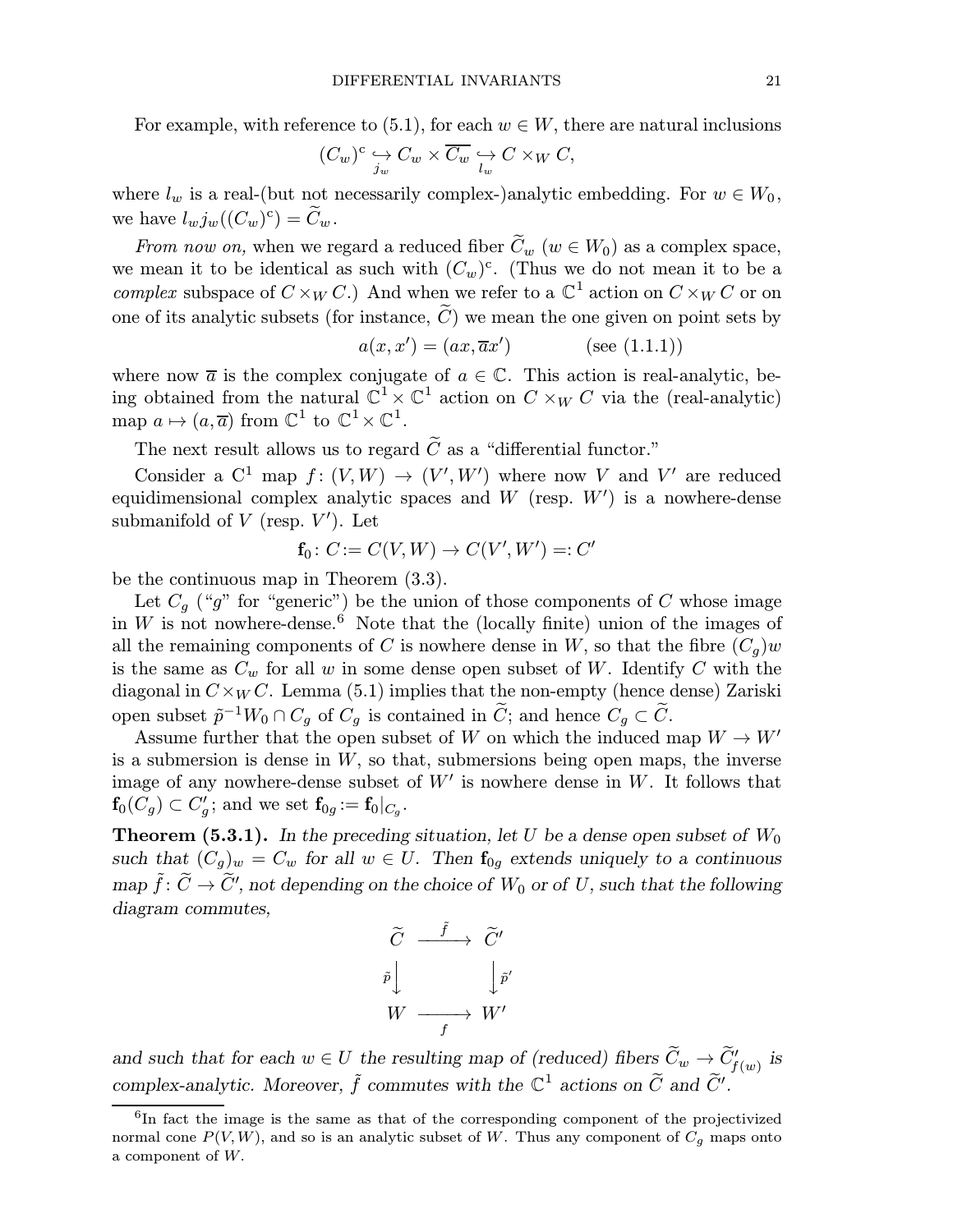Remark (5.3.2). Let  $(V, W) \stackrel{f}{\rightarrow} (V', W') \stackrel{g}{\rightarrow} (V'', W'')$  be two maps satisfying the hypotheses of  $(5.3.1)$ . Then  $gf$  also satisfies these hypotheses, because a composition of submersions is a submersion, and because submersions being open maps, the inverse image under f of a dense open subset of  $W'$  is dense and open in W.

Since, clearly,  $(gf)_0 = g_0f_0$ , we conclude from uniqueness in (5.3.1) and the denseness of  $f^{-1}(W_0') \cap W_0$  in  $W_0$  that  $\widetilde{gf} = \tilde{g}\tilde{f}$ .

To begin the proof of Theorem (5.3.1), we recall some simple facts.

**Lemma (5.3.3).** Let  $V^c \subset V \times \overline{V}$  be the complexification of a reduced complex space V, so that  $V^c$  contains the diagonal  $\Delta_V \subset V \times V = V \times \overline{V}$  as a realanalytic subspace. Then the only complex-analytic subset Z of  $V^c$  containing  $\Delta_V$ is  $V^{\rm c}$  itself.

*Proof.* Let  $V_0$  be the (open, dense) smooth locus of V. Then  $\overline{V_0}$  is the smooth locus of  $\overline{V}$ , for example because smoothness at a point  $v \in V$  means that the local ring  $\mathcal{O}_{V,v} = \mathcal{O}_{\overline{V},v}$  is regular. Then  $(V_0)^c$  is a dense open subset of  $V^c$ , and the closed set  $Z \cap (V_0)^c$  contains  $\Delta_{V_0}$ ; hence we can replace V by  $V_0$ , i.e., we may assume that V is a manifold.

If  $Z \neq V^c$  then for some i, Z intersects the connected open and closed subspace  $(V_i \times \overline{V_i})$  of  $V^c$  nowhere densely; so there exists for some  $u \in \Delta_V$  a neighborhood U together with an isomorphism  $\theta$ :  $(U, u) \rightarrow (B, 0)$  where B is an open ball in some  $\mathbb{C}^n$ , and a non-zero holomorphic function  $h: U \times \overline{U} \to \mathbb{C}$  vanishing on  $Z \cap (U \times \overline{U})$ , hence on  $\Delta_U \cap (U \times \overline{U})$ . There is a holomorphic open immersion  $\Theta: U \times \overline{U} \to \mathbb{C}^n \times \mathbb{C}^n$  given, with  $\rho =$  complex conjugation, by

$$
\Theta(v,w) = \left(\frac{\theta(v) + \rho\theta(w)}{2}, \frac{\theta(v) - \rho\theta(w)}{2\sqrt{-1}}\right),\,
$$

taking  $\Delta_U$  onto an open subset of  $\mathbb{R}^n \times \mathbb{R}^n \subset \mathbb{C}^n \times \mathbb{C}^n$ . All the derivatives of the holomorphic function  $h \circ \Theta^{-1}$ :  $\Theta(U \times \overline{U}) \to \mathbb{C}$  vanish everywhere on  $\Theta(\Delta_U)$ , and hence h vanishes everywhere in a neighborhood of  $\Delta_U$ , contradicting the assumption that h is non-zero (since  $U \times \overline{U}$  is connected).  $\Box$ 

Corollary (5.3.3.1). If a holomorphic map  $\varphi: V^c \to Y$  maps  $\Delta_V$  into an analytic subset W of Y, then  $\varphi$  maps all of  $V^c$  into W.

Corollary (5.3.3.2). If two complex-analytic maps from  $V^c$  to a complex space X agree on  $\Delta_V$ , then they must be identical.

*Proofs.* For (5.3.3.1), let Z in (5.3.3) be  $\varphi^{-1}(W)$ .

For (5.3.3.2), let  $\varphi: V^c \to X \times X$  in (5.3.3.1) be the map whose coordinates are the two maps in question, and let W be the diagonal of  $X \times X$ .  $\Box$ 

Uniqueness in Theorem  $(5.3.1)$  follows, in view of  $(5.1)(i)$ , from  $(5.3.3.2)$  applied to each of the fibers  $\tilde{C}_w$  ( $w \in U$ ). (For independence from  $W_0$  and U, note that the intersection of two dense open subsets of  $W$  is again a dense open subset  $\dots$ ) This uniqueness guarantees that it is enough to prove existence with  $W$  replaced by an arbitrary member of an open covering  $(W_{\alpha})$  of W. (The global  $\tilde{f}$  over all of W can then be obtained from the local maps  $\tilde{f}_{\alpha}$ :  $\tilde{C} \times_W W_{\alpha} \to \tilde{C}'$  by pasting.) Thus,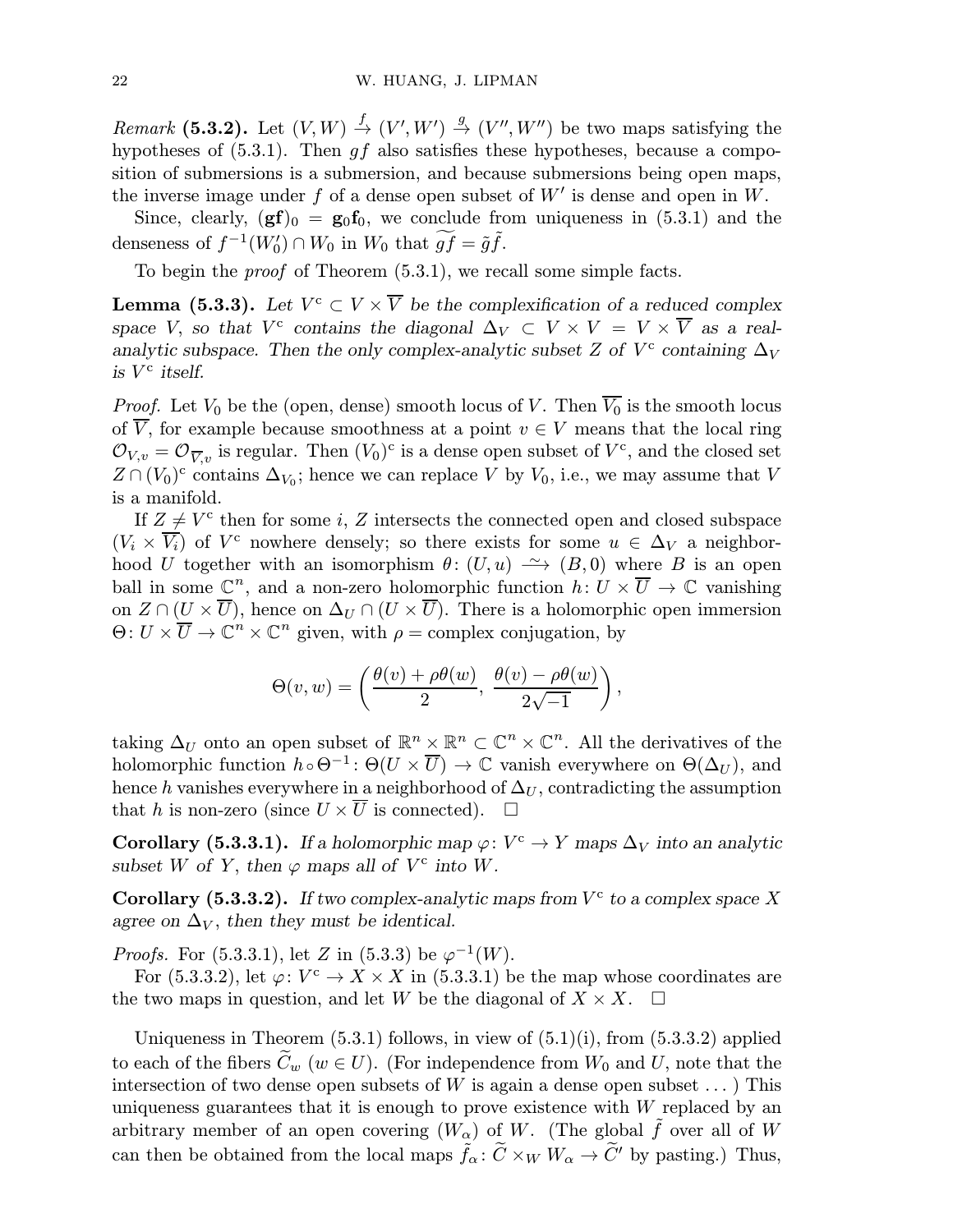as in §(1.2), we can identify W with an open neighborhood of the origin in  $\mathbb{C}^r$ , embed C in  $W \times \mathbb{C}^s$  (p:  $C \to W$  being induced by projection to the first factor), and hence embed  $C \times_W C$  in  $\mathbb{C}^r \times \mathbb{C}^s \times \mathbb{C}^s$ ; and similarly for  $p' : C' \to W'$ , ...

Let  $\lambda: \mathbb{C}^s \times \mathbb{C}^s \to \mathbb{C}^s \times \mathbb{C}^s$  be the real-linear automorphism taking  $(y, z)$  to  $(u, v)$ , where with  $i = \sqrt{-1}$  and  $\overline{z}$  the complex conjugate of z,

$$
u = \frac{y + \overline{z}}{2}, \qquad v = \frac{y - \overline{z}}{2i}.
$$

The inverse automorphism is given by

$$
y = u + iv, \qquad z = \overline{u} + i\overline{v}.
$$

Then  $y = z$  if and only if u and v are both real, i.e.,  $\lambda$  maps the diagonal of  $\mathbb{C}^s \times \mathbb{C}^s$ onto  $\mathbb{R}^s \times \mathbb{R}^s \subset \mathbb{C}^s \times \mathbb{C}^s$ .

Now recall from  $(3.3.3)$  that we can represent  $f_0$  locally by

$$
\mathbf{f}_0(w,z) = \big(f(w), L_w(z)\big)
$$

where

(5.3.4) 
$$
L_w: \mathbb{C}^s = \mathbb{R}^{2s} \to \mathbb{R}^{2s'} = \mathbb{C}^{s'}
$$

is a real-linear map which depends continuously on  $w$ . In view of the relation  $\lambda(y, y) = (\text{re}(y), \text{im}(y)),$  we see that the preceding identification of  $\mathbb{C}^s$  (diagonally embedded in  $\mathbb{C}^s \times \mathbb{C}^s$  with  $\mathbb{R}^{2s}$  is given by  $\lambda$ . Hence, if  $L^c_w$  is the C-linear map

$$
L^{\mathbf{c}}_w := L_w \otimes_{\mathbb{R}} \mathbb{C} : \mathbb{C}^{2s} \to \mathbb{C}^{2s'},
$$

then the continuous map  $\tilde{f}: W \times \mathbb{C}^{2s} \to W' \times \mathbb{C}^{2s'}$  defined by

(5.3.5) 
$$
\tilde{f}(w,x) = (f(w), \lambda^{-1} L_w^c \lambda(x))
$$

is an extension of  $f_0$  such that  $q'\tilde{f} = f q$  (with q, q' the respective projections to W and  $W'$ ).

As before, complex conjugation  $\rho_s : \mathbb{C}^s \to \mathbb{C}^s$  induces a complex-analytic isomorphism  $\overline{B} \longrightarrow \rho_s(B)$  for any analytic subset  $B \subset \mathbb{C}^s$ . The composition  $\overline{\lambda}$  of  $\lambda$  with the real-linear map  $\mathbb{C}^s \times \mathbb{C}^s \to \mathbb{C}^s \times \mathbb{C}^s$  taking  $(y,\overline{z})$  to  $(y,z)$  is complex-linear. Thus if A and B are analytic subsets of  $\mathbb{C}^s$ , then  $\lambda$  induces a complex-analytic isomorphism of  $A \times \overline{B}$  onto the analytic subset  $\lambda(A \times B) = \overline{\lambda}(A \times \overline{B})$  of  $\mathbb{C}^s$ . In particular,  $\lambda$  maps  $\mathbb{C}^s \times \overline{\mathbb{C}^s}$  isomorphically onto  $\mathbb{C}^s \times \mathbb{C}^s$ . Hence for every  $w \in W$ ,  $\tilde{f}$  induces a complex-analytic map

$$
(C_w)^c \subset C_w \times \overline{C_w} \subset \mathbb{C}^s \times \overline{\mathbb{C}^s} \to \mathbb{C}^{s'} \times \overline{\mathbb{C}^{s'}}.
$$

Moreover, one checks that  $\tilde{f}$  commutes with the  $\mathbb{C}^1$  action on  $W \times \mathbb{C}^s \times \overline{\mathbb{C}^s}$  (resp.  $W \times \mathbb{C}^{s'} \times \mathbb{C}^{s'}$  given by  $c(w, x_1, x_2) = (w, cx_1, \overline{c}x_2)$ .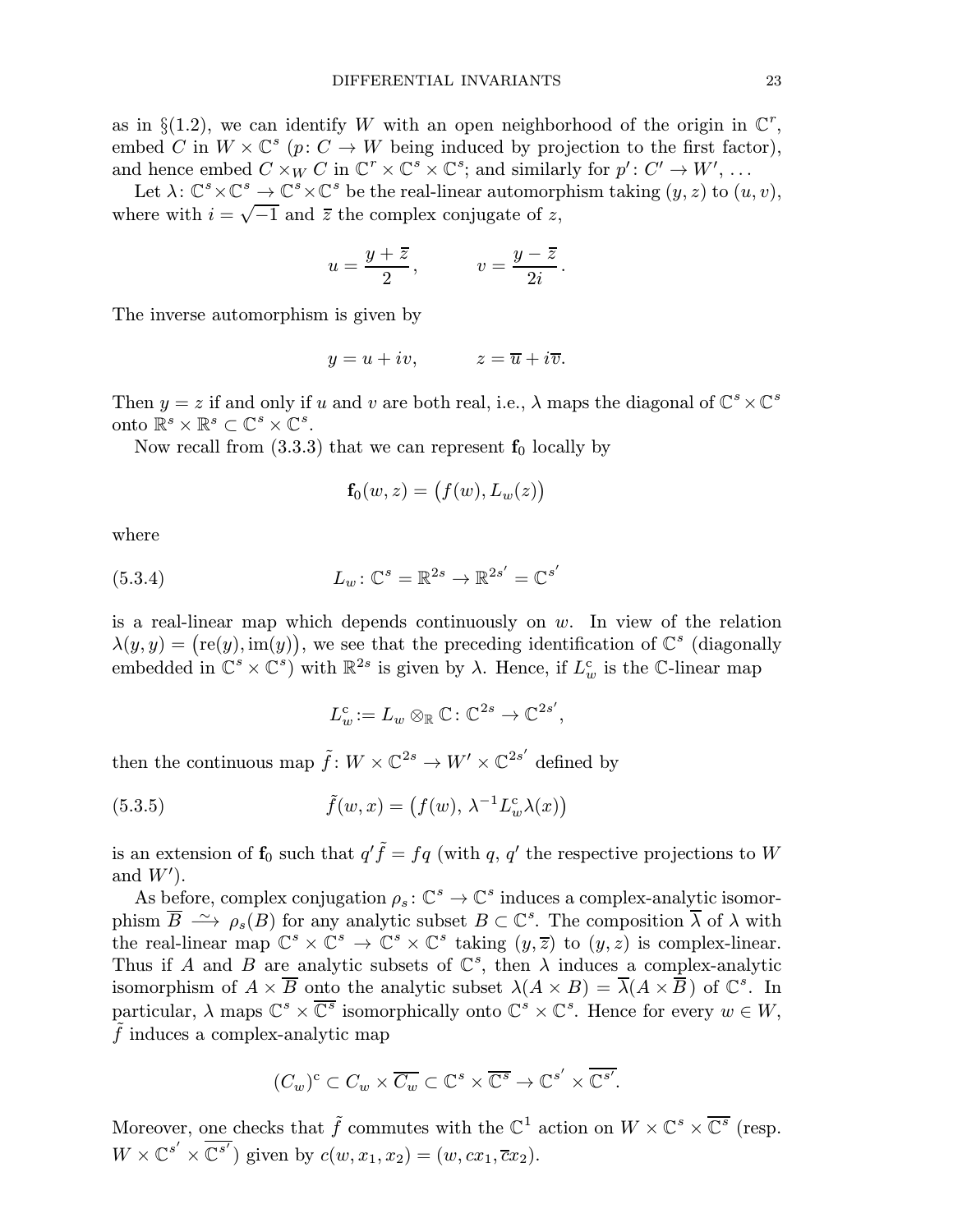We need only show now that  $\tilde{f}(\tilde{C}) \subset \tilde{C}'$ . Set  $U := f^{-1}(W'_0) \cap W_0$ . Because of (5.3.3.1), it suffices, since  $\tilde{p}^{-1}(U)$  is dense in  $\tilde{C}$ , see (5.1)(i) and (5.3.2), that  $\tilde{f}(C_w) \subset \tilde{C}'$  for each  $w \in U$ ; and that's so since

$$
\tilde{f}(C_w) = \mathbf{f}_0(C_w) \subset C'_{f(w)} \subset (C'_{f(w)})^c = \tilde{C}'_{f(w)}.
$$

(5.4). A certain subvariety  $\Lambda(C) \subset \widetilde{C}$  will play an important role in the subsequent discussion of Segre classes.

Recall from Example (5.2) the canonical line bundle  $\mathcal{L} \to P := \text{Projan}(\mathcal{G})$ . Assume that every component of P meets  $\wp^{-1}(W_0)$ , where  $\wp: P \to W$  is the canonical map; or equivalently, that every component of C meets  $p^{-1}(W_0)$ , where  $p: C \to W$  is the canonical map. (This assumption holds, e.g., for  $C := C(V, W)$ ) when  $W$  is a submanifold of a reduced complex space  $V$  and  $V$  is equimultiple along W, by a theorem of Schickhoff [Li, p. 121,  $(2.6)$ ].) Then  $(5.2)$  gives a natural map  $\mathcal{L} \times_{P} \mathcal{L} \to \widetilde{C}$ . Also, since  $\widetilde{C}_w$  contains the diagonal of  $C_w \times C_w$  for all  $w \in W_0$ (see Lemma (5.1)(ii)), therefore  $\tilde{C}$  contains the dense subset  $\{(x, x) | p(x) \in W_0\}$ of the diagonal of  $C \times_W C$ , and so  $\tilde{C}$  contains the entire diagonal of  $C \times_W C$ .

Let  $\mathcal{L}^*$  be the real-analytic complex line bundle conjugate to  $\mathcal{L}$ , got by replacing every local trivialization  $\varphi_U: U \times \mathbb{C}^1 \longrightarrow \mathcal{L}_{|U|}(U \text{ open in } P)$  by its composition with  $U \times \mathbb{C}^1 \xrightarrow{\text{id}_U \times \rho} U \times \mathbb{C}^1$  ( $\rho := \text{complex conjugation}$ ). Via the family  $\{\text{id}_U \times \rho\}$ we get an isomorphism of real-analytic spaces  $\rho_{\mathcal{L}}: \mathcal{L} \longrightarrow \mathcal{L}^*$ . This preserves fibers over  $P$ , and addition on the fibers, but is not a line-bundle isomorphism since

$$
\rho_{\mathcal{L}}(ax) = \bar{a}x \qquad (a \in \mathbb{C}, \ x \in \mathcal{L}).
$$

Indeed, in the topological category  $\mathcal L$  is isomorphic to a unitary bundle [Hz, p. 51, III], and so  $\mathcal{L}^*$  is isomorphic to the dual bundle  $\mathcal{L}^{-1} := \text{Specan}(\text{Sym } \mathcal{O}_P(-1)).$ 

We identify the rank-two complex vector bundle  $\mathcal{L} \oplus \mathcal{L}^*$  over P with  $\mathcal{L} \times_{P} \mathcal{L}^*$ . The composition

$$
\gamma\colon {\mathcal L} \times_P {\mathcal L}^* \xrightarrow{\operatorname{id} \times \rho_{\mathcal L}} {\mathcal L} \times_P {\mathcal L} \xrightarrow{ (5.2)} \widetilde{C}
$$

commutes with the respective  $\mathbb{C}^1$  actions. The image  $\Lambda = \Lambda(C)$  of  $\gamma$  is an analytic subset of  $\tilde{C}$ , being the image of the proper map  $\pi \times \pi$  of §5.2. It consists of all points  $(x, x') \in C \times_W C$  such that  $x = ax'$   $(a \in \mathbb{C})$  or  $x' = a'x$   $(a' \in \mathbb{C})$ . In other words (verification left to reader):

(5.4.1) 
$$
\Lambda(C) = \{ (b'cx, b\bar{c}x) | b', b \in \mathbb{R}, c \in \mathbb{C}, x \in C \}.
$$

Recalling that  $\lambda$  identifies the diagonal of  $\mathbb{C}^s \times \mathbb{C}^s$  with  $\mathbb{R}^{2s}$ , we see from (5.3.4) etc. that the map  $\tilde{f}$  of Theorem (5.3.1) takes the diagonal of  $C \times_W C$  into the diagonal of  $C' \times_{W'} C'$ . Moreover  $\tilde{f}$  commutes with the  $\mathbb{C}^1$  action on  $\tilde{C}$ , as well as with the natural  $\mathbb{R} \times \mathbb{R}$  action (since the maps  $L^c_w$  and  $\lambda$  used to construct  $\tilde{f}$  both commute with the  $\mathbb{R} \times \mathbb{R}$  action on  $\mathbb{C}^s \times \mathbb{C}^s$ . Hence:

**Corollary (5.4.2).** Under the assumptions of Theorem (5.3.1),  $\tilde{f}(\Lambda(C)) \subset \Lambda(C')$ .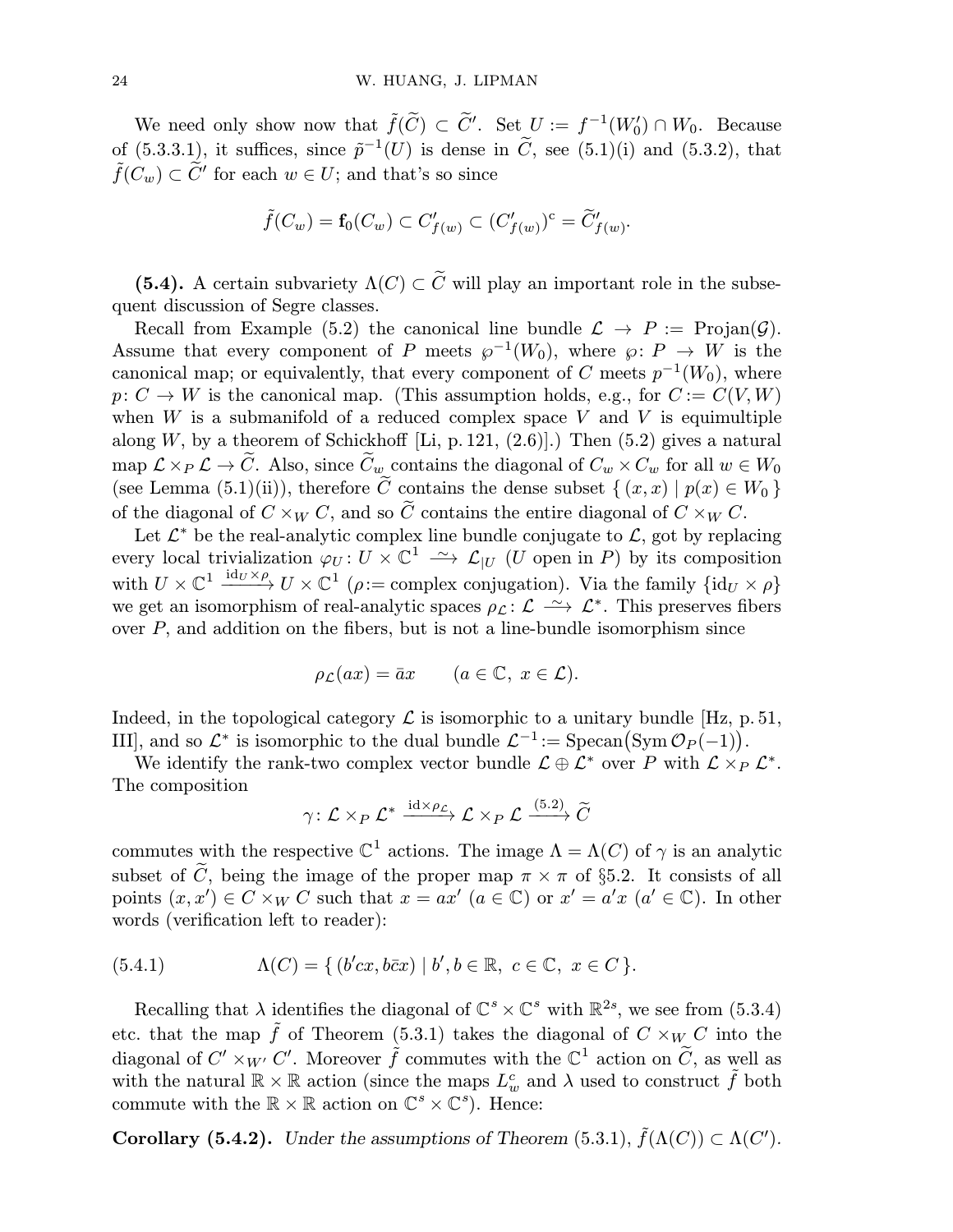6. Segre classes. As in §5,  $C := \text{Specan}(\mathcal{G})$  is a cone, with  $\mathbb{C}^1$  action on  $C \times_W C$ given on point sets by

$$
a(x, x') = (ax, \overline{a}x').
$$

Assume that all the irreducible components of the complex space W have the same dimension, say r. We identify W with its image under  $\Delta \circ \sigma$  where  $\sigma : W \to C$  is the vertex section and  $\Delta: C \to C \times_W C$  is the diagonal map.

(6.1) For any closed analytic  $\mathbb{C}^1$ -stable subset  $\Upsilon$  of  $C \times_W C$ ,<sup>7</sup> all of whose irreducible components have the same complex dimension, we define the topological Segre classes

$$
s_i(\Upsilon) \in H_{2(r-i)}(W) := H_{2(r-i)}(W, \mathbb{Z}) \qquad \text{(Borel-Moore homology)}
$$

as follows.

Let Q be the topological quotient of  $\Upsilon \setminus W$  under the induced (free)  $\mathbb{C}^*$  action. The action preserves fibers over W, so the canonical map  $(\Upsilon \setminus W) \to W$  induces a map  $\nu: Q \to W$ , which is proper. To see this, since Q is closed in the  $\mathbb{C}^*$ -quotient of  $(C \times_W C) \setminus W$ , we may assume  $\Upsilon = C \times_W C$ , and then, since the question is local over  $W$ , the definition of Specan allows us to assume that  $C$  is a closed subset of  $W \times \mathbb{C}^s$  for some s (the zero-set of finitely many homogeneous polynomials in s variables, with coefficients which are analytic functions on  $W$ —see (1.2)). Then  $C \times_W C$  is closed in  $W \times \mathbb{C}^s \times \mathbb{C}^s$ , so we may assume  $\Upsilon = W \times \mathbb{C}^s \times \mathbb{C}^s$  (and  $\Delta \sigma(W) = W \times \{0\} \times \{0\}$ , with  $\mathbb{C}^*$  action given by

(6.1.1) 
$$
a(w, z, z') = (w, az, \overline{a}z').
$$

For this action, every point in  $(W \times \mathbb{C}^s \times \mathbb{C}^s) \setminus (W \times \{0\} \times \{0\})$  is equivalent to a point in  $W \times S^{4s-1}$  where  $S^{4s-1}$  is the unit sphere in  $\mathbb{C}^{2s}$ ; so there is a surjection  $W \times S^{4s-1} \rightarrow Q$  whose composition with  $\nu$  is the (proper) projection  $W \times S^{4s-1} \to W$ , whence  $\nu$  itself is proper.

Next, the quotient map  $q: \Upsilon \backslash W \to Q$  is a principal real-analytic  $\mathbb{C}^*$ -bundle. One can verify this via an open covering  $(U<sub>i</sub>)$  of Q together with commutative diagrams



where each  $\phi_{\iota}$  is a real-analytic homeomorphism commuting with the respective  $\mathbb{C}^*$ actions (the action on  $U_t \times \mathbb{C}^*$  being given by multiplication in  $\mathbb{C}^*$ ). As before we reduce to consideration of the action  $(6.1.1)$  on  $W \times \mathbb{C}^s \times \mathbb{C}^s$ . The real-analytic homeomorphism  $(w, z, z') \mapsto (w, z, \overline{z'})$  transforms the action into the relative diagonal one of  $W \times (\mathbb{C}^{2m} \setminus \{0\})$  over W, the quotient of which is  $W \times \mathbb{C} \mathbb{P}^{2m-1}$ , and here everything becomes straightforward.

<sup>&</sup>lt;sup>7</sup>From (5.3.3.2) it follows that  $\Upsilon$  is actually  $\mathbb{C}^1 \times \mathbb{C}^1$ -stable.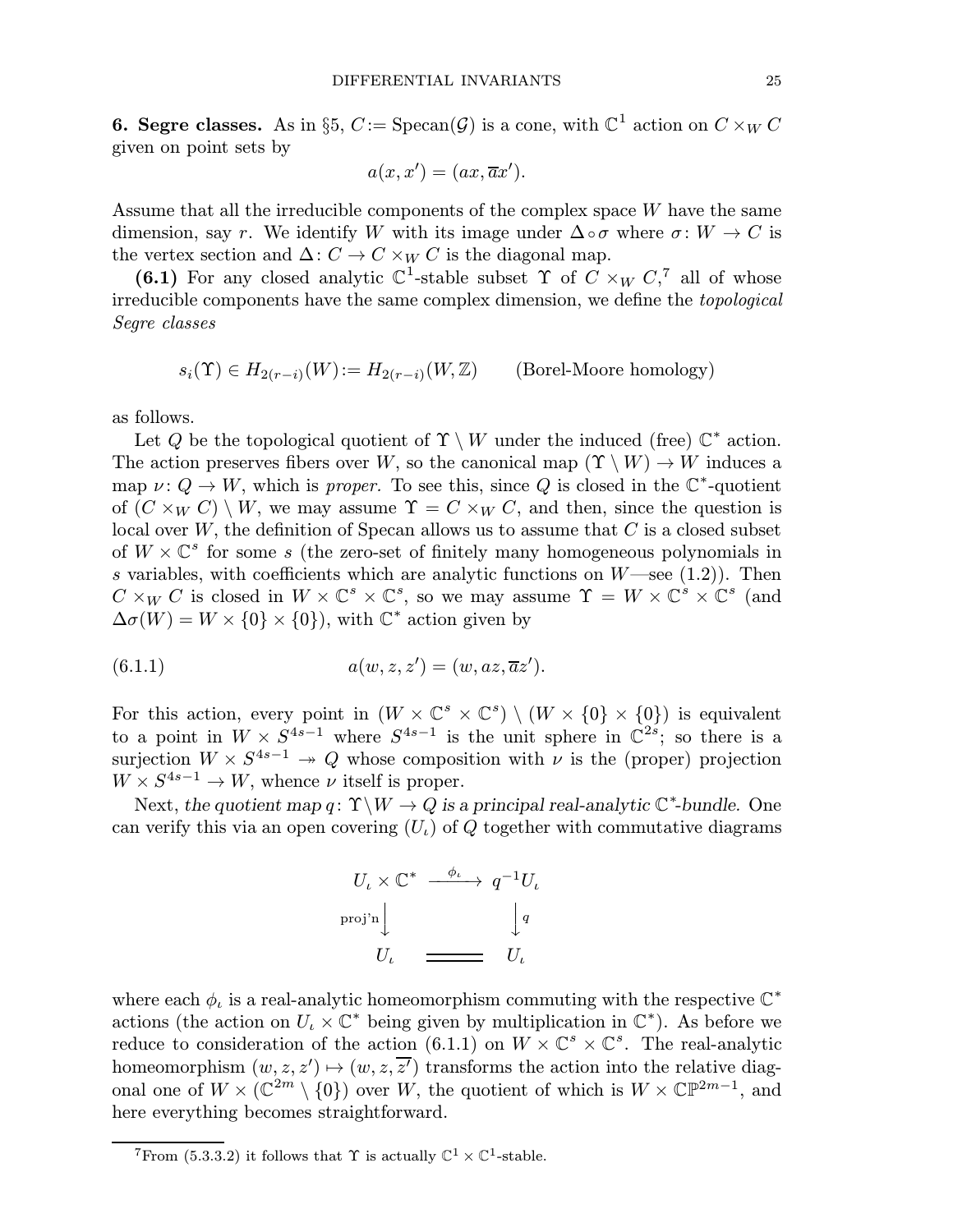**Lemma (6.1.2).** The quotient map q takes the non-singular locus V of  $\Upsilon \backslash W$  onto an open subset  $U \subset Q$  which is naturally a 2n-dimensional real-analytic oriented manifold, and such that  $Q \setminus U$  has topological dimension  $\leq 2n-2$ .

The proof is given below.

Lemma (6.1.2) guarantees that Q has a fundamental class  $[Q] \in H_{2n}(Q)$  [BH, p. 469, Prop. 2.3. Now let  $c \in H^2(Q,\mathbb{Z})$  be the first Chern class of the principal  $C^*$ -bundle  $q: \Upsilon \setminus W \to Q$ , and, with  $r := \dim W$ , set

$$
s_i(\Upsilon) := \nu_*([Q] \cap c^{i+n-r}) \in H_{2r-2i}(W),
$$

where  $\cap$  denotes "cap product" [BH, p. 505, Thm. 7.2], and

$$
\nu_*\colon H_{2r-2i}(Q)\to H_{2r-2i}(W)
$$

is defined because  $\nu$  is proper [BH, p. 465, 1.5].

**Example (6.1.3).** If C is a vector bundle over W, with conjugate  $C^*$  (cf. (5.4)), then  $C\times_W C$  with its  $\mathbb{C}^*$  action (cf. (6.1.1)) can be identified with the bundle  $C\oplus C^*$ with its standard (diagonal)  $\mathbb{C}^*$  action; and the total Segre class

$$
s(C\oplus C^*)\mathbin{:=} \sum_{i\geq 0} s_i(C\oplus C^*)\in \oplus_{i\geq 0} H_{2r-2i}(W)
$$

is the cap product of the fundamental class  $[W]$  with the multiplicative inverse (in the graded cohomology ring  $\oplus_i H^j(W)$  of the total Chern class ch( $C \oplus C^*$ ) (cf. [Fn, p. 71, Prop.4.1], where everything is algebraic, but corresponds to topological constructs as in *ibid.* Chap. 19). And since  $C^*$  is topologically isomorphic to the dual bundle of C [Hz, p. 51, III], we have, with  $c_i \in H^{2j}(W)$  the j-th Chern class of C,

$$
ch(C \oplus C^*) = (1 + c_1 + c_2 + c_3 + \dots)(1 - c_1 + c_2 - c_3 + \dots),
$$

the total Pontrjagin class of  $C$  [Hz, p. 65, Thm. 4.5.1].

In particular, this applies to  $C(V, W)$  when V is a complex manifold and W is a submanifold (so that  $C(V, W)$  is the normal bundle).

*Proof of* (6.1.2). The singular locus  $S := \text{Sing}(\Upsilon)$  is a closed analytic  $C^1$ -stable subset of  $\Upsilon$ , of complex dimension  $\leq n$ . As above,  $S \setminus W$  is a principal  $\mathbb{C}^*$ -bundle over  $q(S \setminus W)$ , and so  $q(S \setminus W) = Q \setminus q(V)$  has topological dimension  $\leq 2n-2$ . So we can prove Lemma (6.1.2) by choosing for each  $z \in V$  an open neighborhood  $V_z \subset V$  in such a way that the sets  $q(V_z)$  (which are open, since  $q$  is an open map) carry charts for a  $2n$ -dimensional canonically orientable real-analytic manifold structure on  $q(V)$ .

Let  $N \subset \Upsilon$  be any neighborhood of the point  $z_0 := \lim_{a \to 0} az \ (a \in \mathbb{C}^*)$ . Replacing z by az for suitable a, we may assume that  $z \in N$ . Thus we may assume that  $\Upsilon \subset W \times \mathbb{C}^s \times \mathbb{C}^s$ , W being identified with  $W_0 \times \{0\} \times \{0\}$  where  $W_0$  is an open neighborhood of the origin in some  $\mathbb{C}^r$ , that  $z_0 = (0, 0, 0)$ , and that Y is given in a polydisk neighborhood  $N_0$  of  $z_0$  by the vanishing of finitely many convergent power series

$$
f_i(w,x,y) = \sum_{\alpha,\beta} c_{i\alpha\beta}(w) x^{\alpha} y^{\beta}
$$

where  $x^{\alpha} = x_1^{\alpha_1} \dots x_n^{\alpha_n}$ , etc. Moreover, the  $\mathbb{C}^*$  action is as in (6.1.1). For any  $(w_0, x_0, y_0) \in N_0$ and  $t \in (0, 1)$ , then (since  $\Upsilon$  is  $\mathbb{C}^1$ -stable),

$$
\sum_{\alpha,\beta} c_{i\alpha\beta}(w_0) x_0^{\alpha} y_0^{\beta} = 0 \implies \sum_{\alpha,\beta} t^{|\alpha|+|\beta|} c_{i\alpha\beta}(w_0) x_0^{\alpha} y_0^{\beta} = 0 \qquad (|\alpha| := \alpha_1 + \dots + \alpha_s, \dots);
$$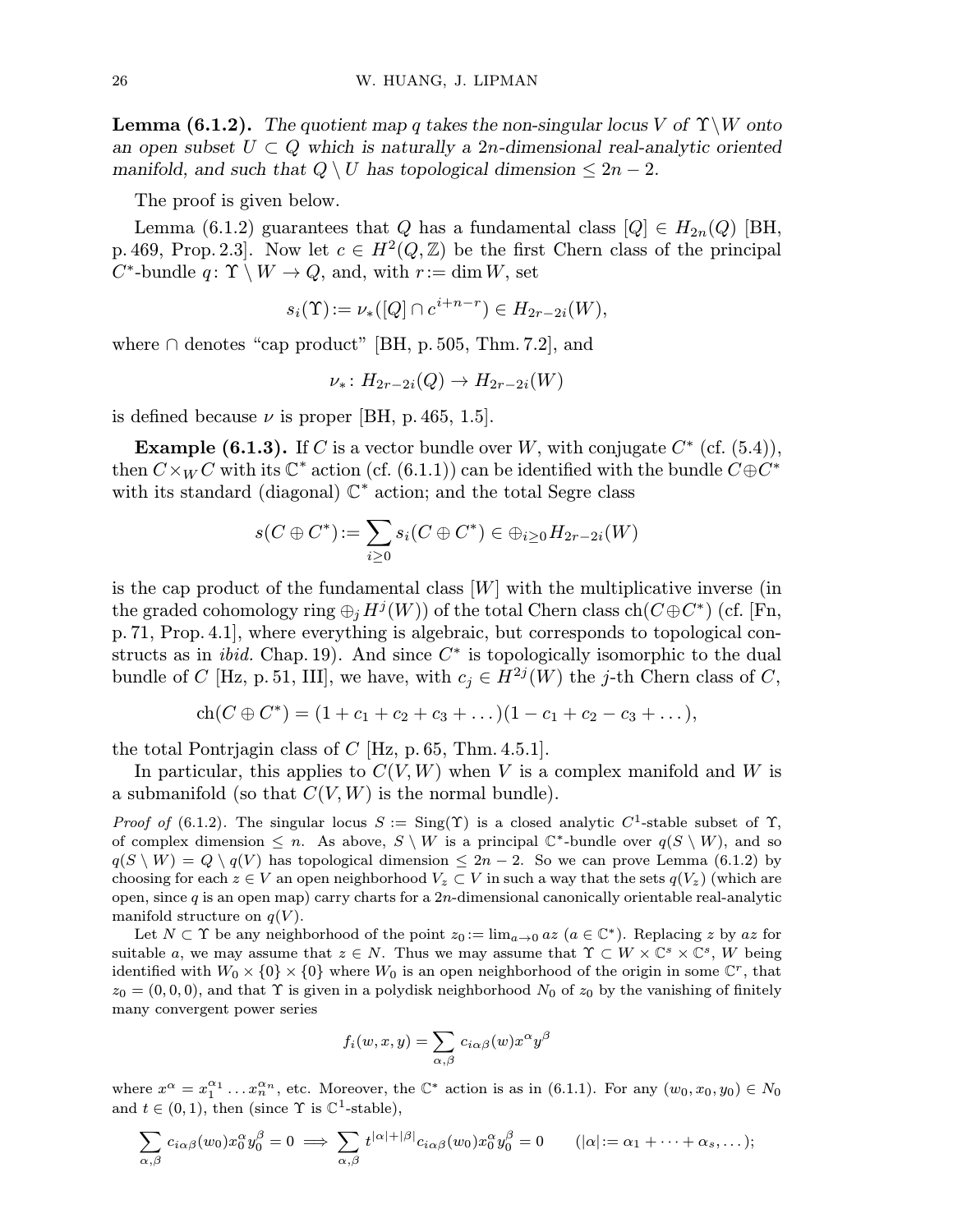and it follows easily that for each  $m \geq 0$ ,

$$
\sum_{|\alpha|+|\beta|=m} c_{i\alpha\beta}(w_0) x_0^{\alpha} y_0^{\beta} = 0.
$$

So we may assume that the  $f_i$  are homogeneous polynomials in x and y.

Furthermore (see (6.1.1)), for each  $\theta \in \mathbb{R}$ ,

$$
\sum_{|\alpha|+|\beta|=m} e^{\sqrt{-1}\theta(|\alpha|-|\beta|)} c_{i\alpha\beta}(w_0) x_0^{\alpha} y_0^{\beta} = 0,
$$

and it follows, for fixed i, that  $|\alpha| - |\beta|$  has the same value for all  $\alpha$ ,  $\beta$  such that  $|\alpha| + |\beta| = m$ and  $c_{i\alpha\beta} \neq 0$ ; in other words,  $f_i$  is a bihomogeneous polynomial in the two sets of variables x, y.

Now, on the open set  $O_1$  where the coordinate  $x_1$  does not vanish, q is induced by the map  $\widetilde{q}: W \times \mathbb{C}^s \times \mathbb{C}^s \to W \times \mathbb{C}^{s-1} \times \mathbb{C}^s$  given by

$$
\widetilde{q}(w,x_1,\ldots,x_s,y_1,\ldots,y_s)=(w,\frac{x_2}{x_1},\ldots,\frac{x_s}{x_1},\frac{y_1}{\overline{x_1}},\ldots,\frac{y_s}{\overline{x_1}})
$$

where "<sup>-</sup>" denotes "complex conjugate." And since  $f_i(w, x, y) = \sum_{\alpha, \beta} c_{i\alpha\beta}(w) x^{\alpha} y^{\beta}$  is bihomogeneous,

$$
f_i(w, x, y) = x_1^{|\alpha|} \overline{x_1}^{|\beta|} f_i(w, 1, \frac{x_2}{x_1}, \dots, \frac{x_s}{x_1}, \frac{y_1}{\overline{x_1}}, \dots, \frac{y_s}{\overline{x_1}}).
$$

Hence  $q(\Upsilon \cap O_1)$  is homeomorphic to the complex-analytic variety  $U_1$  defined by the vanishing of the power series  $f_i(w, 1, \xi_2, \ldots, \xi_s, \eta_1, \ldots, \eta_s)$ . Standard arguments show that for any  $x \in V \cap O_1$ ,  $U_1$  is a manifold in a neighborhood of  $q(x)$ .

Had we used a different embedding of  $\Upsilon$  into  $W \times \mathbb{C}^s \times \mathbb{C}^s$  (but with the same projection to  $W$ , and the same  $\mathbb{C}^*$  action (6.1.1)), then the resulting chart would be complex-analytically equivalent to the one just described—that is a special case of the fact that if two graded  $\mathcal{O}_W$ -algebras have isomorphic Specans, then they are isomorphic and so have isomorphic Projans.

Similarly, working in  $O_i$ , where  $x_i$  doesn't vanish, we get another manifold chart; but on the overlap  $O_i \cap O_1$  the two charts differ by a *real-analytic* coordinate transformation, of the form

$$
(\ldots,\xi_i,\ldots,\xi_j,\ldots,\eta_k,\ldots) \mapsto (\ldots,\frac{1}{\xi_i},\ldots,\frac{\xi_j}{\xi_i},\ldots,\frac{\eta_k}{\xi_i},\ldots).
$$

Similar remarks apply to the open sets  $O'_k$  where  $y_k$  doesn't vanish, and to the overlaps  $O_i \cap O'_k$ .

It should now be more or less apparent how  $U := q(V)$  can be made into a real-analytic 2n-dimensional manifold. The manifold U is canonically orientable because, q being a  $\mathbb{C}^*$ -bundle map, for each  $u \in U$  there is an open set  $O \subset \mathbb{C}^n$  together with a real-analytic homeomorphism  $\psi$ from O onto an open neighborhood  $U_u$  of u in U fitting into a commutative diagram

$$
O \times \mathbb{C}^* \xrightarrow{\phi} q^{-1}U_u
$$
  
proj'n $\downarrow \qquad \qquad \downarrow q$   

$$
O \xrightarrow{\qquad \qquad \downarrow \qquad \qquad \downarrow q}
$$
  

$$
O \xrightarrow{\qquad \qquad \downarrow \qquad \qquad \downarrow u}
$$

where  $\phi$  is an *orientation-preserving* homeomorphism commuting with the respective  $\mathbb{C}^*$  actions; and one checks that the charts  $\psi$  provide an orientation for U.

(6.2) We return to the situation in (5.4), assuming as we did there that every irreducible component of the cone C meets  $p^{-1}(W_0)$ . We assume further that both C (hence P) and W are equidimensional, with dim  $W < \dim C$ . We are going to relate the Segre classes of components of  $\Lambda(C)$  with the Segre classes of components of  $C$ , as described, algebraically, in [Fn, Chap. 4].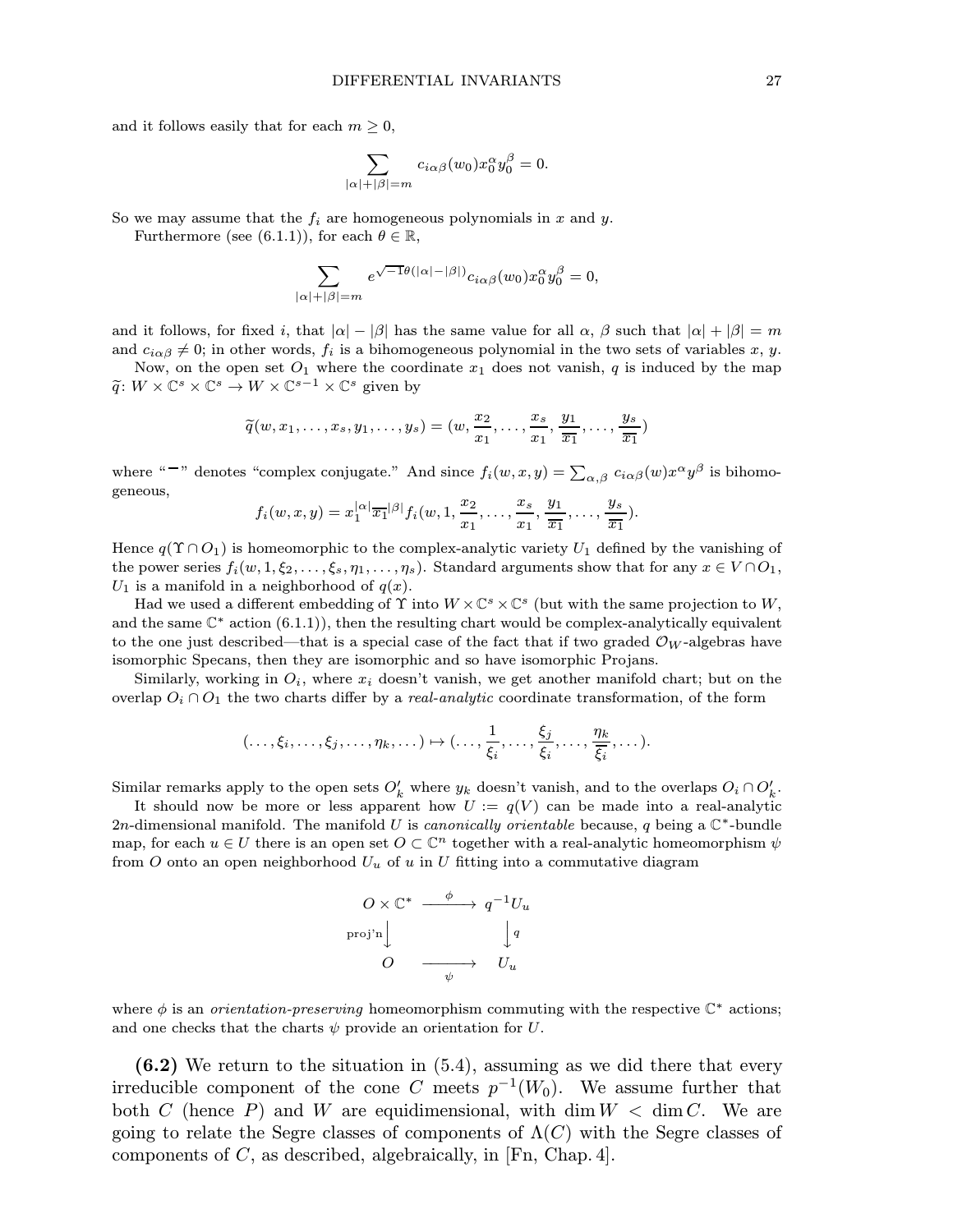More specifically, the Segre classes  $s_i(C_i) \in H_{2 \dim W - 2i}(W)$  of the irreducible components  $C_i$  of C can be defined topologically as above (and more easily, because we need only deal with the *complex*-analytic  $\mathbb{C}^1$ -action given by  $\mu$  in (1.1.1)), cf. [Fn, Chap. 19]): viz., if  $P_j$  is the component of P corresponding to  $C_j$  ( $P_j$  is topologically the  $\mathbb{C}^*$ -quotient of  $C_j \setminus \sigma(W)$ , and  $\iota_j : P_j \hookrightarrow P$  is the inclusion; if  $\mathcal{L}_j := \iota_j^*\mathcal{L}$  and  $c_j$  is its first Chern class; and if  $\wp \colon P \to W$  is, as before, the canonical map, then

$$
s_i(C_j) := \wp_* \iota_{j*}([P_j] \cap c_j^{\dim C - 1 - \dim W + i}) = \wp_* \bigl( \iota_{j*}[P_j] \cap c^{\dim C - 1 - \dim W + i} \bigr).
$$

where, with c the first Chern class of  $\mathcal{L}$ —so that  $c_j = \iota_j^* c$ —the equality is given by the projection formula [BH, p. 507, 7.5]. (Note that  $C_j$  is a cone,  $P_j$  is its projectivization, and  $\mathcal{L}_i$  is the canonical line bundle on  $P_i$ .)

Now the construction of Segre classes in §6.1 applies in particular when  $W = P$ and  $C = \mathcal{L}$ , in which case  $C \times_W C$  with its  $\mathbb{C}^*$  action can be identified with the rank two bundle  $\mathcal{L} \oplus \mathcal{L}^*$  with its standard (diagonal)  $\mathbb{C}^*$  action. As noted in (5.4),  $\mathcal{L}^*$  is topologically isomorphic to  $\mathcal{L}^{-1}$ , so the total Chern class  $\mathrm{ch}(\mathcal{L}_j \oplus \mathcal{L}_j^*)$  is  $1-c_j^2$ where  $c_j$  is the first Chern class of  $\mathcal{L}_j$ . Hence (see Example (6.1.3))

$$
s(\mathcal{L}_j \oplus \mathcal{L}_j^*) = [P_j] \cap (1 + c_j^2 + c_j^4 + \dots).
$$

As noted in (5.4), the proper map  $\gamma: (\mathcal{L} \oplus \mathcal{L}^*) \setminus P \to \Lambda(C) \setminus W$  is bijective, hence is a homeomorphism, and it commutes with the respective  $\mathbb{C}^*$  actions, but since it involves one complex conjugation it reverses the natural orientations. Since homeomorphisms of analytic spaces take components to components [GL, p. 172, (A8)], it follows that any irreducible component of  $\Lambda(C)$  is  $\mathbb{C}^1$ -stable, so that its total Segre class is defined, and indeed can be obtained by applying  $-\wp_*$  to the Segre class of the corresponding component of  $\mathcal{L} \oplus \mathcal{L}^*$ . The components in question correspond to those of P, and so to those of C. Hence, for the component of  $\Lambda(C)$ corresponding to the component  $C_j$  the total Segre class is

$$
-\wp_*\iota_{j*}s(\mathcal{L}_j\oplus \mathcal{L}_j^*)=-\sum_{i\geq 0}s_{2i-\dim C+1+\dim W}(C_j)\in \oplus_{i\geq 0}H_{2(\dim C-2i-1)}(W).
$$

We can thus recover from  $\Lambda(C)$  about half of the total Segre class  $s(C_i)$ . To recover the rest, proceed likewise with  $\Lambda(C \times \mathbb{C}^1)$ , noting that

$$
s(C\times \mathbb{C}^1)=s(C)
$$

(cf. [Fn, p. 71, 4.1.1]), and of course

$$
\dim(C \times \mathbb{C}^1) = \dim C + 1.
$$

Here  $C \times \mathbb{C}^1$  is viewed as the cone corresponding to the grading of  $\mathcal{G}[T]$  (T an indeterminate) with degree n piece  $\bigoplus_{i=0}^n \mathcal{G}_i T^{n-i}$ , a cone whose components are naturally in one-one correspondence with those of C.